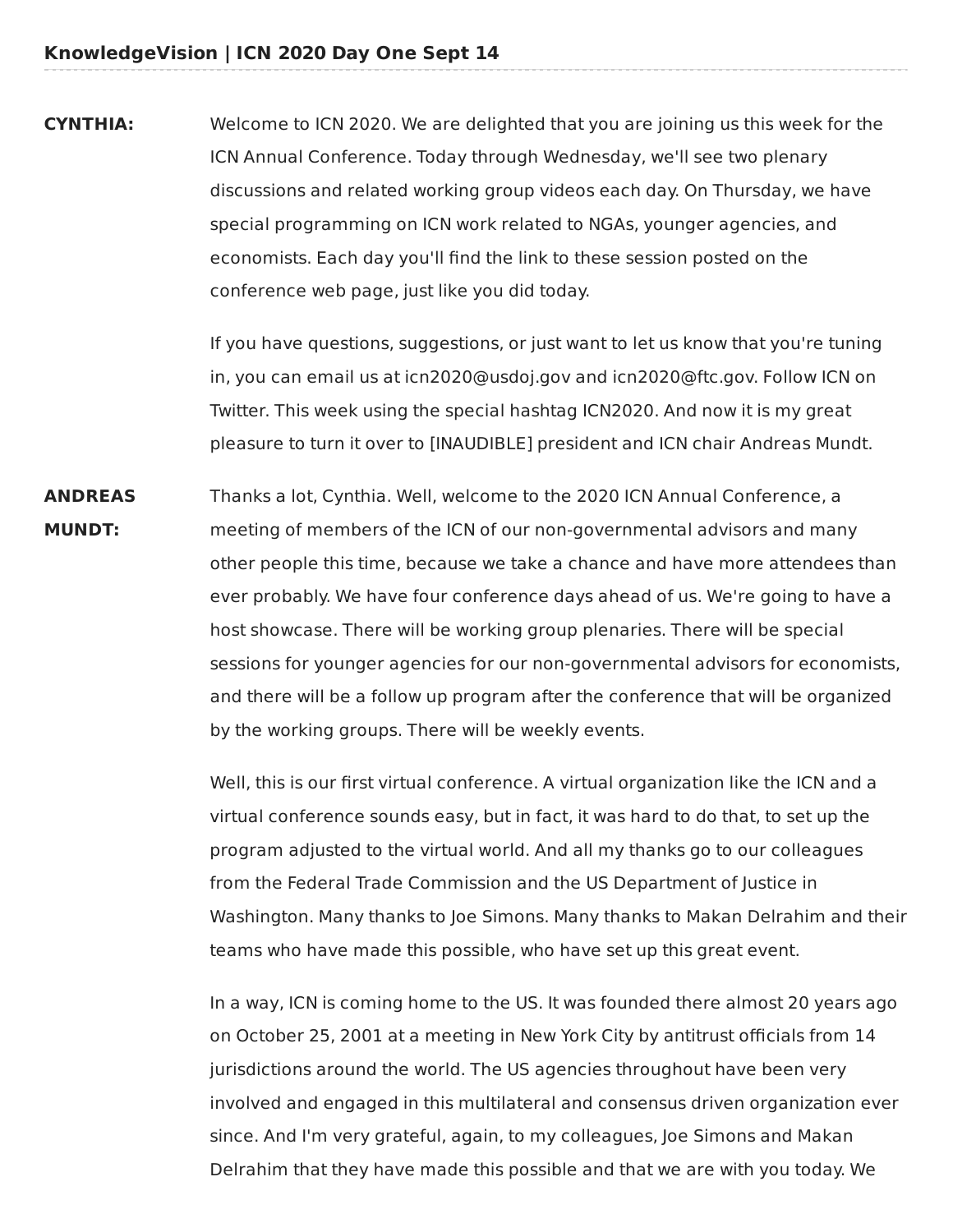cannot be in the US. We cannot be in LA, unfortunately. But thanks to your efforts.

 I also would like to thank some of my colleagues in other parts of the world, like our secretariat, the secretariat of the ICN in Canada, our horizontal coordinator in Australia, our OECD and UNCTAD liaisons in Portugal and Italy, our vice chairs in Mexico and South Africa, and the working group co-chairs really around the globe. Just to mention all these colleagues who are with us during these upcoming days and who should have been with us in Los Angeles gives me a little bit of a feeling that you are all sitting in front of me as the ICN community.

 Our initial plan was an in-person meeting in Los Angeles. 600 people in one room, impossible to do in these times. COVID-19 is having its shadow on everything. It has triggered economic crisis around the world. There are challenges for societies. There are new distortions. And it is an experience that we as competition agencies have made frequently that in such a crisis, nobody calls for more competition. Instead, most people call for a strong state.

 And in this exceptional time, it is evident that the state cannot just stand at the sidelines, but they have to act in a certain way. They act with subsidies. They act with state aid. That is problematic, again, because this is distorting competition as well. So what is very important is that these state aid subsidies remain fast, focused, proportionate, and most of all, limited in time.

 So if the state has to act, it is very clear that we as competition agencies had to act as well. We had to react to these unconventional circumstances. For example, when assessing cooperation agreements in our respective jurisdiction. Here we were very happy, at least here in Germany, and I think I can say this for many agencies around the world, that competition rules have been sufficiently flexible. It is important for me to say we have not been lenient with the application of competition law, but we took into account these exceptional circumstances, and we adjusted our application of the law to these circumstances that is much of a difference.

 In crisis, an organization has to serve its members. That was so back in 2009 when we had the financial crisis. Here we saw a statement by the chair which said, the case for competition policy in difficult economic times. During the pandemic, we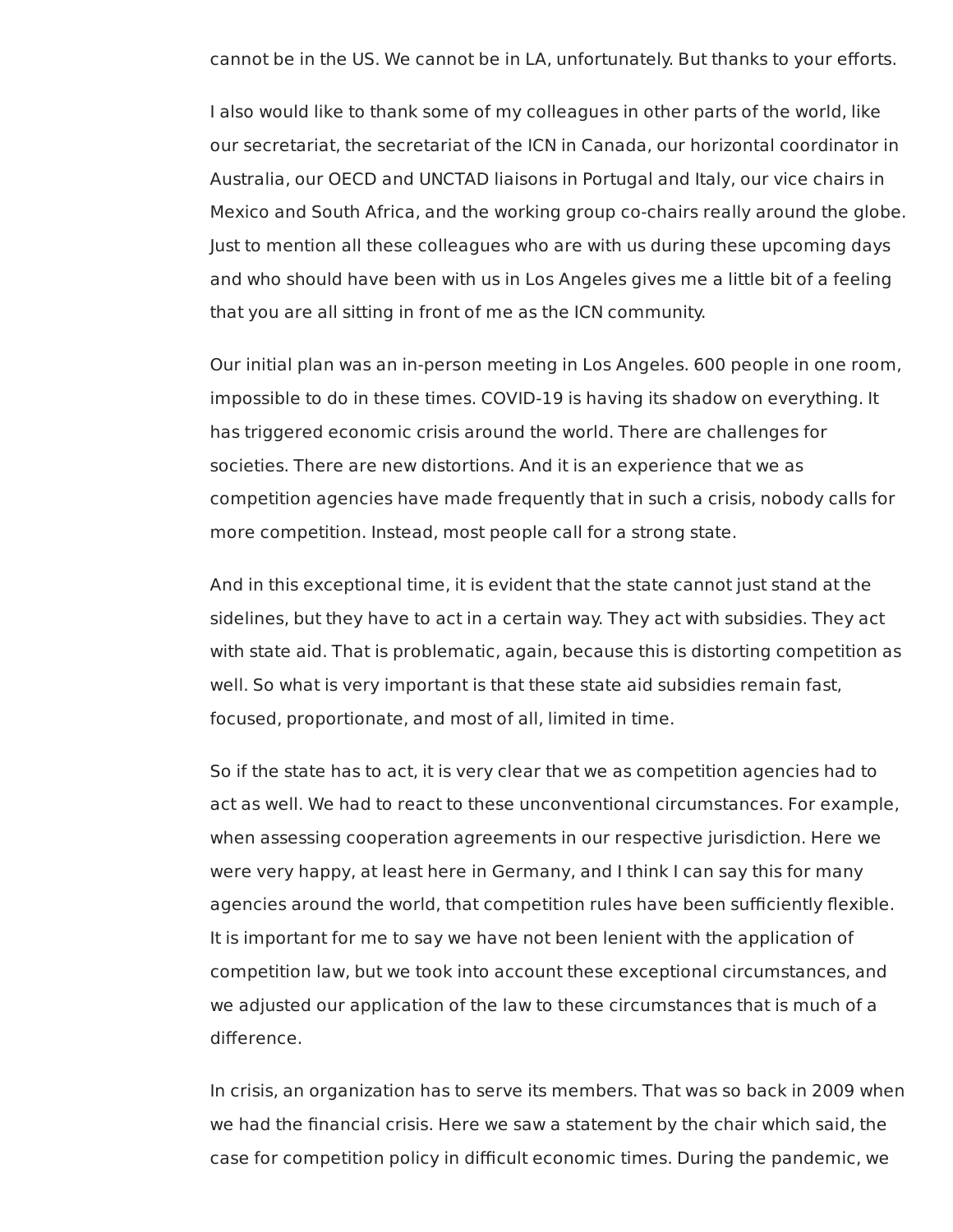have reacted very quickly in the framework of the ICN. We gave guidance to our members through a steering group statement. We did a webinar together with our colleagues from the OECD.

 And our message was always twofold. One was, yes, we are ready to adopt our approach to these circumstances. But the other one always was also that competition in the future and now must be part of the solution, and competition is not part of the problem. And I think it was a good thing that we embedded our national efforts into these international initiatives.

 Los Angeles is pretty close to the Silicon Valley, so that would have been a perfect fit for the overarching conference theme, the digital economy. It is the defining topic for agencies around the world. And this is where we as competition authorities have to prove ourselves, in a way. We need to deliver. And even more so in the COVID-19 crisis, the pandemic has accelerated some developments that have been ongoing already. So the expectations on us as competition agencies are high.

 And we are acting in a challenging environment. We have a rapid technological development. Issues are sometimes embedded in far reaching policy considerations by policymakers. As I said, competition is not always favored in these times. There are strong calls for other measures. We have a slight touch of protectionism around the world. And last but not least, we as competition law enforcement are acting in the intersection with other areas of competition law, like consumer protection and data protection.

 Meanwhile, we have some significant experience with a digital economy as competition agencies. There has been valuable groundwork, and there have been very successful cases around the world. Lots of reports, lots of successful cases. But our experience is as well at competition law might need, in some cases, some adjustment with regard to new business models, to new economic effects, to new digital parameters. So to tackle all these new business models, all these new platform cases, these gatekeeper considerations, there are legislative initiatives going on around the world, one can say, especially over here in Europe.

So what I do hope is that this conference is going to give some valuable input to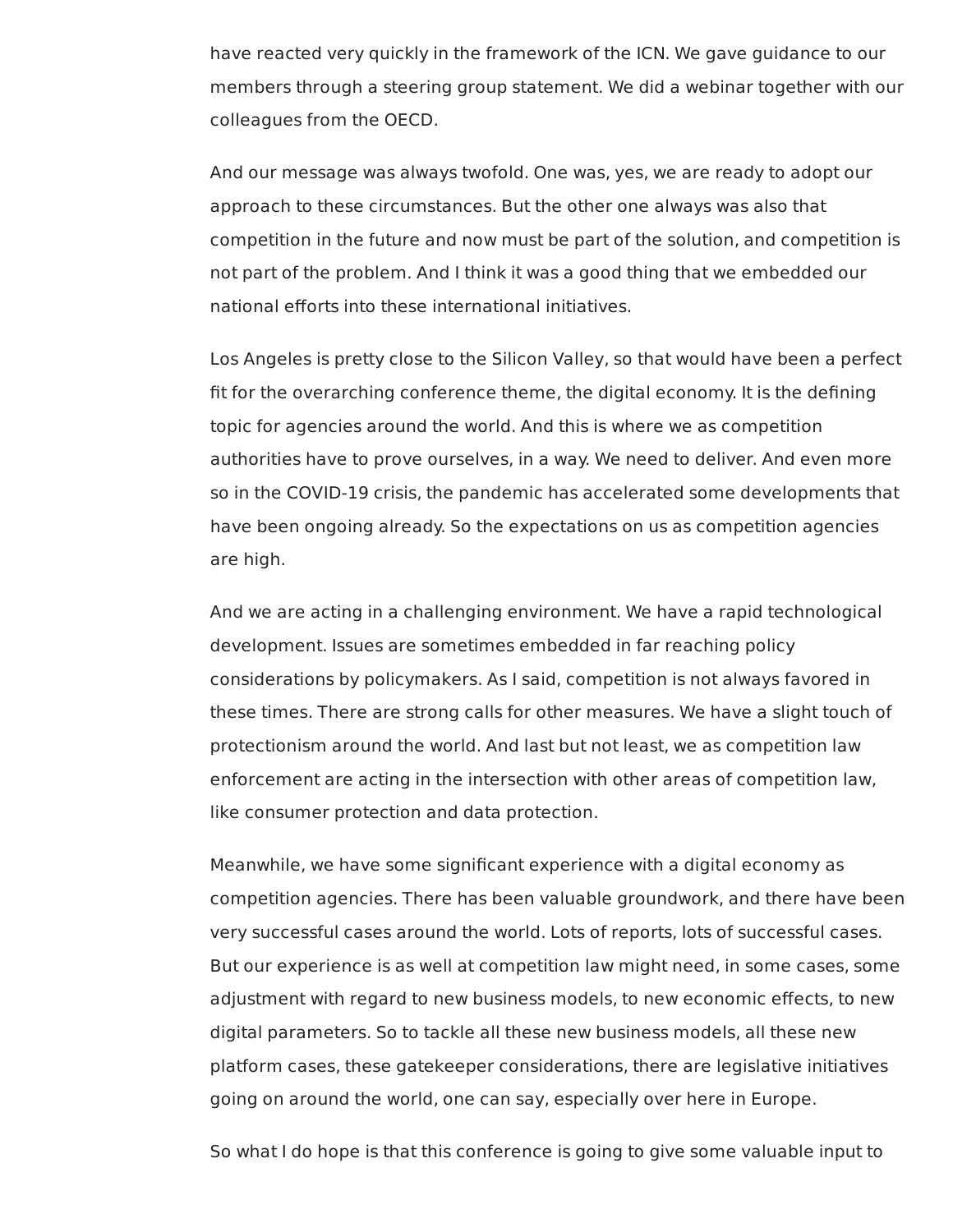considerations, reports, legislative initiatives around the world. I think the ICN is extremely good, equipped to deal with these issues. I took care as the chairman of the steering group that we dealt early on with all these questions in the digital economy. We started early on 2015 at the Sydney conference. It went on through Singapore, Portugal, the New Delhi conference, and last year in 2019, the Cartagena conference where we were dealing with these issues. And if you look at the program for this year, you'll see that we have, in fact, one overarching topic. That is how to deal with the digital economy.

So let's carry the momentum in our agencies, and let's multiply that momentum in the ICN and to show we are very good on track. So I wish for all of us a wonderful conference, wonderful days, exciting discussions, and lively debates. Thank you very much. And having said this, I hand over to Makan Delrahim, one of the co-hosts of this year's conference. Makan, it's up to you.

**MAKAN** Well, thank you, President Mundt. Thank you for your leadership of the ICN during **DELRAHIM:** your chair of this organization. And I'll send my greetings from the Robert Kennedy main Justice Department building where I am sitting. And we're coming back to somewhat normal. Starting today, we started phase two of our recovery. It's a real pleasure to be here today to share this opening session with you and with my friend Chairman Simons. We welcome our competition enforcement colleagues from around the world.

> Working together with ICN leadership and members, the Justice Department's Antitrust Division is proud to serve as the co-host of the ICN 2020 with our friends at the Federal Trade Commission. I'm proud of the dedicated staff of the antitrust division's international section and the Federal Trade Commission and most importantly, Cynthia, who kicked us off here, who she and I were colleagues together 16, 17 years ago, for all their hard work, for swiftly and effectively pivoting from the fantastic program we had planned for Los Angeles to this virtual conference.

> We won't to be able to enjoy the sun and the sand nor the food at Nobu or Spago or anywhere else in Los Angeles, but I look forward to hopefully hosting you all, all of our colleagues there, in another year when we're all through with this pandemic.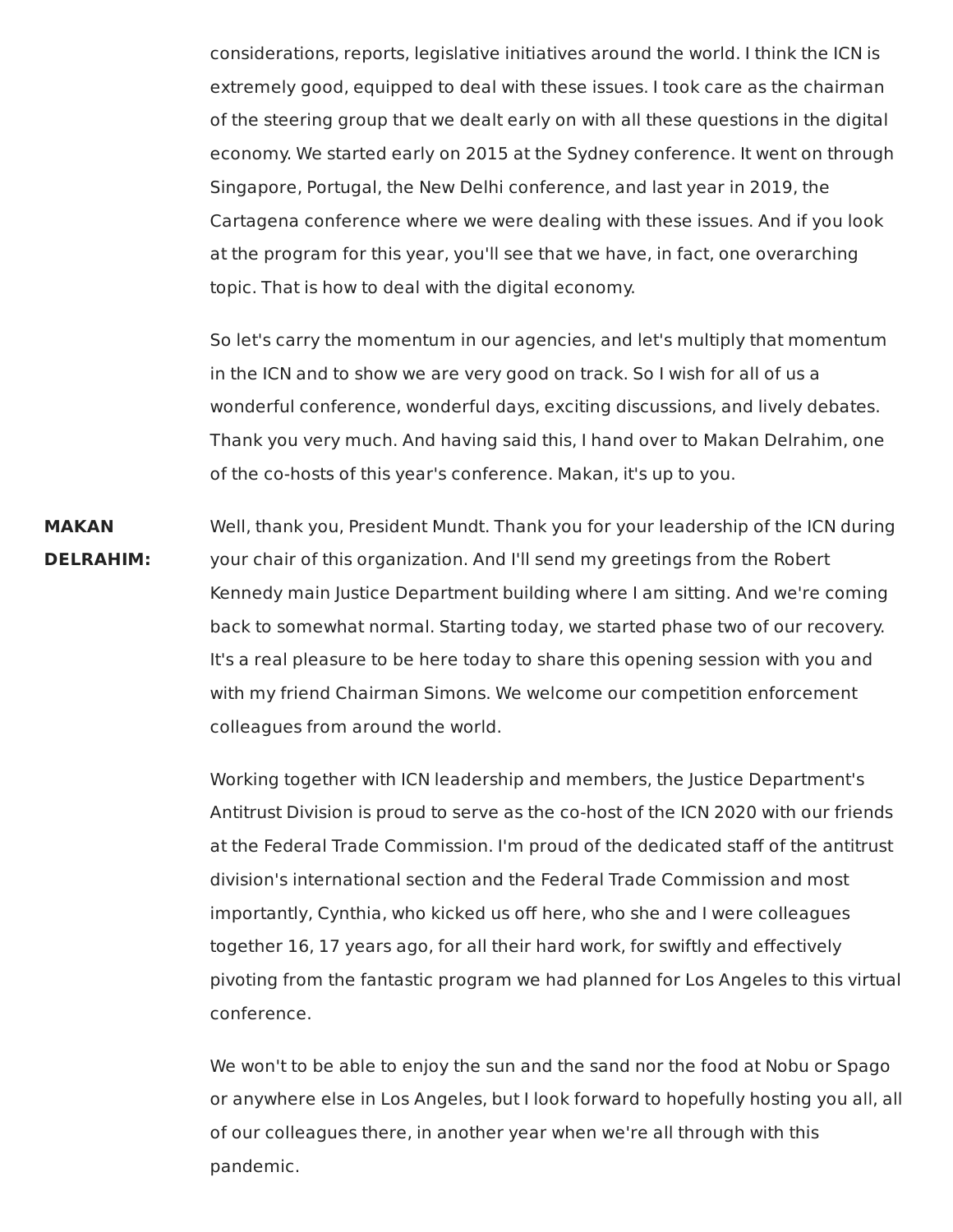I would also like to thank you again, Andreas, and the team, Barbara and Olaf at the BKA and the ICN secretariat for their vision and their leadership. And last, certainly not least, ICN 2020 would not have been possible without the engagement of all of the ICN members, particularly the working group co-chairs. And thank you all for what you have contributed to what will be a fascinating discussion over the next coming days.

 Let me also just take a moment personally to send a heartfelt thanks to our deputy assistant attorney general for international, Rene Augustine, and our chief of the international section, Linda Marshall, for their hard work and capable dedication in managing all of our important international engagement efforts. I'm pleased that we can join together in this conference, and perhaps especially it is fortuitously appropriate that we're doing this virtually to discuss the important and timely issue of antitrust enforcement in the digital economy.

 The digital economy, as you know, has transformed the way we live and the way we work. Most recently, we have seen technology help us respond to challenges that the pandemic has presented us the last six, seven months, allowing many of us to work from home, hold meetings virtually, educate our children, and even attend this global conference without requiring any of us to travel.

 Digitization has contributed to improvements in human condition on a once unimaginable and global scale. Nearly every industry, ranging from communications to medicine to agriculture has joined the digital economy. By protecting robust competition through sound antitrust policy and enforcement, we can ensure an environment conducive to innovation that benefits us all over the world.

 While many other public policy issues and goals may be worthy, ranging from sustainability to equity, the antitrust laws are designed for and have worked effectively for more than a century in the United States to promote a single policy, and that's competition. When competition is at its strongest, good things follow for the consumer in the form of lower prices, higher quality, and enhanced innovation and its related dimensions such as data and privacy protection.

Historically, we have seen in the antitrust laws successfully applied to new and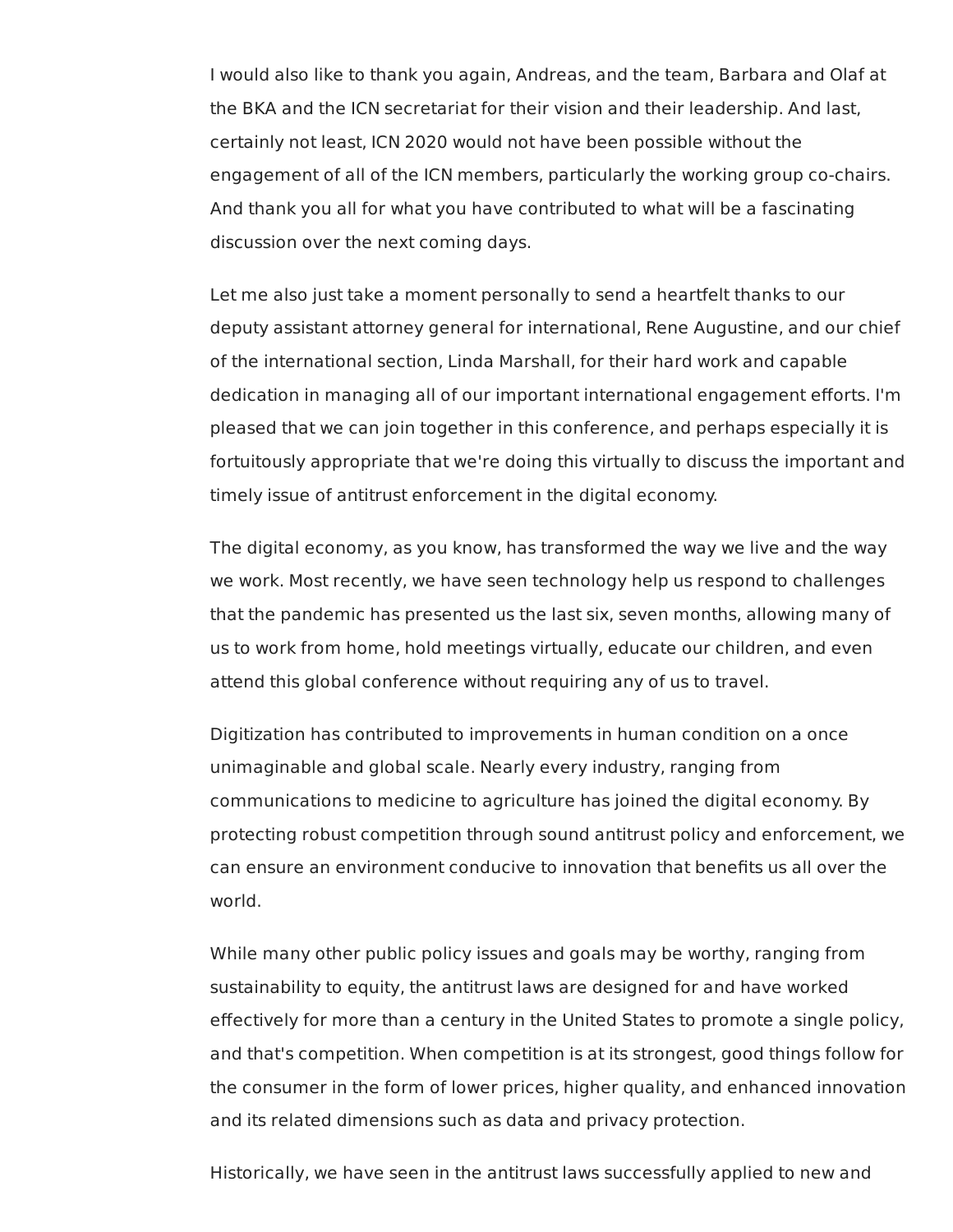transformative industries, whether oil, telephone, or computers. By timely using our existing laws to ensure robust competition in the digital marketplace, we can prevent having to resort to the blunt tools of government mandated technological solutions, which can stifle the very innovative atmospheres that our competition and laws seek to promote.

 As antitrust enforcers, the onus is on all of us to continuously sharpen our tools in terms of our expertise in the digital arena. Our team at the Justice Department continues to build on its years of experience and stay abreast of the trends in this area, as challenging as they may be. We recently realigned the commodities of the antitrust division to enable attorneys in one of our sections to focus full time on technology markets and the competitive characteristics of platform technologies. We also recently announced a technology initiative to deepen our expertise and understanding of cutting edge technologies like blockchain, machine learning, and artificial intelligence.

 I particularly look forward to the opportunities this conference provides for all of our ICN members to share insights with one another as we all remain vigilant in the protection of competition in the digital age. I know, Andreas, you have been a leader on a lot of these issues. Our friends in Australia, friends in Canada, friends all around the world have been focused on these issues, and we look forward to all of us learning from one another.

 We all know when carbon is subjected to intense pressure and heat, it transforms into one of the hardest minerals on earth, the diamond. Like many things that become better and stronger in the face of adversity, we are dealing with challenges today that we could not possibly have imagined when the idea of the ICN 2020 was in its infancy. Thinking back to the start of the planning for this conference two years ago, we have some tremendous accomplishments together since that time, such as last year's framework on competition agency procedures and this year's guidance on enhancing cross-border leniency cooperation.

 Many of these accomplishments would not have been possible without the camaraderie and the processes that we have in the ICN. As the ICN has consistently demonstrated since its inception, no difficulty we face is insurmountable. The upcoming third decade project offers a time of self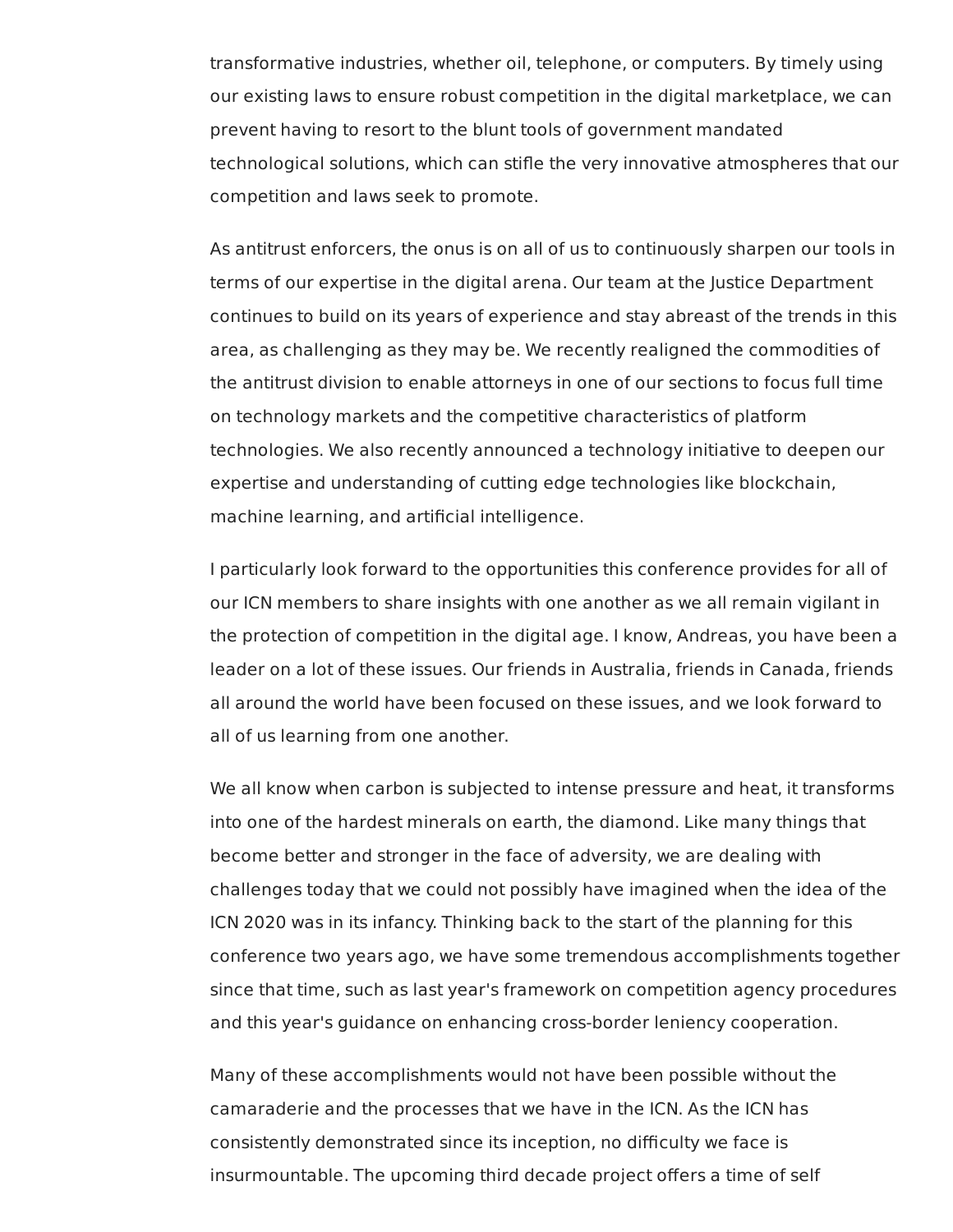reflection for the ICN through which we can metabolize these challenges to form an even stronger ICN, which as we have in the years past, we will rise to today's challenges together and continue to transform all of our agencies within the international competition community for the better. Thank you. I look forward to hearing from our other colleagues and Joe. Thank you again.

 **JOSEPH SIMONS:** Thank you, Makan. Hello, everybody. I'm sorry, good morning, good afternoon, and good evening, as the case may be. On behalf of the FTC, it is a pleasure to join Andreas and Makan and welcome you to ICN 2020. This year has been like no other, that's for sure. I wish all of our ICN community good health and strong resiliency.

> I'd like to start by talking about how incredibly proud I am of the FTC staff. They have remained hard at work during the pandemic, and despite the difficult circumstances, the FTC's law enforcement policy, investigative and international work continues. I would also like to commend the ICN and our sister agencies in responding to the pandemic and its economic consequences. In this time of emergency with enormous strain on all of our domestic operations, it is a vote of confidence in the ICN and the value of international cooperation that we remain active in the network.

 And this brings us to today's events. Let me begin with a few thank you's. This event was made possible by a wonderful collaboration between the FTC, the antitrust division, and so many of our friends and partners around the world. I want to thank Randy Tritell and his expert ICN team in our Office of International Affairs, including Liz Kraus, Cynthia Lagdameo, Maria Coppola, and Paul O'Brien. I would also like to thank the many other FTC and division staff and all of this week's panelists who make this conference happen. An incredible amount of work went into transitioning from the planned conference in LA to executing this virtual event, and I am very grateful for that effort.

 The working groups have developed a great agenda for the next four days. An impressive slate of speakers from around the world will discuss our work across a wide range of timely competition issues. Importantly, this includes a running theme throughout the conference on competition and the digital economy. We also invite you to watch the recorded submissions from agencies and academics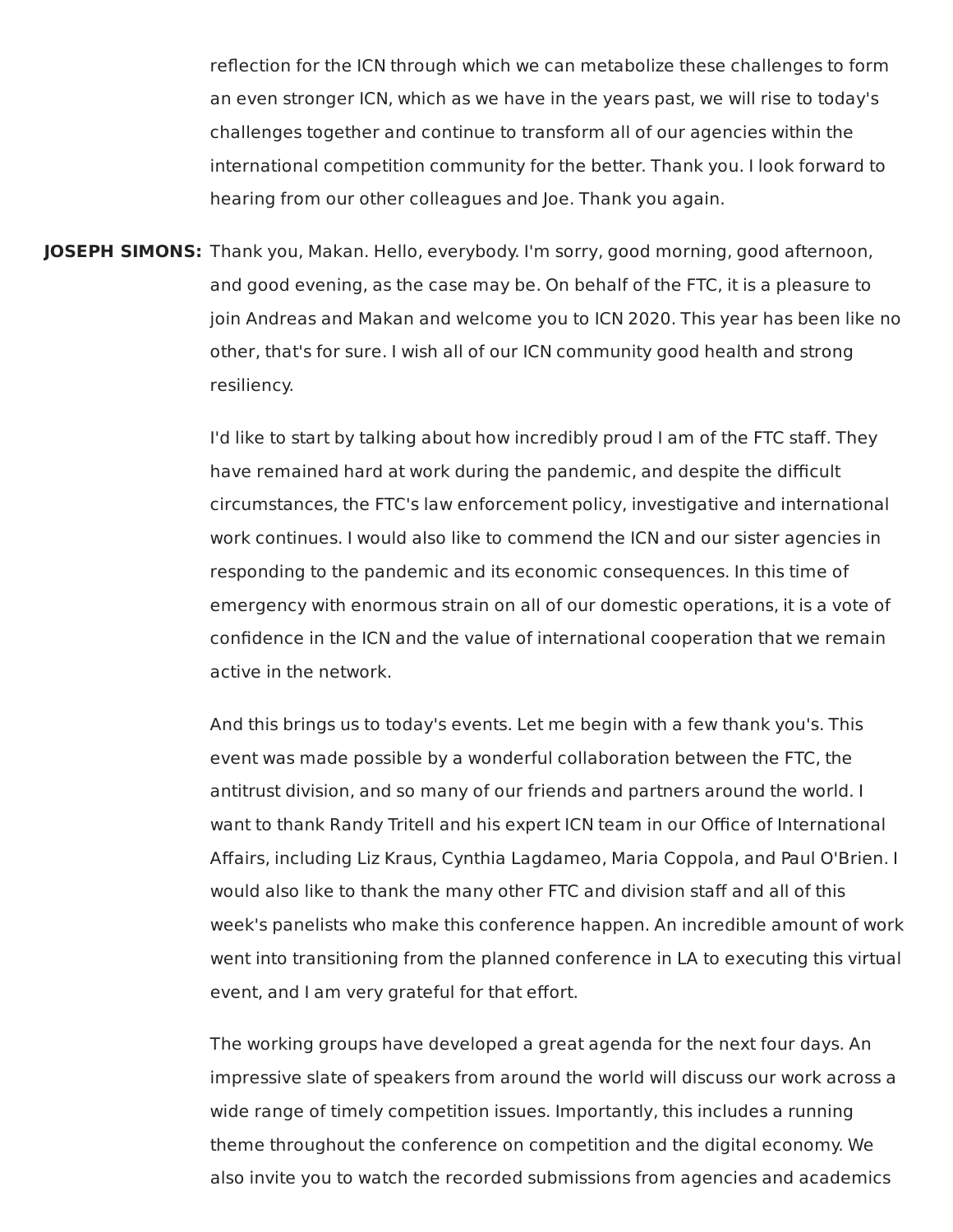that provide additional background and perspectives on this theme.

 But as wonderful as it is to be able to gather virtually this year, boy, we certainly miss the in-person opportunities to meet and exchange new ideas. This year more than ever, I encourage everyone to embrace our shared connection as a network. Do not let the virtual nature of this event dampen our shared experience.

 On a personal note, it is a real privilege for me to participate in the ICN. I was a director of the Bureau of Competition at the FTC way back in 2001 when the ICN was formed, and I attended the ICN second conference in Mexico in 2003. The FTC has been an active participant since the ICN's inception. The ICN has energized growing collaboration, cross-fertilization, and consensus building around sound antitrust principles. The ideas, guiding principles, and framework of what has become international antitrust was crafted and built by the ICN and sister organizations like the OECD Competition Committee.

 Over the last two decades, the ICN has seen calls to relax antitrust standards and defer to industrial policies, and some people raise doubts as to whether the agencies can keep up with dynamic changes in the economy and new technologies. Throughout, the ICN's growth and shared commitment to consensus building have reaffirmed the value of the network and its antitrust mission as a counterweight to these challenges. As the ICN turns 20 next year, the network will conduct a comprehensive review to ensure and enhance its effectiveness as it enters its third decade. The FTC with our colleagues at the Dutch and German competition agencies will lead this project.

 One topic we plan to discuss is the ICN's role as a global advocate for competition. Especially at a time when the values of competition policy is being challenged, the ICN can use its leading platform to help agencies advocate pro competitive policies and to speak out for competition as a driver of economic recovery, innovation, and growth. We will hear more about this project on Thursday, and I encourage everyone in the network to take part in the exercise.

 As for today, we begin with the showcase panel on competition enforcement in the digital economy. First you will hear keynote remarks from antitrust scholar Herb Hovenkamp, and I want to thank Herb for his contribution to our discussion.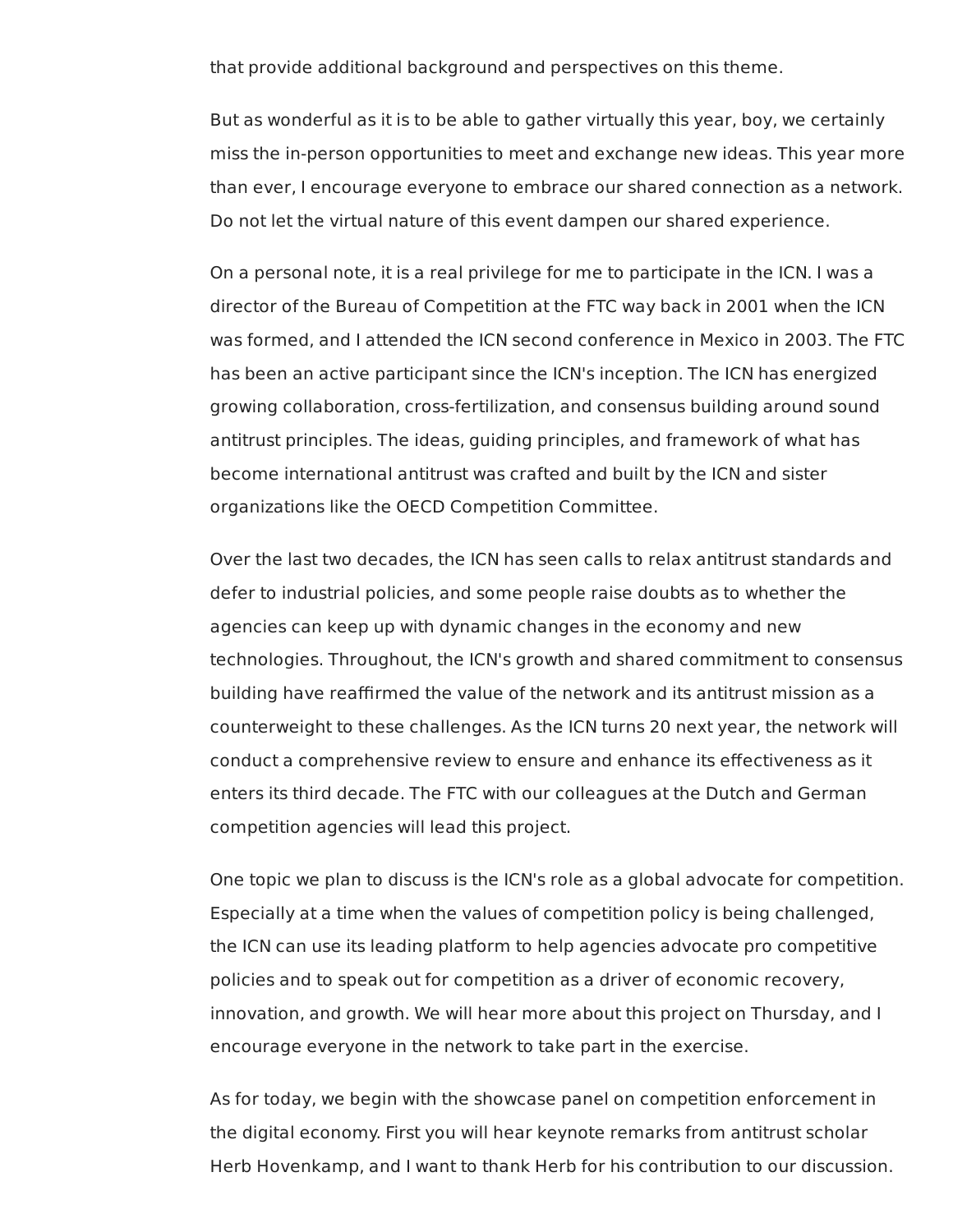After that, I am pleased to join Assistant Attorney General Delrahim, Executive Vice President Vestager, Professor Bill Kovacic, and Cristina Caffarra for our panel discussion. With that, I would like to thank all of you for joining us this week, and I hope you enjoy the conference. Thank you.

**HERBERT** Good morning. Very happy to be here at the meeting of the international **HOVENKAMP:** competition network. I want to spend some time today talking about platforms, competition, and particularly the problem of remedies. I'm going to talk a little bit less about particular exclusionary practices or anti-competitive practices and more about remedies. I don't like watching talking heads on these screens, and I'm assuming you don't either, so I'm going to use a fair number of PowerPoint slides, and I'm going to switch over to those. Just one second. Good. OK.

> Today my topic is Remedies for Digital Platform Monopoly. This is extracted from an article I've got coming out in a couple of months, and I'll be happy to share it with you. You can either find it on my SSRN page for download or else send me an email and I'll be happy to send you the current draft. It's not out yet, but it's pretty close to being finished.

> The issue I want to talk about today is what types of remedies are likely to work in antitrust platform markets. I'll begin with the premise that the goal of the antitrust laws is consumer welfare. That is, a remedy ought to be able to make the market more competitive, which we ordinarily would measure by increased output and lower prices. The remedy is not necessarily designed simply to make a firm smaller, although that's certainly a possibility.

> Much of the debate over the platforms today is fueled over the question whether they are winner take all markets, which are basically natural monopolies. That is, markets that gravitate naturally toward a single firm. Those arguments come from both the left and the right, the right emphasizing that really antitrust can't do anything, certainly not anything structural, about these markets because they're natural monopolies. On the left are calls to do very aggressive things with the antitrust laws, but more particularly to regulate them, kind of like the way we regularly public utilities.

> I think the position is simply wrongheaded. I think it remains to be seen whether a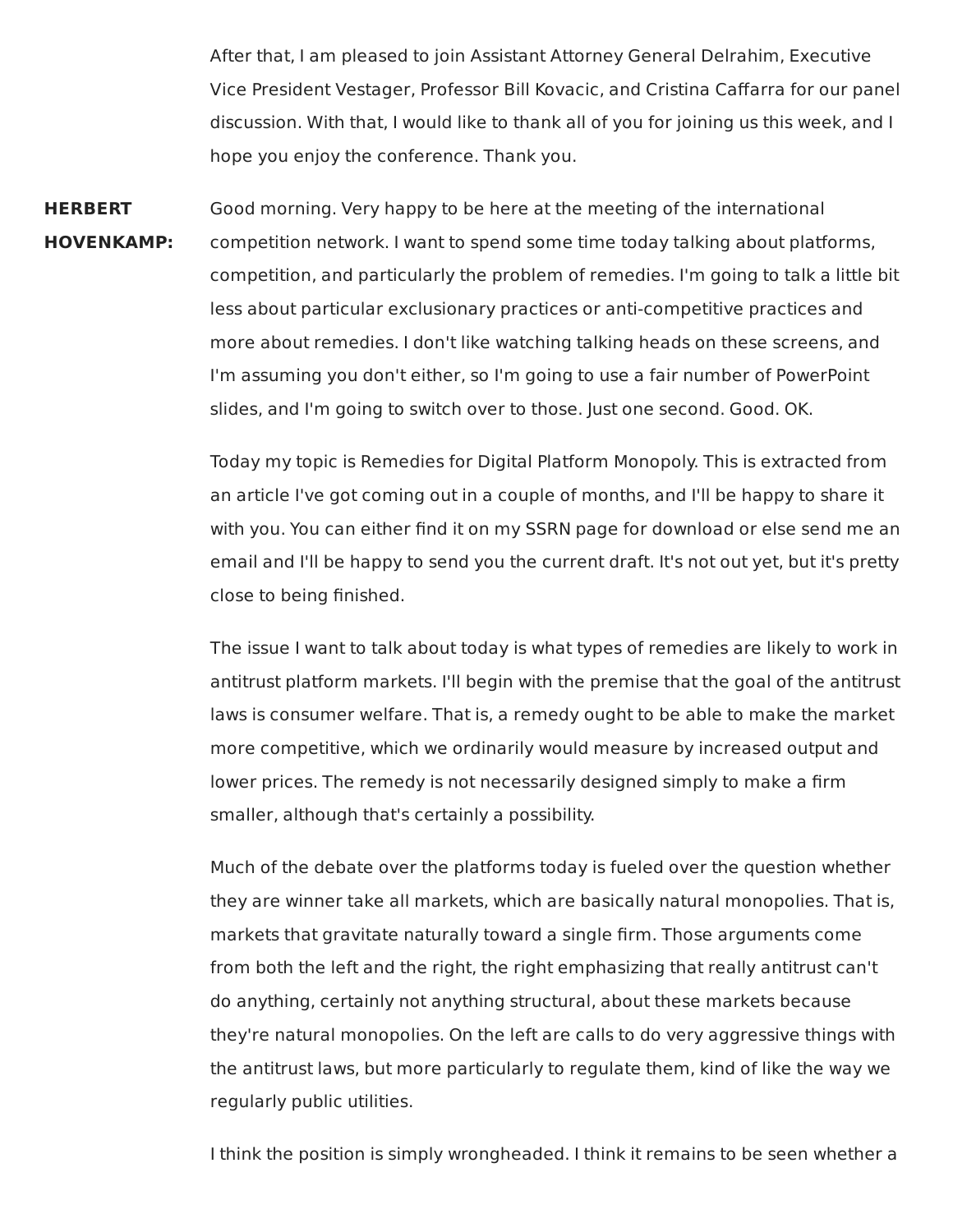few of the assets offered by the big platforms, I'm speaking here of Apple, Amazon, Facebook, and Google, whether the assets offered by the big platforms are natural monopolies. But I think for the most part they are not, and this is so for a number of reasons.

 One of them is the availability of their products. That is to say, you can buy the products from more than one source. And that ranges for things like ride sharing like Uber to anything, pretty much, that Amazon sells. There are stable situations in which you can buy these products from multiple firms, and market shares among them have come and gone. If you look at questions about durability, over the history of the antitrust laws, we've had lots and lots of monopolies, ranging from Standard Oil early in the century to Alcoa in the middle of the century.

 The monopoly that provoked the wrath of Congress during the new deal was A&P, the largest grocery store chain in the country and for many years the largest retailer in the country. There was IBM that provoked a very famous antitrust complaint in the 1960s and '70s. Kodak, a storied monopolist for practically a century. Xerox, whose dominance in the '60s and '70s was the consequence of patents.

 And then of course Microsoft, which was the subject of a big antitrust-- very late in the 20th century. None of those companies is a monopolist today anymore, for various reasons, some of which may have been the product of an antitrust breakup, Standard Oil, perhaps. Many of them for reasons that have nothing to do whatsoever with the antitrust laws.

 The reason people tend to see the antitrust platforms as winner take all or natural monopoly markets, I think, is mainly myopia. That is you're looking at the current situation, you see what you see, and you think that what you see is going to last pretty much forever. So if you'd look at the bottom of this slide, you'll see the title of a well-known article written in 2007 in The Guardian entitled, "Will Myspace Ever Lose Its Monopoly?" Well, Myspace was a predecessor to Facebook. And at the time, it had such a dominant position that people thought it would last forever. And of course, clearly it didn't.

I think one of the biggest reasons the platforms are not natural monopolies is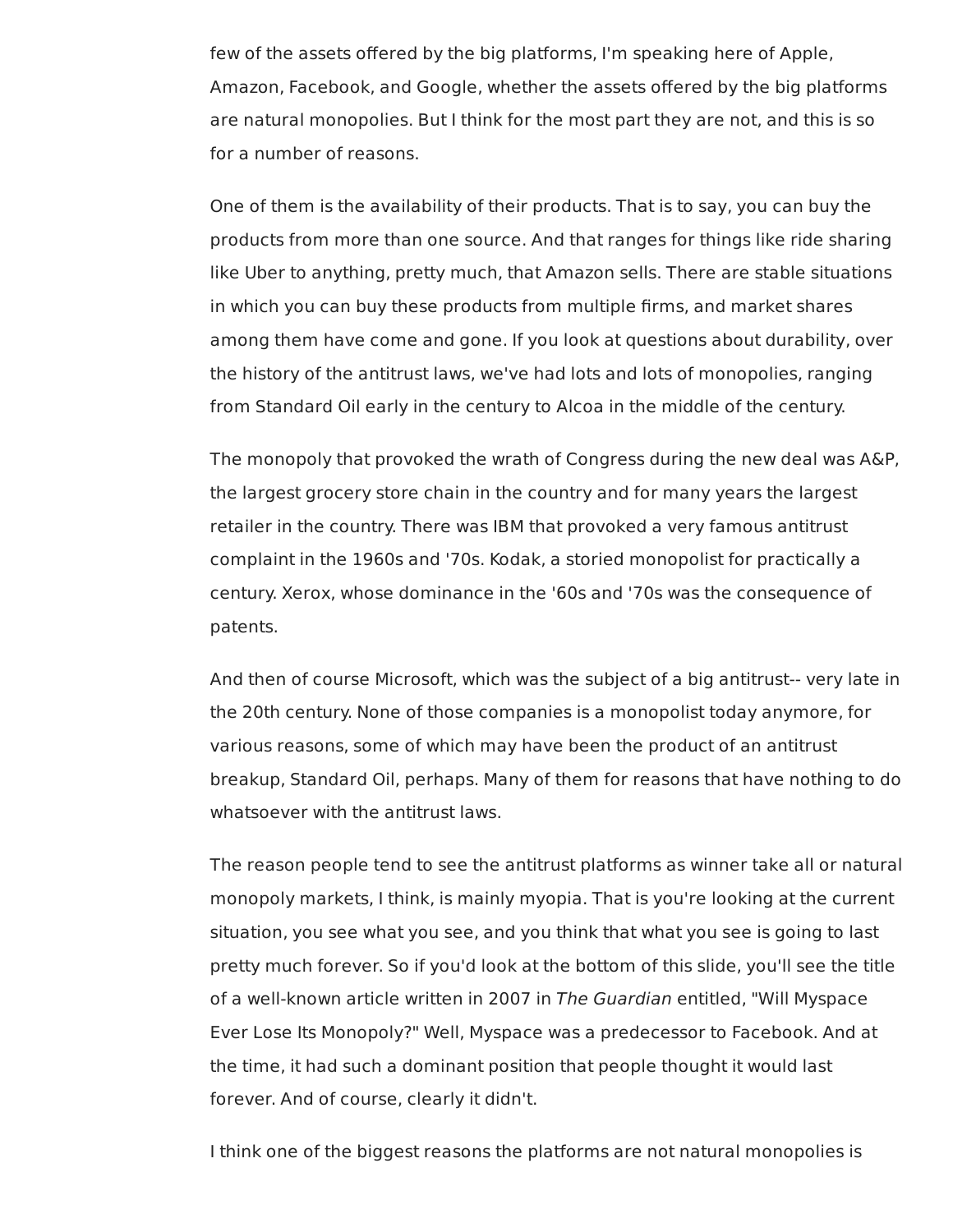product differentiation. We speak of natural monopolies, we are talking mainly about firms that produce undifferentiated products and that face the same demand curve. For example, electric utilities might be natural monopolies, because they all offer power, which is pretty much the same thing for everybody. One of the characteristics of the large digital platforms, however, is fairly extreme product differentiation. And that means that they face different demands. And as a result, there's room for some customers even against the very large firms.

 I give us an example here, internet dating sites. Dating sites are two sided markets. They benefit from a large number of traders on one side, call those the seekers, a very large number of traders on the other side, call those the sought, and externalities which suggest that the dating platform would become more and more attractive until pretty much all of the seekers and all of the sought would be on the same platform. In fact, that's not what we've had. We've had 25 years of experience with dating sites today. Competition among them is robust. The number of them continues to grow. There has been a lot of merger activity.

 The dominant firm today is Match Group that owns several dating sites. Importantly, when it acquires multiple dating sites, it doesn't aggregate them, doesn't put them all together. If this were a natural monopoly market, you expect them to blend the dating sites together. No, it maintains their separate membership. And that's because as a result, I think, mainly of high search costs.

 That's quite valuable to have separate membership. So as long as we've got substantial product differentiation, and I think all of the platforms are subject to that to one degree or another. I'm going to hold out one possibility where that may now be working so well, and that is Google search, which has been a dominant firm now for some time.

 The existence of natural monopoly status is important with respect to remedies. If a platform is not a natural monopoly, then ordinarily we think it will keep its monopoly status only by engaging in exclusionary practices. That is to say, if you're not a natural monopoly, that means there is room for competition, and you're going to have to engage in exclusionary practices in order to prolong or preserve your natural monopoly status. And as a result, number one, I think antitrust has a role to play. And number two, I think there is room for increased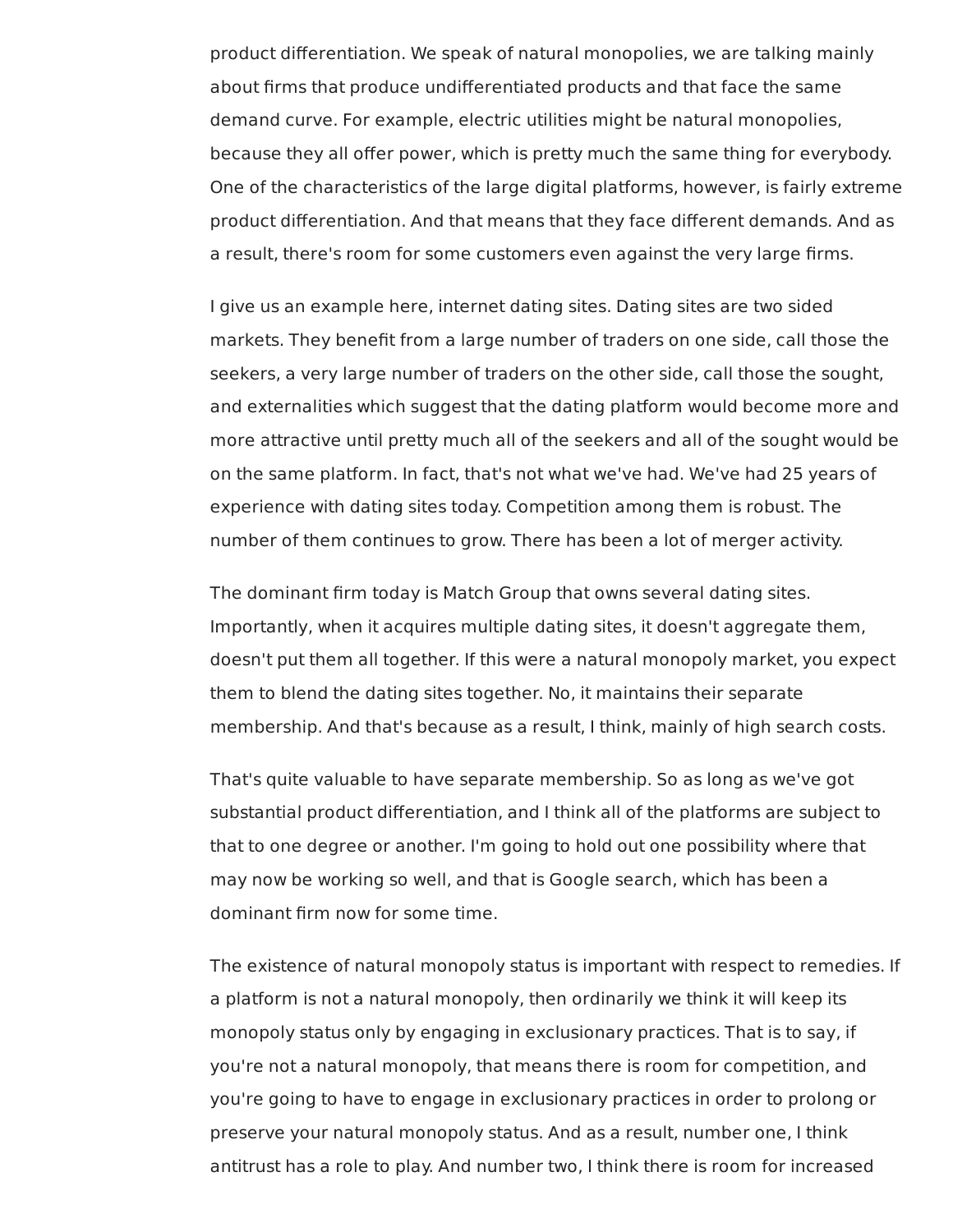competition among the digital platforms.

 The one place where I think a case can be made for natural monopoly here is Google Search. Product differentiation has been attempted repeatedly in the search engine market. We've got search engines that use different algorithms that protect customer data in different ways, that rank search results differently. Nevertheless, Google has been able to maintain 90% plus share in search pretty much everywhere in the world, even though there are many alternative search engines out there.

 Why that's true, I'm frankly not sure. Search bias is probably not the reason. That is, search bias might explain why Google can get more revenue out of the way it ranks certain hits. But that would actually serve to reduce its market share to the extent that bias was unattractive to customers. I think the other possibility, which has more credibility, is that Google profits from doing things like tying Google Search to Android or to other devices.

 But one thing I think is worth pursuing is the possibility that Google Search is a natural monopoly firm and that it might be helpful and effective to actually spin Google Search off from the rest of Alphabet, that's Google's parents, many subsidiaries. I don't think the other Google subsidiaries, including the operating system, Waymo for self-driving cars, I don't think these other-- there's no evidence that these other subsidiaries are natural monopolies.

 In the first instance, it seems that the best remedy for platform monopoly remains injunctive relief. In general, the antitrust history of breaking up dominant firms has not been very pretty. I mean, famously in 1911, we broke standard oil up into 34 companies, and immediately the price of gas went up. We've put companies like United Shoe Machinery out of business, or at least severely crippled them through break ups. The record of antitrust breakups that have actually benefited consumers, I'm talking about now monopoly break ups, not break ups of recent mergers, but monopoly break ups.

 The record of those break ups that have actually benefited consumers is very thin. I think probably the outstanding example of a beneficial breakup was AT&T in the early 1980s, in which AT&T was broken up into its regional operating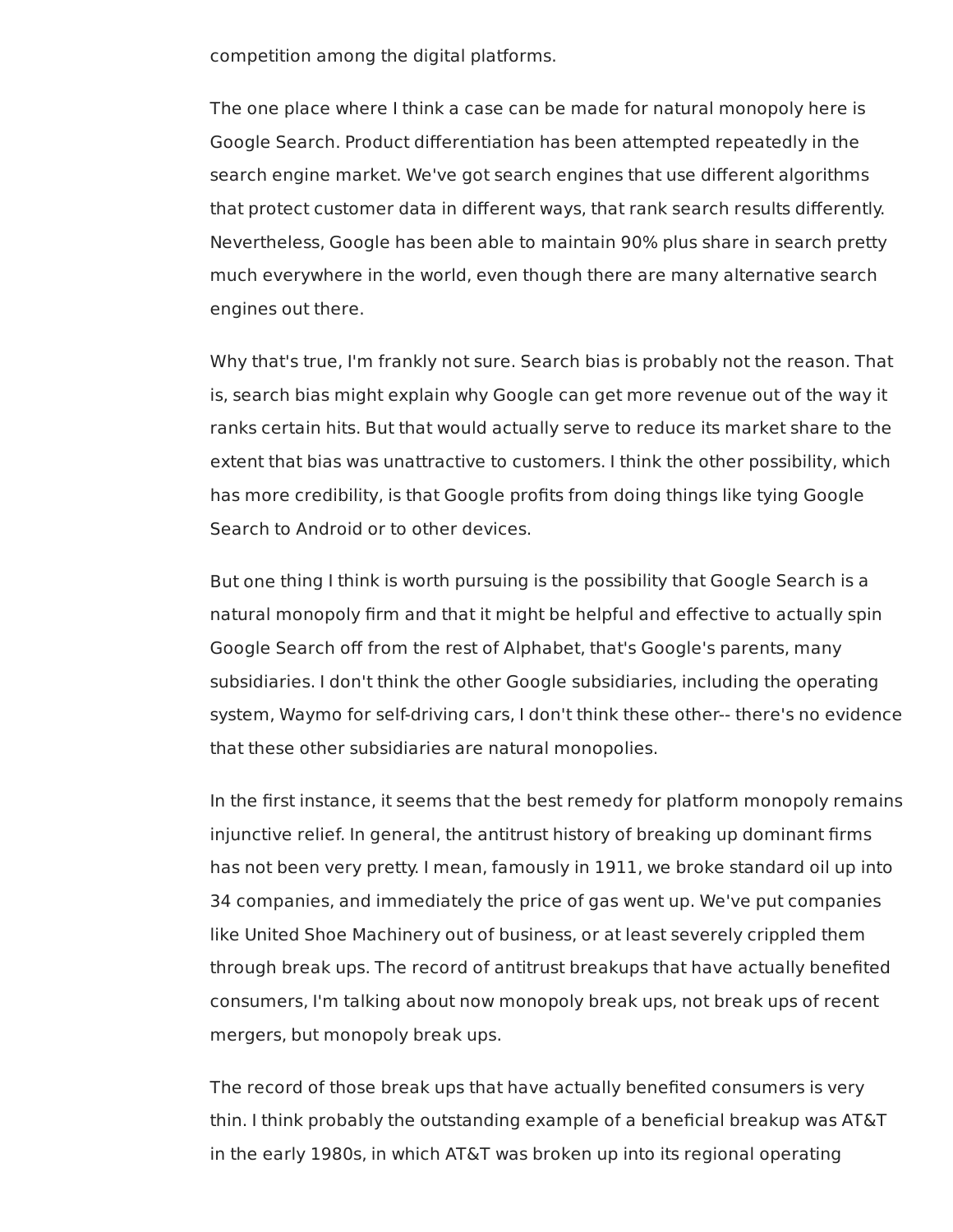systems, Long Lines, which was the long distance portion of the business, and Western Electric for instruments. But I think AT&T is the exception that proves the rule, because what happened in the AT&T case was technological change, particularly the emergence of wireless, that made the monopoly system for AT&T unsustainable.

 Indeed, if AT&T ever was a natural monopoly, it certainly was not a natural monopoly once MCI and others came in with wireless technology that permitted competitive operation. And significantly when the breakup occurred, the local operating companies largely remained intact but subject to interconnection, which I'm going to talk about a little bit later. Beyond that, I think the best remedy for monopolistic practices is litigation that identifies those practices, determines why those practices harm consumers, and then tries to tailor injunctive relief to stop those practices.

 I think one remedy that received a fair amount of attention early in the current presidential campaign, although it's more or less fallen off the radar screen today, was the separation of Amazon's inside sales from its third party sales. The proposal that Amazon ought to be able to operate the platform but not sell third party vendors' products on the same website. I think that remedy is wrongheaded if the goal of antitrust is welfare of consumers. The principle impact of Amazon's house brands, like Amazon Basics batteries, for example, is to provide more competition for name brands.

 So there's a slide suggests here Amazon Basics batteries are sold in competition with Duracell. Well, Duracell is a very large company owned by Berkshire Hathaway. Amazon Basic small appliances compete with the likes of Black & Decker, the largest small appliance manufacturer in the United States. Its consumable office supplies compete with 3M.

 The principle impact of Amazon Basics products on the Amazon website is to force the prices of these name brand products down. That is, it increases rather than decreases the amount of competition. And I don't see any prospect of improving consumer welfare by forcing the segregation of name brand and house brand products on Amazon.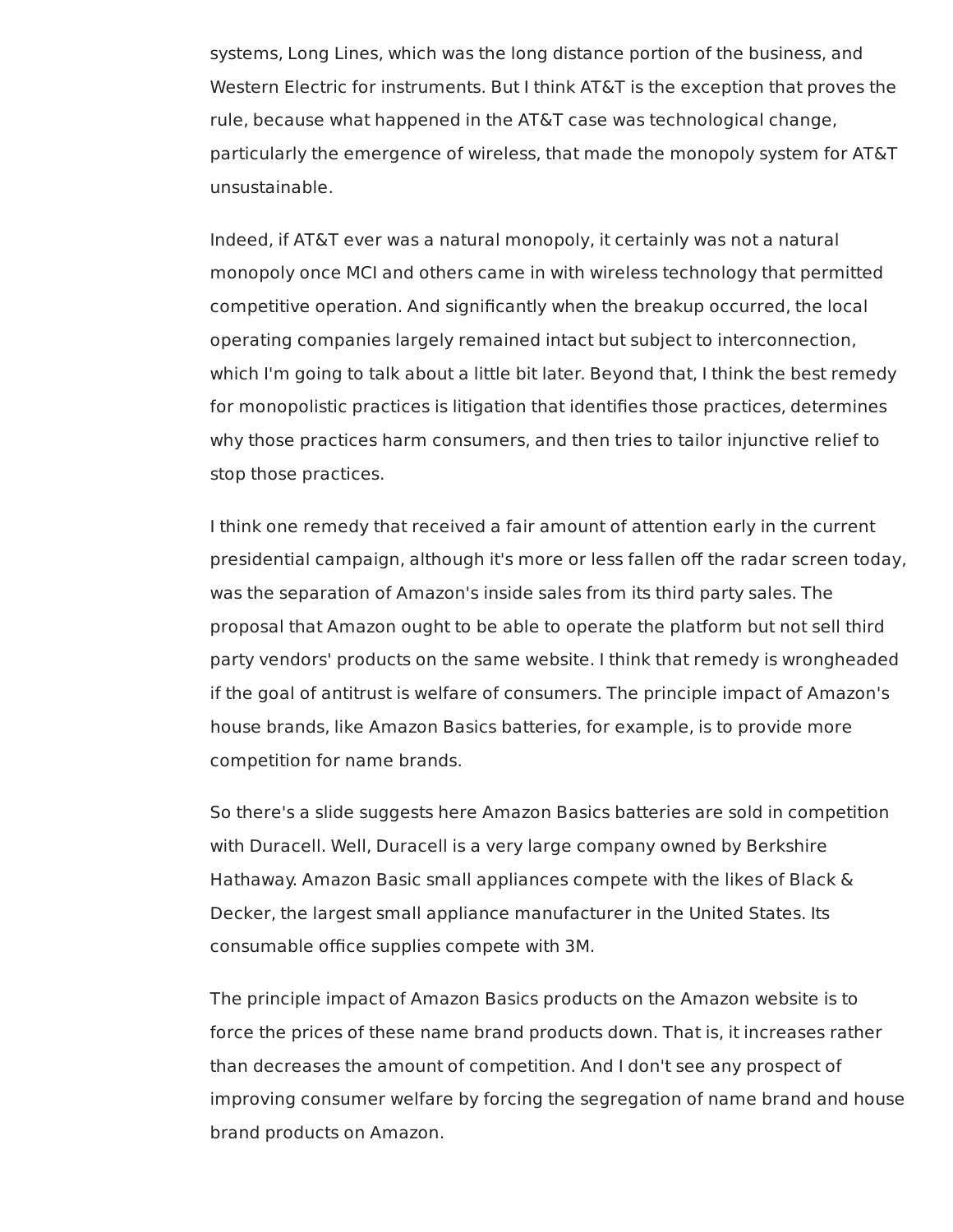The other remedies for-- structural remedies for monopolization have been classical asset divestiture, starting with Standard Oil, where we actually identify different constituents, that could be different lines of business, different plants, different geographical areas, and break the companies up. We did that with Standard Oil. We did it with Grinnell. We debated doing it with Microsoft, but the DC Circuit disapproved a structural remedy, and we settled for a conduct remedy instead, which in my view, actually turned out to work fairly well.

 The one exception to this is relatively recent mergers, which really fall into the rubric of merger policy. Significantly segregating non-competing units in a monopoly really don't do very much to increase competition unless there's some backstory about leverage or cross subsidization that has to go along with it.

 I mean, for example, if you've got a company that makes 80% of the world's toasters and 80% of the world's blenders and you divest the blender business, well, now you've got two companies, each one of which makes-- one of which makes 80% of the world's toasters and the other of which makes 80% of the world's blenders. In order to solve the monopoly problem, you have to be able to break into those areas rather than segregating them from each other.

 Interoperability has been a remedy and a very successful one, and I think it worked very well in the AT&T case. Interoperability basically meant permit smaller firms to interconnect on the network so that customers can access multiple portions of the network provided by multiple companies at the same time. And I think there are areas, such as cellular phones, where interoperability can work, although we already have it, for the most part.

 The problem facing interoperability as a remedy for a traditional internet platform, say Facebook, where it's been discussed, is that in order for interoperability to work, you need to have at least one asset that is capable of being monetized. I mean, we've got interoperability in the cell phone market, but that's because we've got individual networks.

 You subscribe to, say, Verizon for your cell phone service. And we've got individual instruments. Facebook, however, is sold on a commons. It's sold across the internet. It's not attached to a particular device. And as a result, I think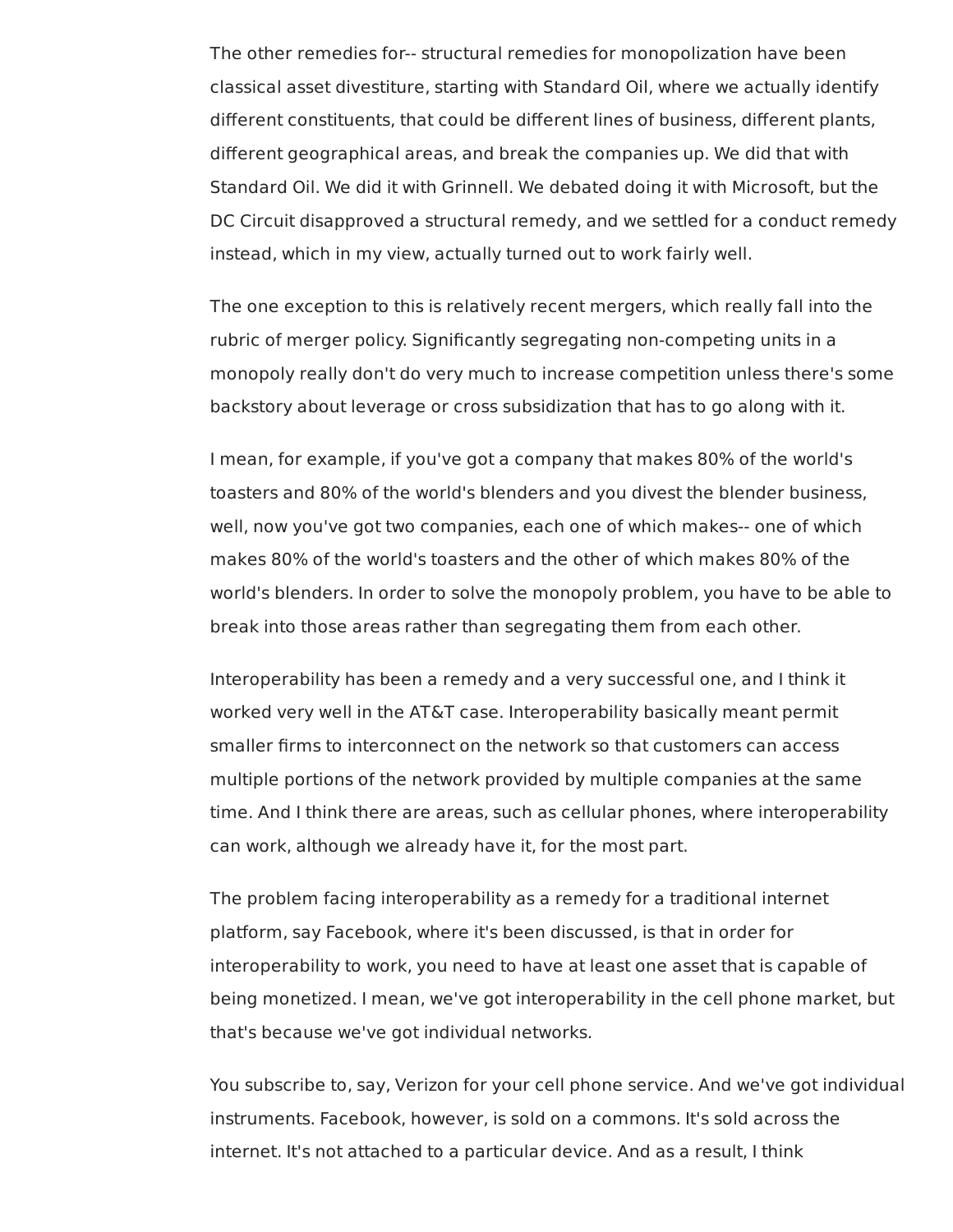interoperability is structurally much more difficult to achieve.

 I think a remedy that really requires some serious thought is reorganization of ownership and management rather than assets. Today we assume that platforms are single companies. We have to treat them as single entities. And as a result, we regard most of their practices as unilateral. But the fact is there's a long and storied history in US antitrust policy of regarding firms as cartels. And that situation arises when the individual members, they can be shareholders, they can be directors, they can be others with authority, have outside businesses and compete with each other.

 Perhaps the most storied example in the United States is a Terminal Railroad case in which the Terminal Railroad bridge and terminals was owned by a single Missouri corporation with 38 shareholders. Each of those shareholders was a railroad, a railroad terminal, a ferry, or the bridge. And they cooperated with each other, and the Supreme Court dealt with them as a cartel rather than as a single entity.

 I think that's a solution that is worth pursuing. That is, reconstitute firms like Amazon, Facebook into constituent decision makers. Need not be shareholders. In fact, federal antitrust law is quite indifferent to the state law corporate structure of the firm in question. They don't need to be shareholders, but they do need to be people with decision making power who compete with each other. So in the case of Amazon, for example, it could be large merchants. It could be some consumers.

 In Facebook, it could be advertisers. If these were placed on boards in such a fashion that we could regard the arrangements that they make as collaborative rather than individual, antitrust policy would have the opportunity for dealing with them as joint ventures or cartels, as the case may be, and that would permit much more successful and much more aggressive antitrust treatment.

 Anyway, I've developed that quite a bit more in the piece I've written. I welcome you to read it. Send me an email if you want a copy of it. And I wish you all well for this conference, and thank you very much for allowing me a few minutes to speak.

**WILLIAM** Welcome to our showcase panel on day one of the ICN annual meeting, this time a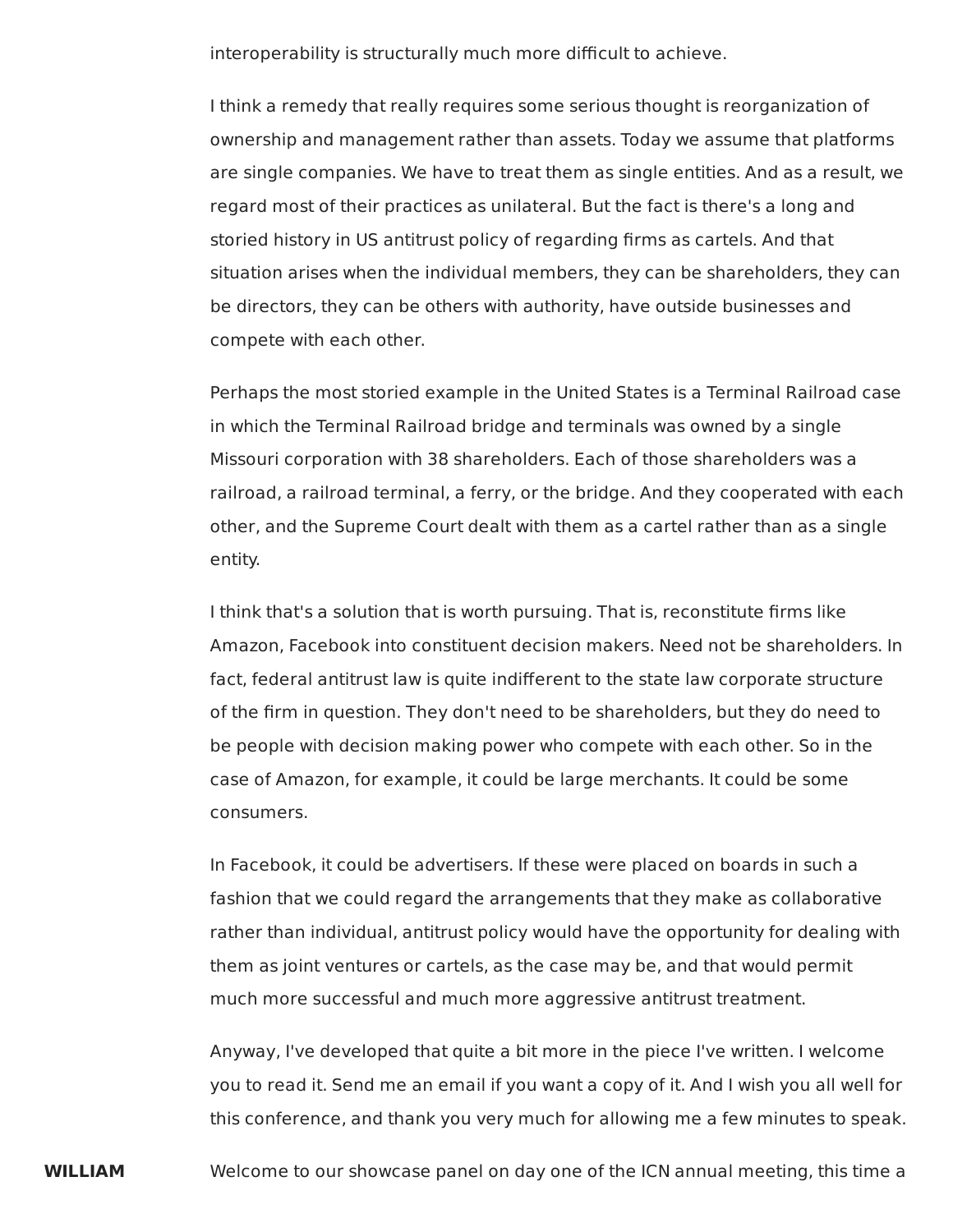**KOVACIC:** virtual conference. I'm Bill Kovacic with the law school at George Washington University, and I'm delighted to moderate this session with Cristina Caffarra. Earlier you heard Makan describing how diamonds are formed. Well, we have a gem of a panel today, to be sure.

> We have the Executive Vice President of the European Commission, Margrethe Vestager. We've got the Assistant Attorney General for Antitrust at the US Department of Justice, Makan, who you saw earlier, Makan Delrahim. Also you saw earlier Joe Simons, the chairman of the US Federal Trade Commission. Welcome to our speakers.

 As you heard Andreas mention, ICN is entering its 20th year. I recall being at Fordham in October of 2001 when ICN launched with 14 jurisdictions. We had at the time, just to think about things that changed, Apple later in the same week just launched the iPod around the beginning of there ascent back into prominence. Amazon in the fourth quarter of 2001 realized its first profit. Google still had largely a cute name but a growing presence in the middle of a Dot Com bubble. And Facebook, well, Mark Zuckerberg was still in high school. And oil was still oil and very big oil at the time.

 A lot has changed in 20 years. Just a couple of highlights. One is the breathtaking ascent of all for these companies, along with a number of others that have transformed commerce and breathtaking ways and in such a short period of time. Second, we've had two substantial economic shocks, one more distant in 2008.

 I think we still feel the residue of the global financial crisis and the way in which it hurled so many citizens in our countries from positions of at least modest wealth, middle class, down into lower middle class or worse. We still feel the bitterness of that, I think, throughout society. And now more recently, the COVID crisis, which again, has turned the economies upside down. And as we grope without absolute assurance about what the way out of the tunnel is going to be here. A most disturbing and unsettling time.

 There are four challenges I think from all of this, these developments to agencies. And our colleagues earlier today have already flagged them. First, [INAUDIBLE] about what objectives we should pursue, especially at a time when the emphasis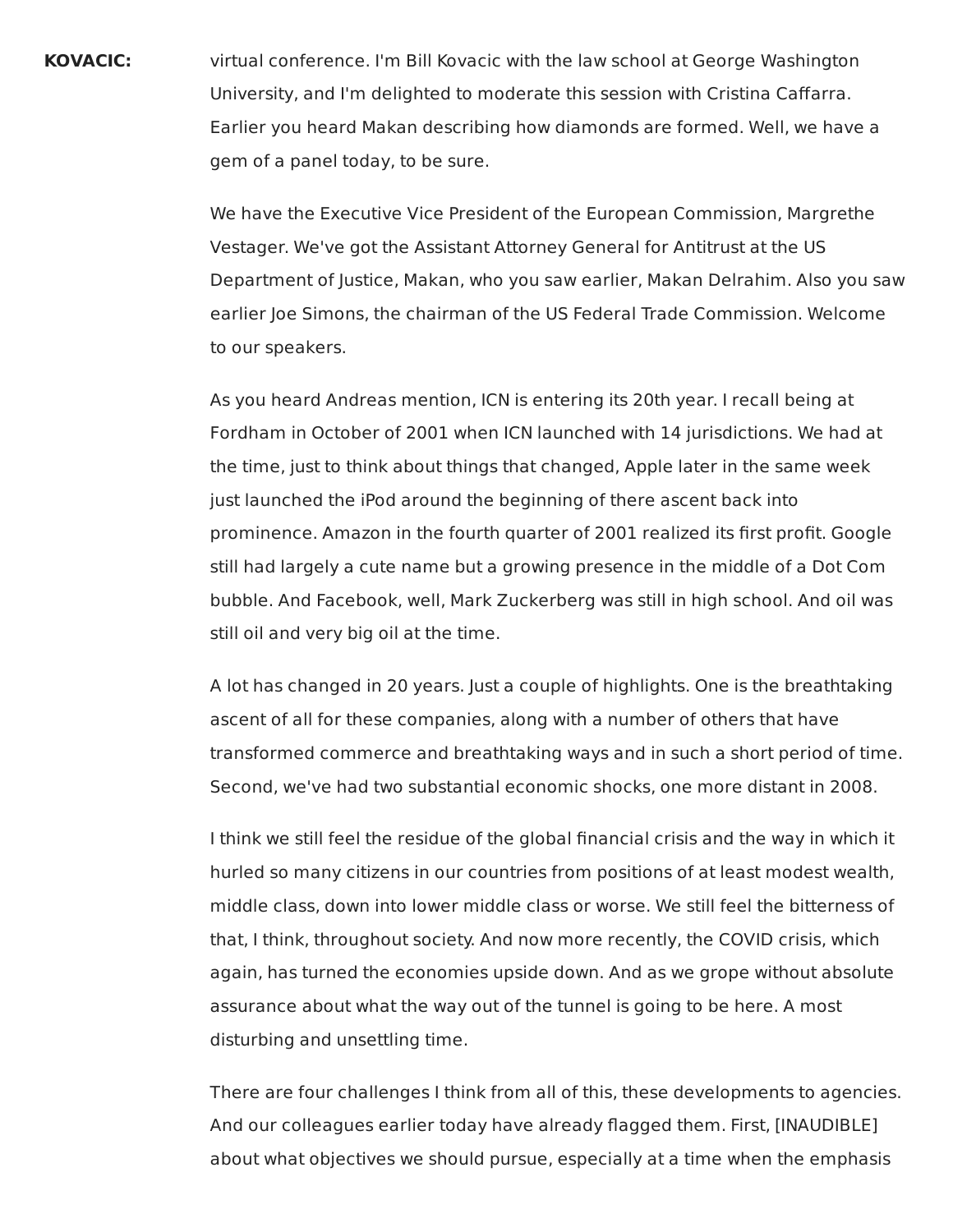is not focused simply on citizens as purchasers of goods and services but as workers, residents of communities have been turned upside down by the latest economic shock. So what is the aim of what we do?

Second, what tools should we use? Force of law, new studies, rule making, some hybrid of these. What's the right tool to do the job? Third, which institutions should do what? Do we keep the existing framework that we have? Do we make changes and adjustments? Especially in a world where we have to deal with so many overlapping sectors of regulatory activity, as well as massive government efforts out of sheer desperation, in many instances, to find solutions using public resources to try to keep the economy alive.

And last, the multiplicity that Andreas started us out with this morning. That is, across jurisdictions, we have many more agencies. We've got 30 more since ICN started in 2001, including some pretty big ones, and the retooling of older jurisdictions. Those jurisdictions are also trying to experiment with new techniques. How do you coordinate this massive activity? The coordination, standards setting, interoperability, it was such a key focus of what ICN sought to do in the fall of 2001. How does one go about that? What's worked so far and what hasn't?

It's my great pleasure to moderate this, as I said, with Cristina Caffarra. Advisor in a variety of competition policy matters, the convener of events that have helped build a community globally for what we do, and unsurpassed as a student of what's going on in this field, where it's been, where it is now, and where it might go, and where it should go. Cristina, over to you.

**CRISTINA** Thank you, Bill. It's my honor and pleasure to be co-moderating this with you and, **CAFFARRA:** of course, to be part of this panel. My task is to frame this panel. We, of course, want to hear from the speakers as soon as possible, but I want to give a little framing.

> So to the showcase which is about digital. The digital economy and digital giants, of course, have played a major positive role in these times of upheaval. They've connected us. They've made things easier, in some sense, for many of us during lockdown. They've also been rewarded with a huge rally on their shares. They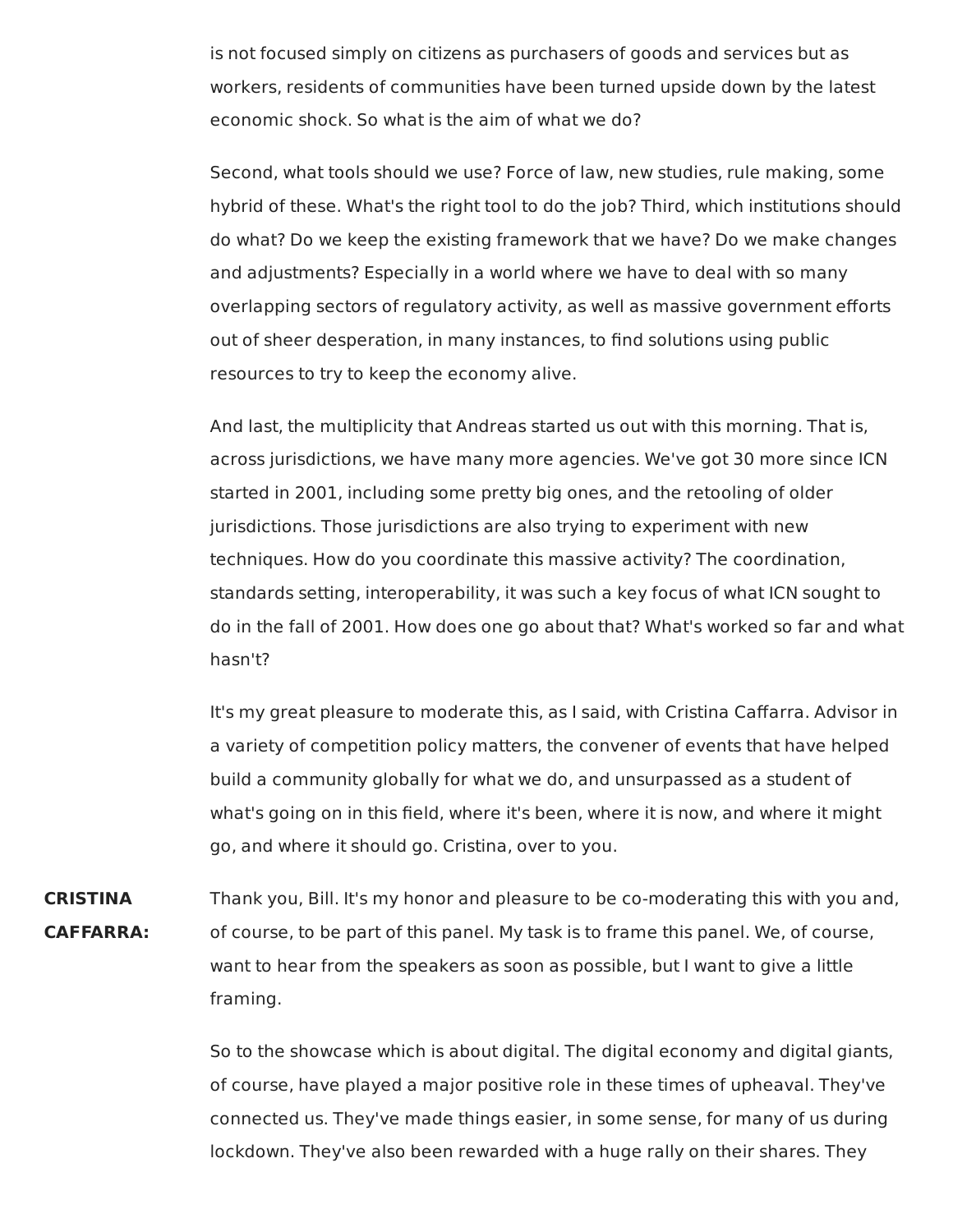account for 20% of the US stock market these days, more than the entire value of European stock markets. At some point a few weeks ago, Apple and others were adding the entire value of companies like Boeing to their valuation each day.

 So this fuels concern. We are faced with corporate entities that are almost like states. The size that is larger than the GDP of some countries, enormous influence, not just on the economy but on the political discourse and democracy. So there is a worry not just amongst politicians but also serious scholars that technology actually does not seem to generate the [INAUDIBLE] economic growth that it used to. Startup firms do not grow as quickly, productivity improvements do not appear to diffuse in the economy as rapidly, so there are economic disparities that are growing between firms, [INAUDIBLE] between regions, and concerns about the pace of economic growth and innovation.

 So closer to home in the antitrust sphere, of course we face the persistent market dominance of these incumbents and the question of how this market power is being wielded in multiple dimensions. One, how does this play out in the relationship between the counterparties that rely on the giant platforms that are dependent on them to operate the business, given the huge inequality in bargaining power?

 How does this play out when we see continuous expansion in adjacent fields, sometimes through acquisition that are strategic on a chessboard of further data collection, exploitation, closing access point. How do we deal with this enormous data accumulation for purposes that we see and we don't see and the huge implications for privacy? And it's a global problem that needs global solutions. So at a time when words like multilateralism are not very popular, this is when they matter most.

 So agencies like you have to deal with these questions at the sharp end and sharply now. Competition has been kind of thought of as the residual factor, to maybe a contributor when we talk about the big debate on why is economic dynamism falling. But there is no question that there is a persistent concern that there has been under enforcement and perhaps the tools that we have are not powerful enough, the efficacy is not good enough.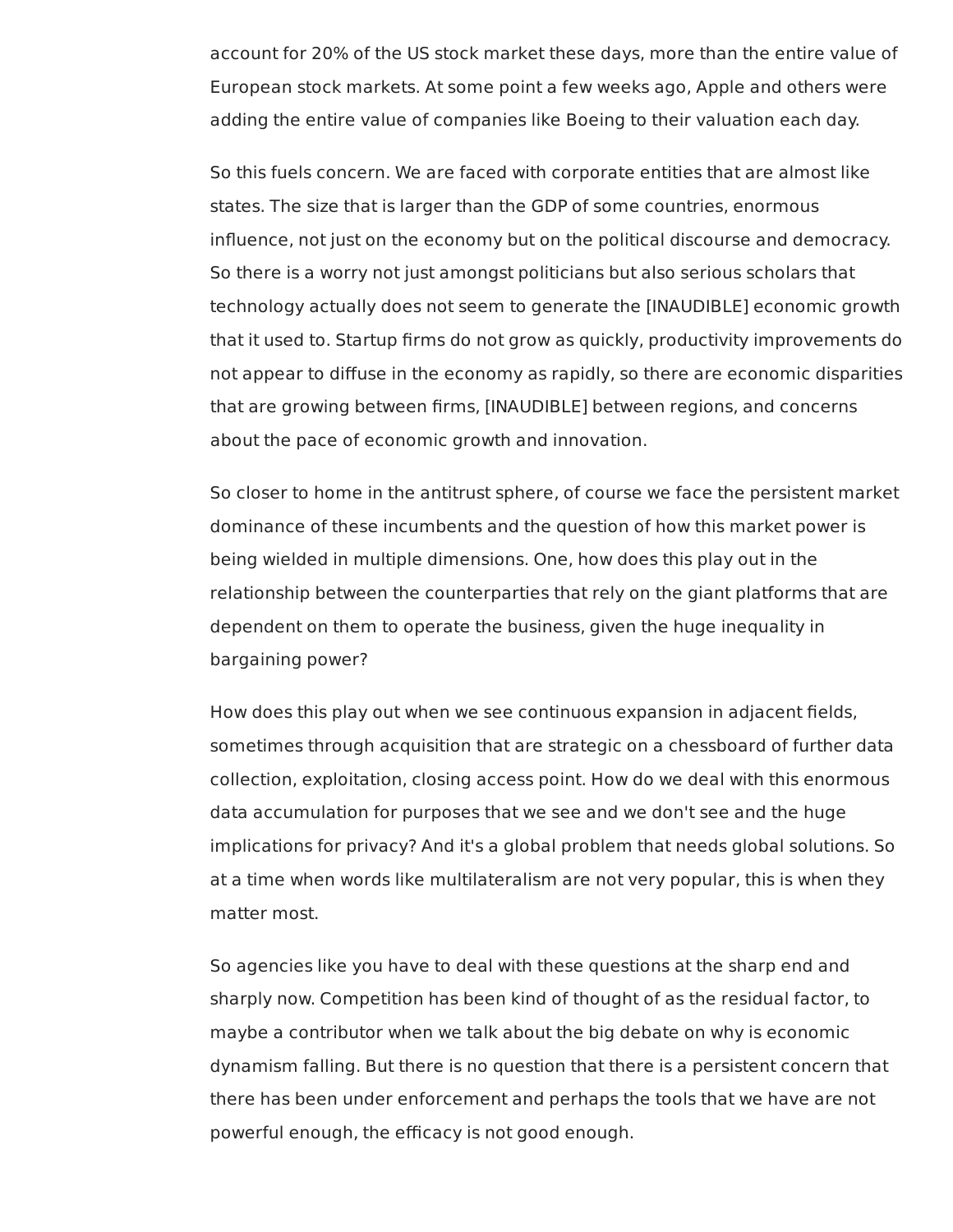So we need new legislation. Do we need new courts? In Europe, there is significant movement towards ex ante regulation as a complement to antitrust enforcement, and we talk about this on this panel. So the starting question is really does the range of tools that we have, is antitrust enforcement that you have match the problems that we're confronted with? If not, why not, and what do you want to do about it?

Let me start off with Margrethe Vestager, and following her there will be others making an initial statement. Thank you.

**MARGRETHE** Well, thank you. Thank you very much. I think this is an excellent framing. And **VESTAGER:** good morning to all, and thank you for hosting this event. I think it's very timely. It's a very good debate. And of course, it's good that we can meet virtually even though it's smoother and smoother. I still make the rookie mistakes of not unmuting myself. We'll see how it goes. I do hope that we can meet in real life next year. I like that we have been able to do this for months and months, but I don't think that it can replace the real thing.

> And that is because the ICN is more than a network. Of course, it's the discussions, as we have them today, but it's also a place to meet, to exchange idea, to foster cooperation, because you get to know each other, and you build trust. You build trust that you have the same mission. You build trust that even though sometimes we have different tools. We have the same fundamental missions, to make sure that markets serve customers and consumers. And we need to meet I think actually more than ever, because markets are changing.

> And nothing has shown that better than the coronavirus. In Europe, as elsewhere, it has changed lives in ways we didn't see coming. One of the obvious ones is that it has accelerated everything digital to the extreme. Of course, it's a trend. It has been with us for a long time. We knew that the '20s would bring more digital changes, obviously, but we didn't know that it would come this fast.

> And I think, basically, we should welcome it, because it brings a lot of the benefits that we would like a market to bring. It brings speed, gives us instant access to buy, for instance, the latest movie. It gives us access to buy things that would otherwise be very, very difficult to find from a seller half the way around the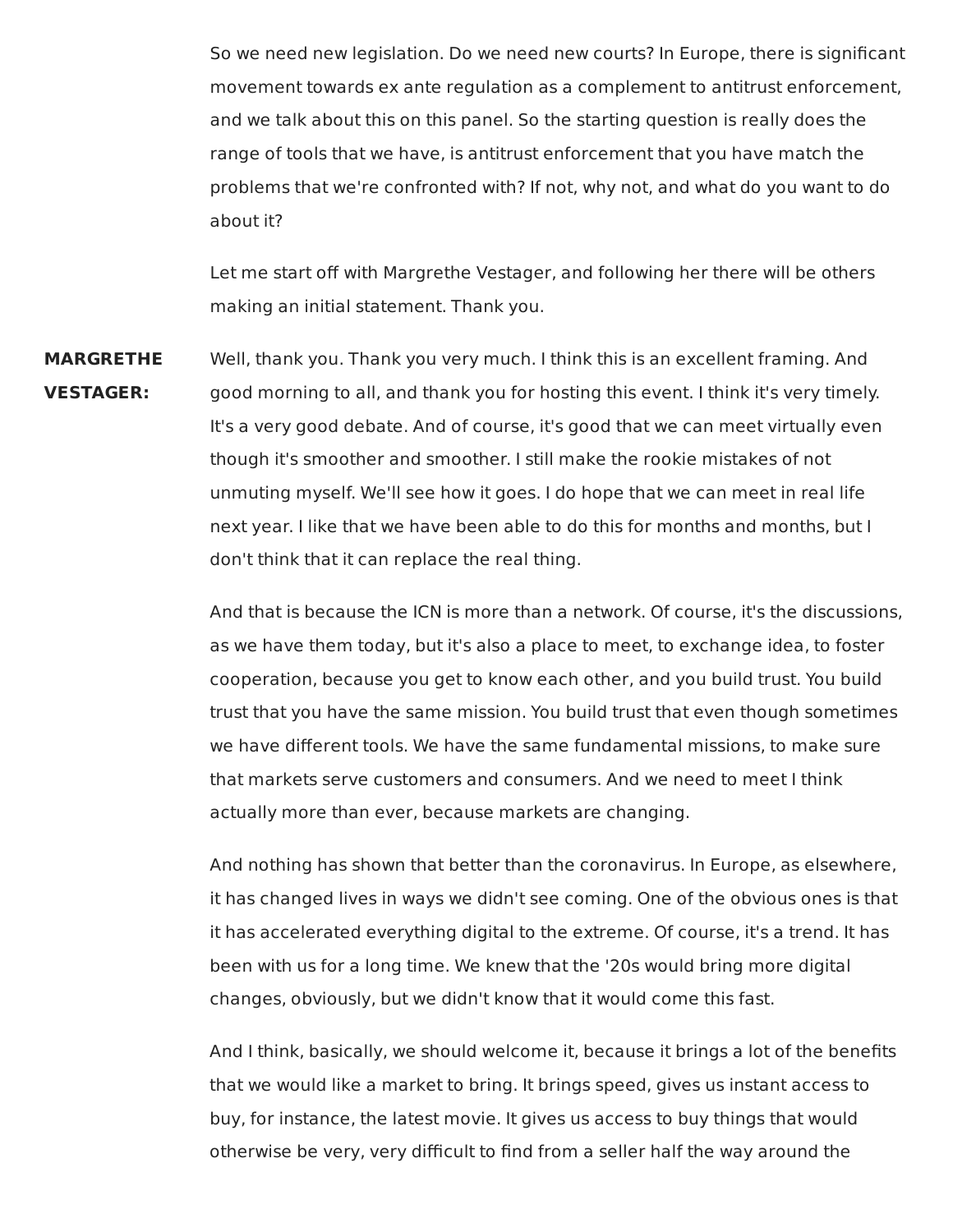world. But the problem is that the same features that makes this an excellent development for consumers also make it hard to keep digital markets competitive.

 They lead to tipping, where the winners may be able to capture dominant market shares, then put up barriers to keep competitors out. And as digital moves from being just another sector to being a part of every sector, we can expect this winner takes it all dynamic to play out more and more. This will not change the fundamentals of good competition policy, but it does mean taking the right approach.

 I see three main elements. The first is obvious. Well, let's use our existing powers better. This could mean taking interim measures when an investigation is still ongoing or requiring remedies to restore competition in a market that has already tipped. Last year, for example, we ordered Broadcom to temporarily halt its enforcement for contract provisions, which prevents customers from buying chipsets from other suppliers pending our investigation of that case.

 Second, we may need new tools. An issue we face is that the EU law is focused on companies, agreement between them that harm competition or abuse of market power. The current rules do not cover situations where it's the structure or the features of the market that are bad for competition, like network effects or the importance of large amounts of data in a 0 price market. And these are issues that we see in a broad range of online markets.

 Other cases could arise because of the pricing algorithms. Machine pricing can mean that even markets with a small number of players, none of whom is dominant, can lead to bad outcomes for consumers, amounting to tacit collusion. But under current rules, it could pass [INAUDIBLE] parallel conduct, making it very difficult for us, actually, to make the case.

 And this is why we have been working on what has the working title new competition tool, a legislative change that would allow us to investigate markets and assess whether they have features that are bad for competition. And if so, to introduce appropriate and proportionate remedies. A number of jurisdictions already use this tool. The United Kingdom and Mexico are two obvious examples.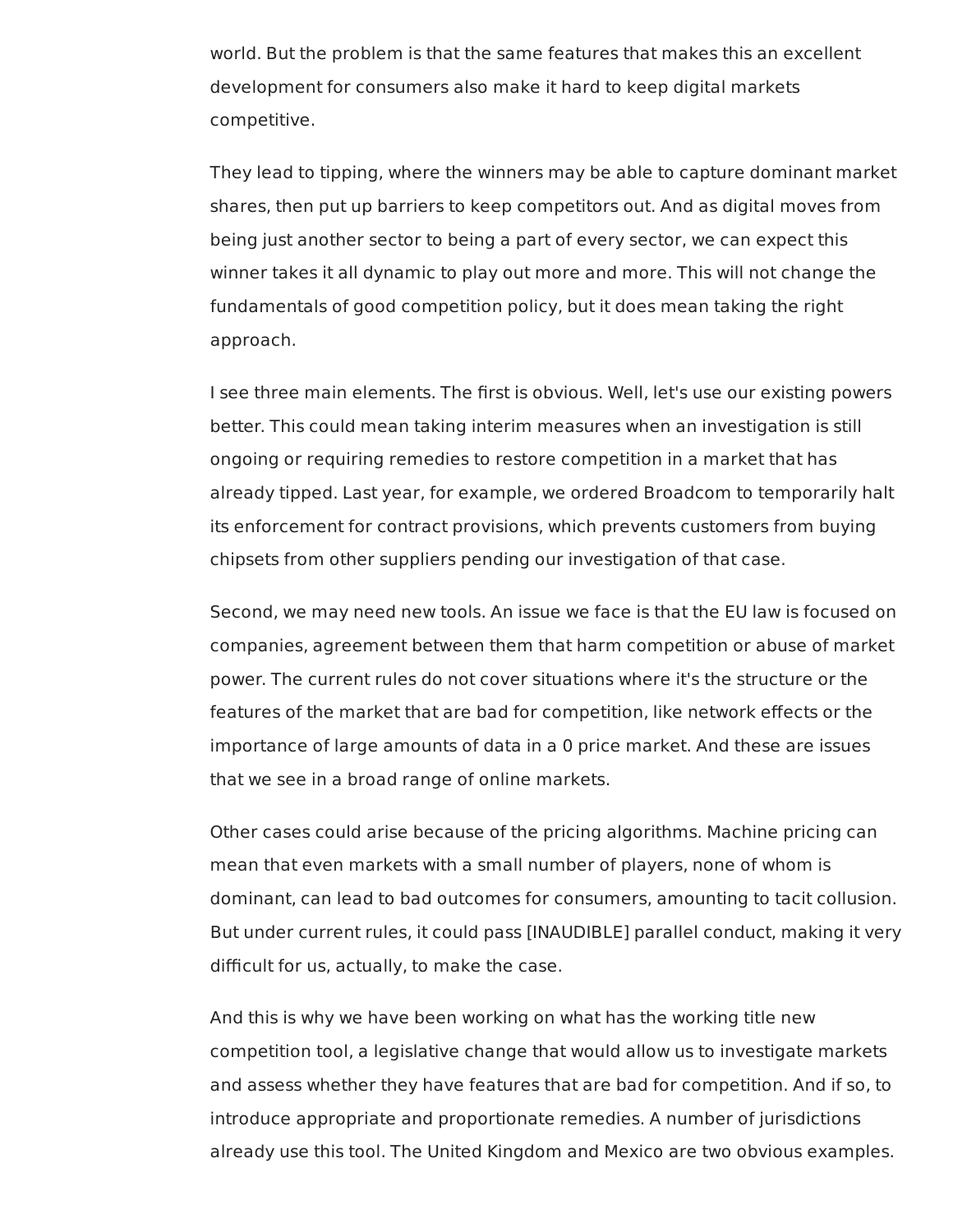It's still a bit too early to give exact details as to what it would look like. The public consultation has just been closed with positive results. There is support for a tool of this kind to deal with digital markets.

The third element in our approach addresses the digital gatekeepers. From experience, we know that they can engage in harmful practices. For example, where big players use their dominance in one market to gain an unfair advantage in other markets. We saw that in Google shopping. Our decision on that case opened the door for a discussion on whether this behavior needed to be addressed, and if so, how best to do that.

Another example is unfair business terms, such as contracts with business users and platforms are prohibited from complaining to the authorities. What we are considering is a list of do's and don'ts for a clearly identified set of large gatekeeper platforms. The consultation is so-called ex ante regulation. That just closed, and we are currently assessing the results.

So these two instruments, the ex ante regulation and the new competition tool, they take a different approach, and that's a strength. Having complementary tools mean that we are better equipped to face challenges that we know are coming or even those that we don't know about yet. And it will make us better equipped to ensure that we have a digital economy that works for all consumers and businesses alike. Thank you.

## **CRISTINA** Makan, do you want to go next?

**CAFFARRA:**

**MAKAN** Cristina, thank you so much, and let me add my thanks to everybody who helped **DELRAHIM:** organize this and what a privilege it is to be with you and Professor Kovacic on this panel along with my esteemed colleagues, Margrethe and Joe.

> I wanted to open up by briefly commenting on digital markets and whether the current enforcement framework is sufficient to address the competition issues that are associated with the digital economy. Margrethe laid out some of the, incredibly eloquently, some of the more important issues and challenges that we face and our consumers in both continents face with respect to digital markets. The markets in the digital economy are complicated. No question about how they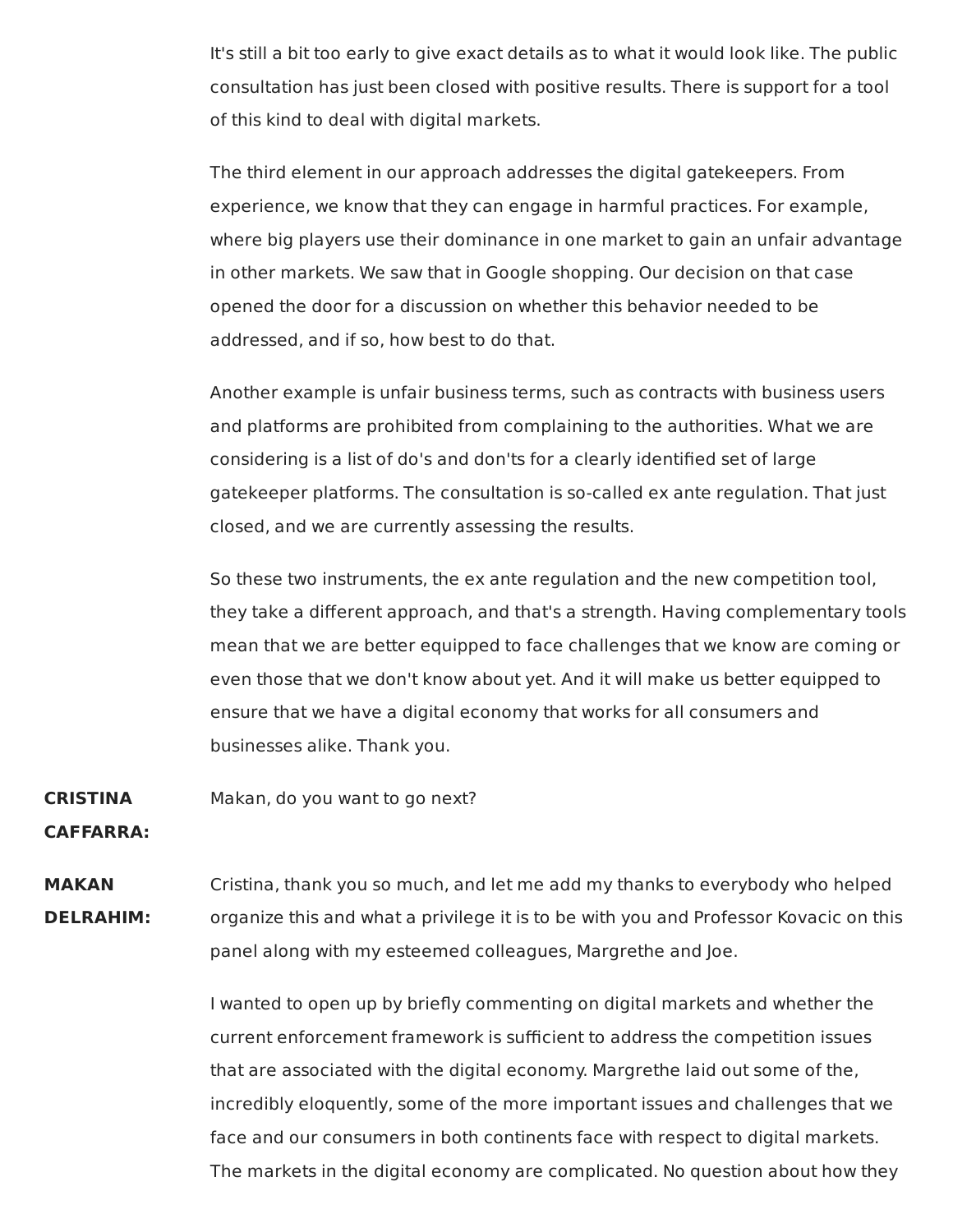operate. Often they feature aspects of network effects and issues of scale and scope.

 The scale of these markets in turn require the companies to rely on data in order to automate the transactions. The data in this sense can determine a company's efficiency, how it sorts results, bids, or performs automated functions like driving, even, coming up. To add complication to this, digital is just not one thing, and that's one of the biggest challenges for us as enforcers is to really peel the onion and figure out exactly what it is we're talking about with respect to the behavior.

 Companies employ very different business models that are often reflective of how they monetize their service, which in turn modifies their business incentives. For example, whether a business's primary monetization method is advertising or hardware sales may significantly influence how that company operates and what kind of rules it sets for the consumers. This market complexity makes the job of us as competition enforcers much more difficult. That, however, is not an excuse for throwing our hands up. And I commend the folks around the world, including Margrethe, to leading some of the debate and the efforts to try to address it.

 And it's not always changing the laws that makes it easier for us. It is we have to really look and sharpen our tools and look at what we need to do to address the core issues that we're faced with after we understand exactly how those companies behave. While the enforcement context is always more difficult, the Justice Department, I believe, the antitrust division has been up and is facing the challenge.

 I believe the laws that we currently have in the US are open and flexible enough to reach the conduct that undermines the competition as we have seen it more recently. But I also recognize that to be successful in the space, none of us can sit still and sit on our hands. As I mentioned, we got to take it. We have to take a look to understand the issues that we face.

 To that end, within the antitrust division, we've also engaged in some changes to our organization to ensure that we can effectively enforce the antitrust laws. And within our Congress, our legislative branch, there have been a series of hearings. And my understanding is our legislative branch may propose some legislative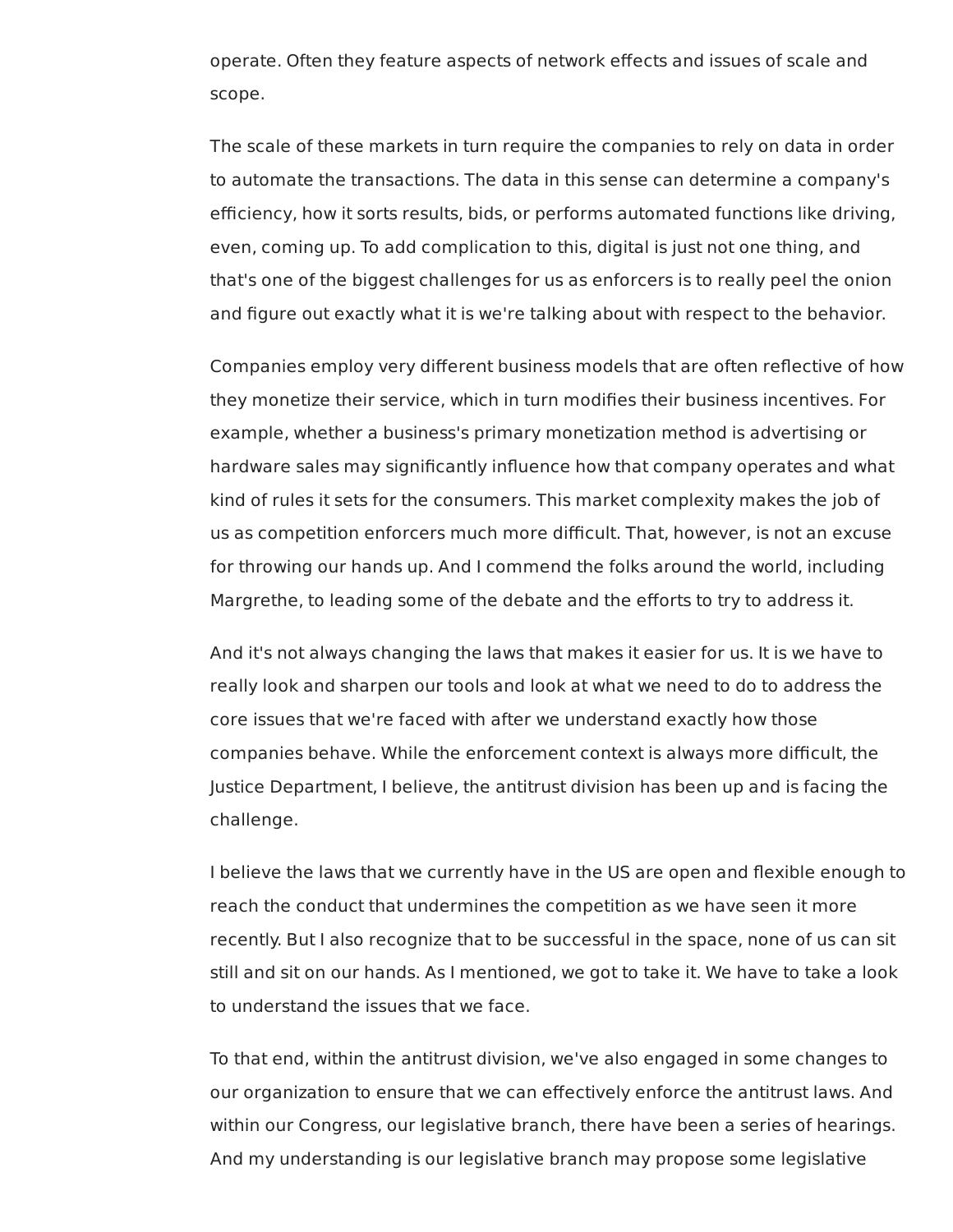solutions, but we have to be careful to understand the effects that those new laws might have.

 Within the division, we did some commodities changes. We modified the responsibilities of our technology and financial services section to focus only on technology and on new platforms. We created a new section to deal with financial technologies, new technologies that tend to possibly upend the current system of our banking and financial services that every consumer has access to or needs to have access to.

 And as these new technologies come to upend possibly the old business models, we want to be sure that we're vigilant so that the incumbents do not snuff out the new technologies that will provide greater efficiencies. We've also created a couple of new offices as just some of our innovations internally so that we can focus on conduct that happens within not only digital but other industries as they are displaced by some of the digital innovations that come about. And these folks will be dedicated to enforce specifically conduct rather than, because it doesn't have deadlines, being pushed back to the end after mergers that might have deadlines to focus on that.

 So our hope is that a dedicated group of 15, 16 attorneys could constantly be looking at conduct and not wait towards the end when we have problems but more vigilantly address the issues with our current laws. And then finally, we created the dedicated office to enforce the decrees, the consent that the parties provide so that we are ensuring that we're sticking their feet to the fire and enforcing the commitments they've made to the Justice Department but more importantly to the public rather than waiting for complaints to come in.

 These are some of the challenges that we have and enforcement approach that we have taken with respect to the challenges posed by the digital economy. But I'm sure that there'll be more. We're constantly thinking within our competition policy and advocacy section of efforts whether to look at private actions in the United States or think about are there any new changes we need to make internally to continue to make sure that we're sharp enough to address the competition concerns raised within the digital economy. Thank you for that.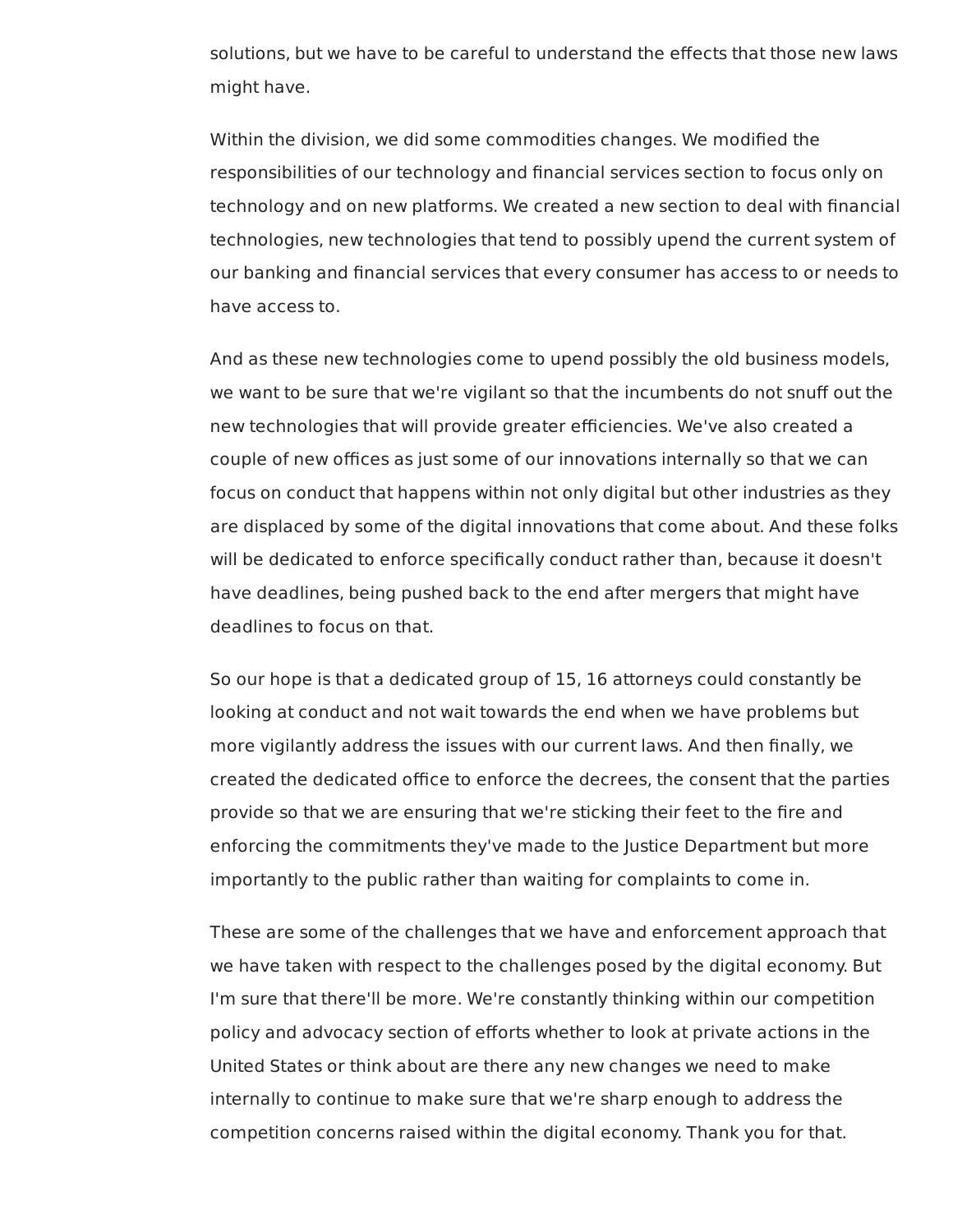## **CRISTINA**

## **CAFFARRA:**

 **JOSEPH SIMONS:** Thank you, Cristina. It is my pleasure to join my esteemed colleagues for this panel. I also want to thank our moderators, Bill and Cristina. I'm really looking forward to what I am expecting will be a very lively discussion.

> The virtual nature of this discussion and this entire conference is yet another reminder of how powerful technology can be and how it can change the way that we live and the way that we work. If you had asked me before this public health crisis started whether we could move the entire FTC into a virtual environment without encountering significant problems, I would have been highly skeptical. And in fact, if this had happened two years earlier, I'm pretty confident it would have been pretty difficult, maybe a disaster.

> But our staff, our agency, has proven that now we can handle it and we can even thrive. We've carried out our mission without any perceptible drop off in productivity. In fact, we have already had more merger enforcement actions this fiscal year than any year since the year 2000. And as we all become more reliant on technology to carry out our ordinary tasks, people are taking a closer look at these companies that operate these technologies, and rightly so.

> Many of the major technology companies that we rely on to search for answers to our questions, define goods, to connect us to our friends, and to carry out other fundamental tasks dominate their respective domains. Policymakers, academics, and other stakeholders, of course, are engaged in a lively and thoughtful debate on how we can properly ensure that these large firms do not inappropriately dominate our daily lives. Some people are proposing regulatory solutions designed to curb or change the way these companies compete, as both Makan and Margrethe described.

> I would advise strong caution before adopting any type of a regulatory regime rather than relying on a competition regime. History, at least in the United States, shows that regulatory regimes are often subject to what we call regulatory capture and political influence, resulting in entrenched dominant firms and artificial barriers to new competition. And of course, when these things happen,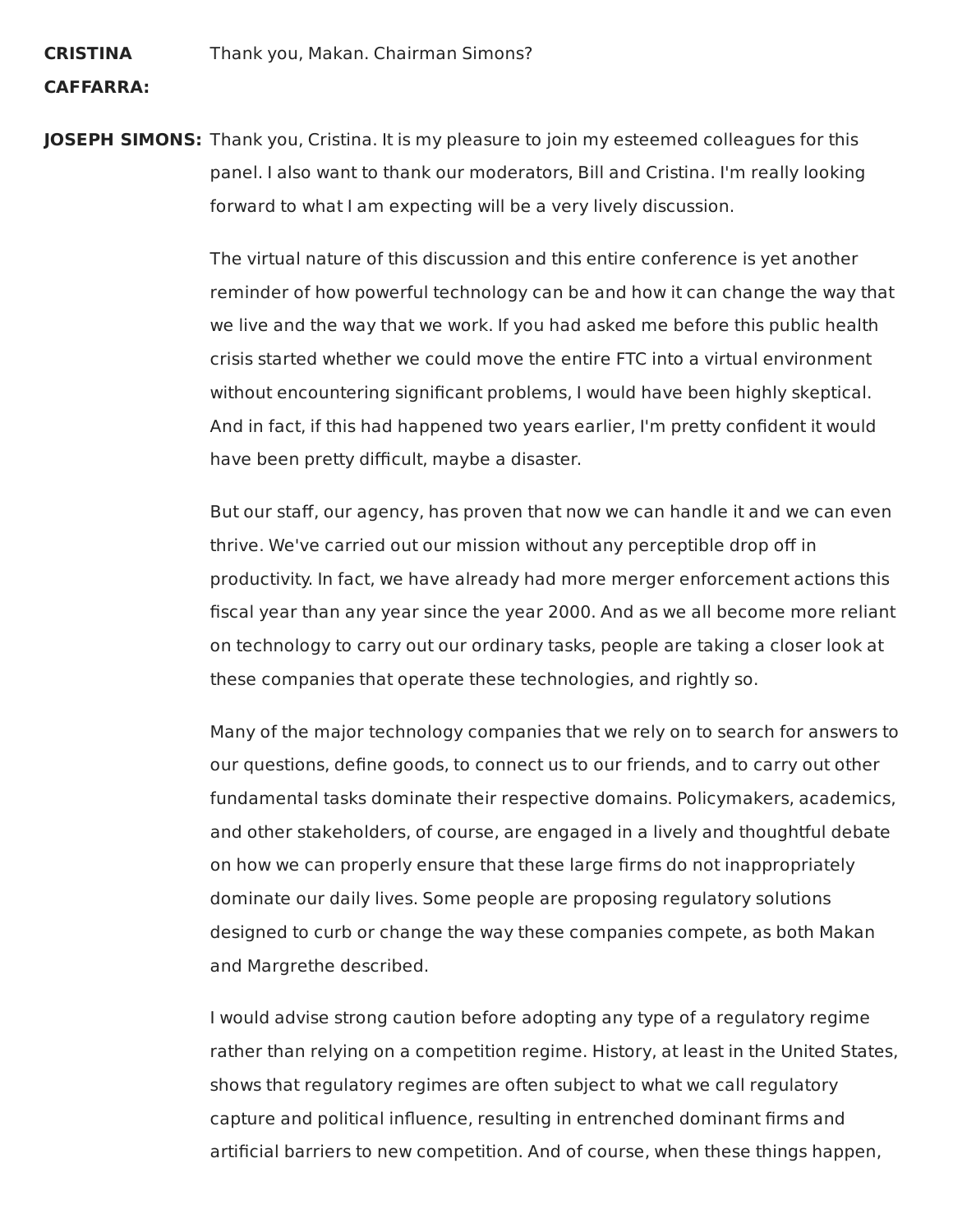you get less, not more competition.

 My view is that the best way to keep dominant companies in line is through vigorous antitrust enforcement. Thankfully, our antitrust framework is flexible and capable of adapting to unique business models of these big technology companies. And the antitrust law is generally capable of sorting out business practices that benefit consumers from those business practices that result in harm. Of course, that's not to say that antitrust law or even antitrust enforcement has been perfect. Of course not. Courts and antitrust enforcement agencies have made mistakes, we're all humans, both in terms of over enforcement and under enforcement.

 But the great thing about US antitrust law is its evolutionary tradition. Through research, self-critical examination, and public dialogue we have been able to change course when antitrust doctrine has gone down the wrong path. And the FTC with its unique structure has served as an invaluable complement to this evolutionary tradition. That's because we not only have enforcement authority, we also have powerful tools at our disposal that enable us to study markets.

 Through our 6(b) authority, we are able to issue special orders to gather information about industries without opening up an investigation. Indeed, we currently have underway a study of the five major technology companies, Alphabet, including Google, Amazon, Apple, Facebook, and Microsoft. We initiated this study to better understand the acquisitions that some of these technology companies are making that are not subject to pre-merger reporting requirements. In particular, we are looking at the possible acquisition of nascent or potential competitors at transaction values well below our filing thresholds.

 One potential outcome of this study is that we may decide to issue an additional special order requiring pre-merger filings for acquisitions by these companies at levels well below the normal statutory threshold. And of course, we always have-- excuse me. We always have the option of taking enforcement action where warranted.

 We also have a robust tradition at the FTC of carrying out merger retrospective studies. These are a powerful way of engaging in self-critical examination to see if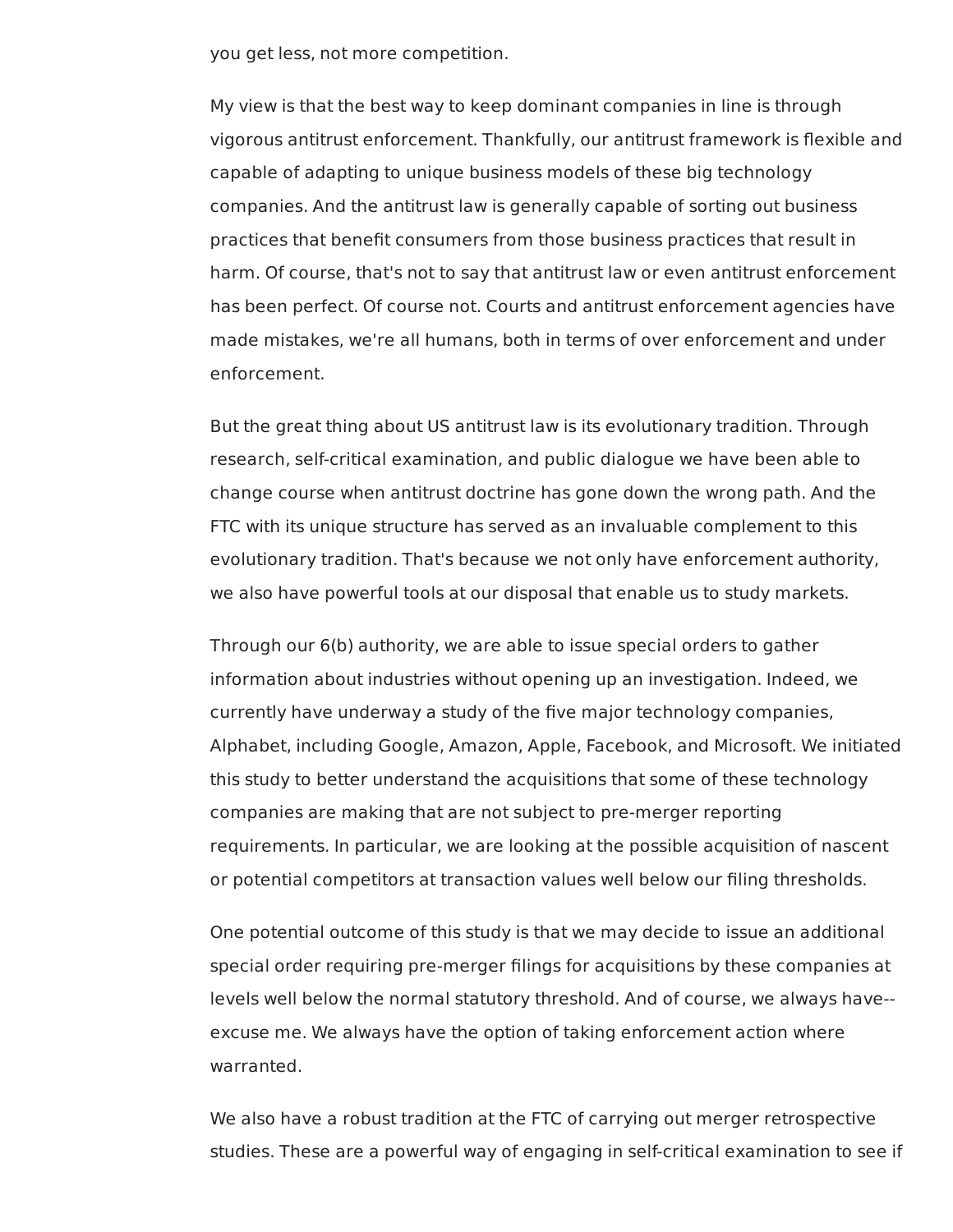our enforcement is working correctly, whether were under enforcing or over enforcing, whether our remedies are good or not. And we are currently in the process of making our retrospective program more robust and more formal and committing additional resources to the program, although in my view not nearly enough. We need more money in our budget.

We are developing a website that will host links to our retrospective studies, and we'll hopefully encourage others to carry out more of these studies as well. When our new site goes public, which I believe will be quite soon, I hope all of you will take a look and consider initiating these types of programs of your own. Thanks for your attention, and I'm looking forward to the discussion.

**CRISTINA** Thank you. Bill?

**CAFFARRA:**

**WILLIAM** To come back to the panelists, this is a great survey of possible adjustments going **KOVACIC:** ahead. Use what you've got more effectively. Consider refinements that maybe take existing tools and use them in a somewhat bolder, more elaborate way. Add new tools to the mix. I'd like to give you all a chance, perhaps, to react for a moment to what you've heard.

> To the vice president first. You heard Joe and Makan express a bit of skepticism about adding new regulatory mechanisms. And of course, this is a judgment for each jurisdiction. Can you tell us a bit more about what's guiding your thinking about adding the new competition tool? And you mentioned the ability to look comprehensively at industry phenomena.

But also the ex ante regulatory mechanism, can you tell us a bit more about how this can be useful for the European Commission, its member states for the whole community, and how you see it perhaps aligning with the existing mechanisms and instruments that you already have?

**MARGRETHE** Obviously we have thought about it for some time. And we also realize that we **VESTAGER:** are not alone in the world when it comes to data. The three authorities that we represent today, we organize them in different ways. But I think the important thing is not only to look at your own tools, it's also to see what can data protection regulation and agencies give consumers. What can consumer protection do in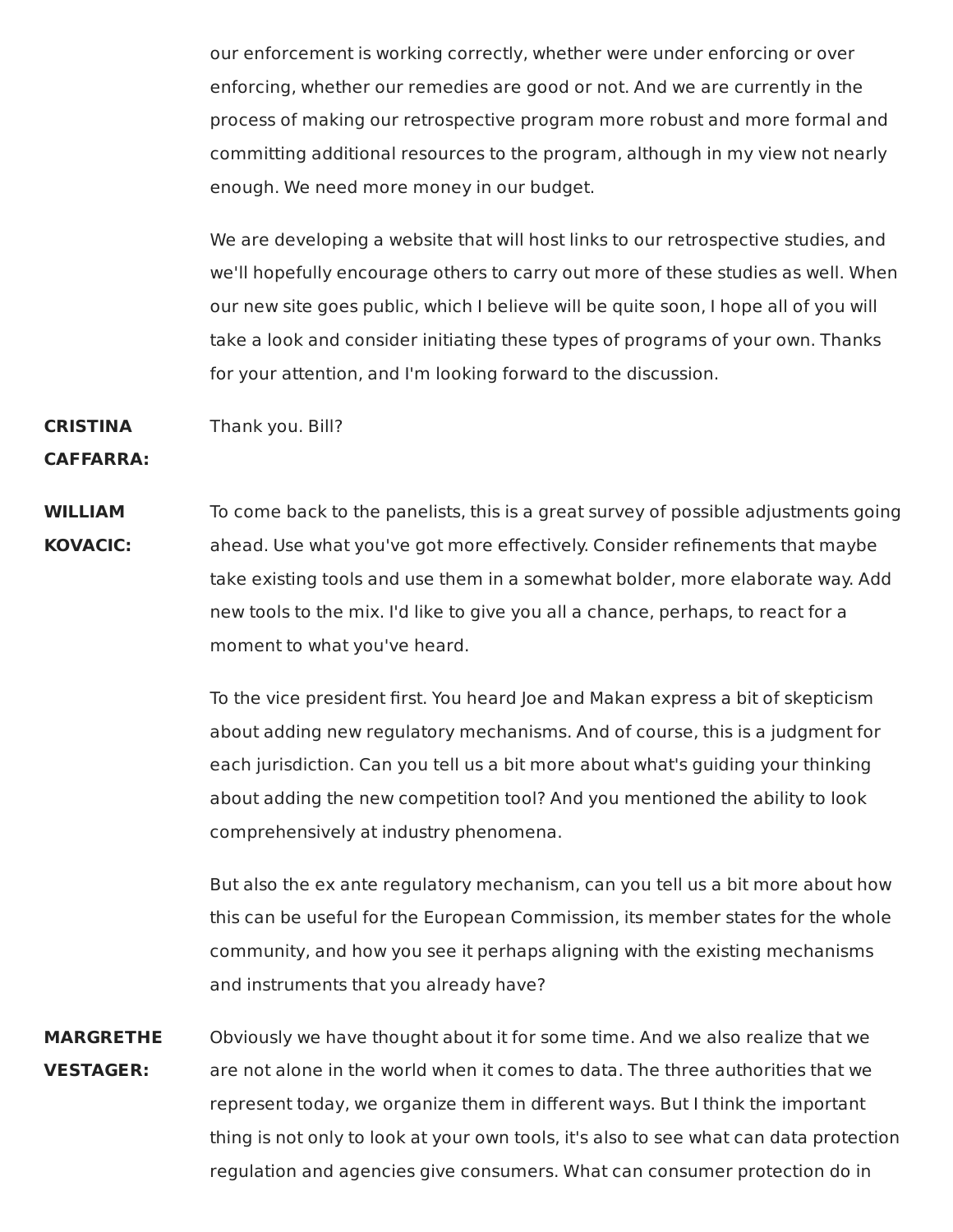order to protect consumers? And I think those sort of three different elements can make sure that we have a market that serves the consumers and the customer in the best possible way.

The reason why we have been thinking about these two complementary tools is a sense of our speed. Because when we see the characteristics of a digital market or a market where digital becomes more and more dominant, we see features the winner takes it all, the network effects, marginal cost going to 0. So we both have markets that are de facto monopolized by gatekeepers where it's very difficult to do business without the gatekeepers.

So we would like to frame that in a pro competitive manner. This is the role of the ex ante regulation built on the experience that we have, what will be damaging in those that can be said of retaining your data, but using it for the purpose of the [INAUDIBLE]. And the new competition tools have then the purpose of preventing more gatekeepers from arising.

So we want to have this double approach, both to say that while we, of course, maintain our pressure to do competition law enforcement, we have very, very launch investigations both into Amazon, Google, and Facebook. Well, we also need to make sure that everyone knows what's the rule of the game when the market characteristics change. And this is why we want to frame sort of the de facto monopolized markets where the gatekeepers reign. But also to say, well, we believe that more and more and more markets will be digital. So the characteristics that we see will prevail.

So now let's figure out how to make sure that we do not just slide into more and more markets being so extremely concentrated. You just mentioned it in your introduction. I think that will be sort of a way of future proofing digitization. Because we believe in digitization, we think that we can make that serve a lot of human purposes. But we need to get the market functionality right. Of course, only as appropriate. Of course, always proportionate. But that we need these tools in order to be able to follow digitization as it's happening.

**WILLIAM** Do you have a thought, and I'm sure it's a very preliminary stage of assessment. **KOVACIC:** You mentioned you've had the consultations. This is a work in progress at the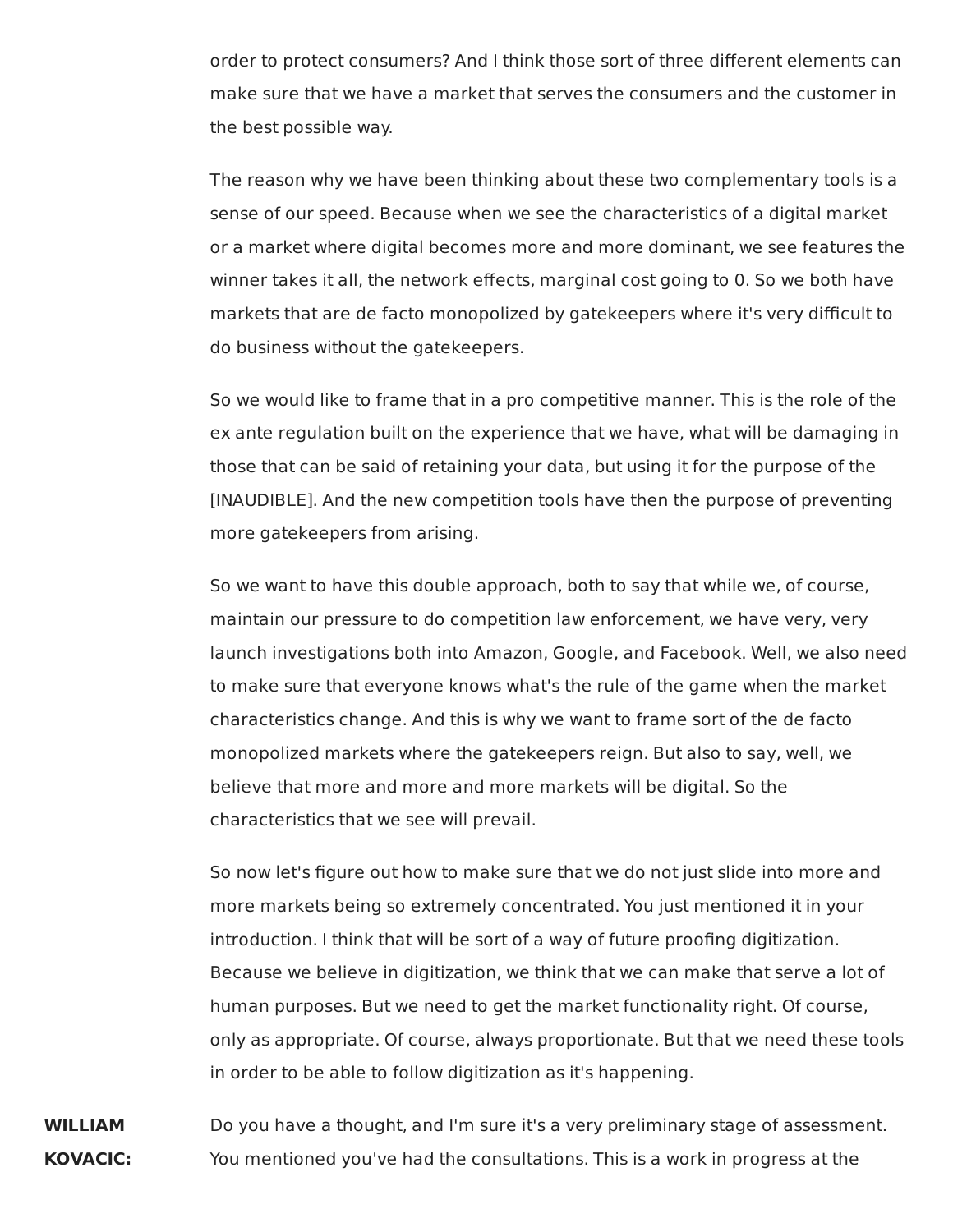moment. You have an initial thought about where this is seated in the framework of the commission, where the ex ante mechanism goes, and how you draw in these other competencies you referred to? That is, this is an intersection, arguably, of competition, consumer protection, data protection. How are these disciplines already located, of course, within the commission? How are these going to be brought to bear in solving the problems?

**MARGRETHE** Well, we have made no decisions on the new tools. But as said, we have a very **VESTAGER:** active cooperation with the consumer protection agency, with the data protection agencies. Because we reckon that what they do is extremely important for consumers. And also because we don't want to use competition tools on something that is not a competition issue.

> And I think that is the other important thing, while we move forward, that everything is not seen as a competition issue. Because sometimes it may be straightforward consumer protection or that data protection is simply not upheld. Of course, sometimes there may be something in common, where everything comes down. You see what the [INAUDIBLE] has been doing in that respect. So this is why we organize ourselves with a close cooperation, but in a fundamental respect of the fact that we share the same sort of overall mission, but we had very specific mandates.

**CRISTINA** Yeah, let me jump in and ask both Makan and Joe to comment on what they **CAFFARRA:** heard. But in particular, I think you heard a strong message from Margrethe, which is channeling the view strongly held in Europe that there is actually something to be done about powering up the tool. There is significant complementarity with ex ante regulation, which she described.

> Both of you, as Bill said, expressed a skepticism, a real skepticism that that is the way to go. Makan, you said we need to be careful because digital is not one single block. We need to think about differences in business model and peel the onion and be quite subtle in the way we do this. And Joe, you said you strongly cautioned against a regulatory solution with all of the negative implications potentially also on innovation and livelihood.

> So how do you see this need that is being felt by others for a complement. Do you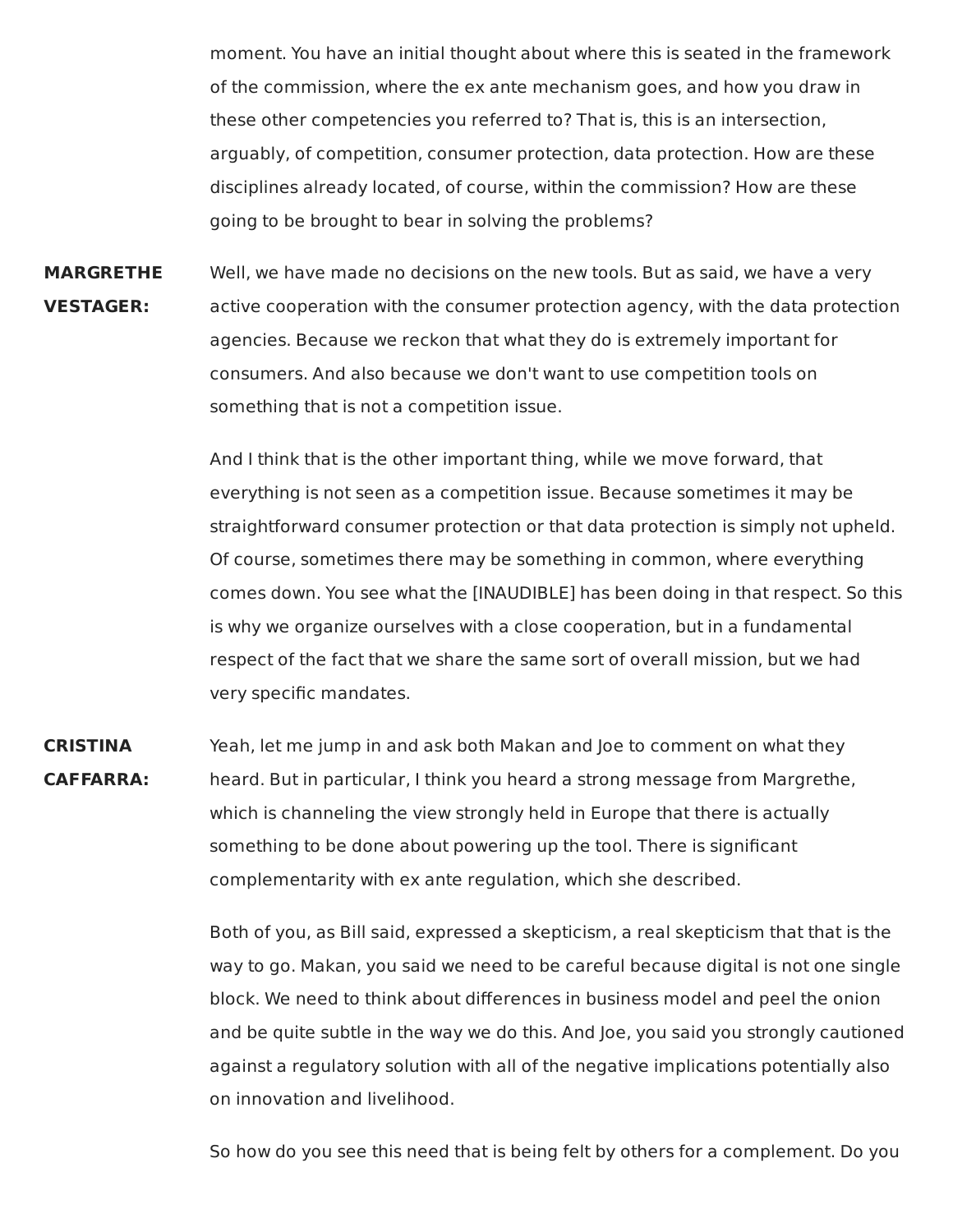think that they need to think about it in an ex ante sort of way [INAUDIBLE] for with the tools that you have? I am sure that you do. But it would be interesting to hear your reaction to what Margrethe said.

 **JOSEPH SIMONS:** Sure, can I go or do you want Makan to go? OK. So a couple of things. One is that what we're concerned about when you start to have this kind of ex ante regulation is you have it in your mind that you kind of ignore kind of the difficulties a little bit sometimes, because they're not front and center, and maybe you don't have a history with it. But the thing to keep in mind here is that you want to make sure that the remedy isn't worse-- the cure isn't worse than the remedy. And so you worry about two things.

> One is in our experience, at least in the US, and maybe your experience is different, these things take a long time to do on a regulatory basis. To conduct a regulatory investigation takes as long as an enforcement regular investigation under the antitrust laws. So ideally, you'd like it to be quick. But in reality, at least in our experience, and yours might be different, it usually isn't.

> The other thing you have to worry about is that you're going to have some kind of a threshold at which somebody becomes a gatekeeper or some other kind of dominance threshold that triggers the regulation. And what you have to worry about there is creating an incentive to stop competing before or to pull your punches before you hit that threshold. And that is very damaging to the consumer welfare. And then the final thing is, you have to worry about whether you're going to chill innovation through these regulations or not.

> The other thing I would like to comment on is that Makan, the antitrust division and the FTC have moved kind of in the same direction on this technology front. We both have formed on our side a technology enforcement division, and he's got something similar which he recently did. And also, we also have a strong sense of needing compliance sections. We've had one for quite a while, and Makan just created one, which is a wonderful thing to do, because it's really important that you enforce your orders and you make sure the orders are good to begin with. And having folks who specialize in that is really important.

The other thing I want to say is in terms of the data security and the privacy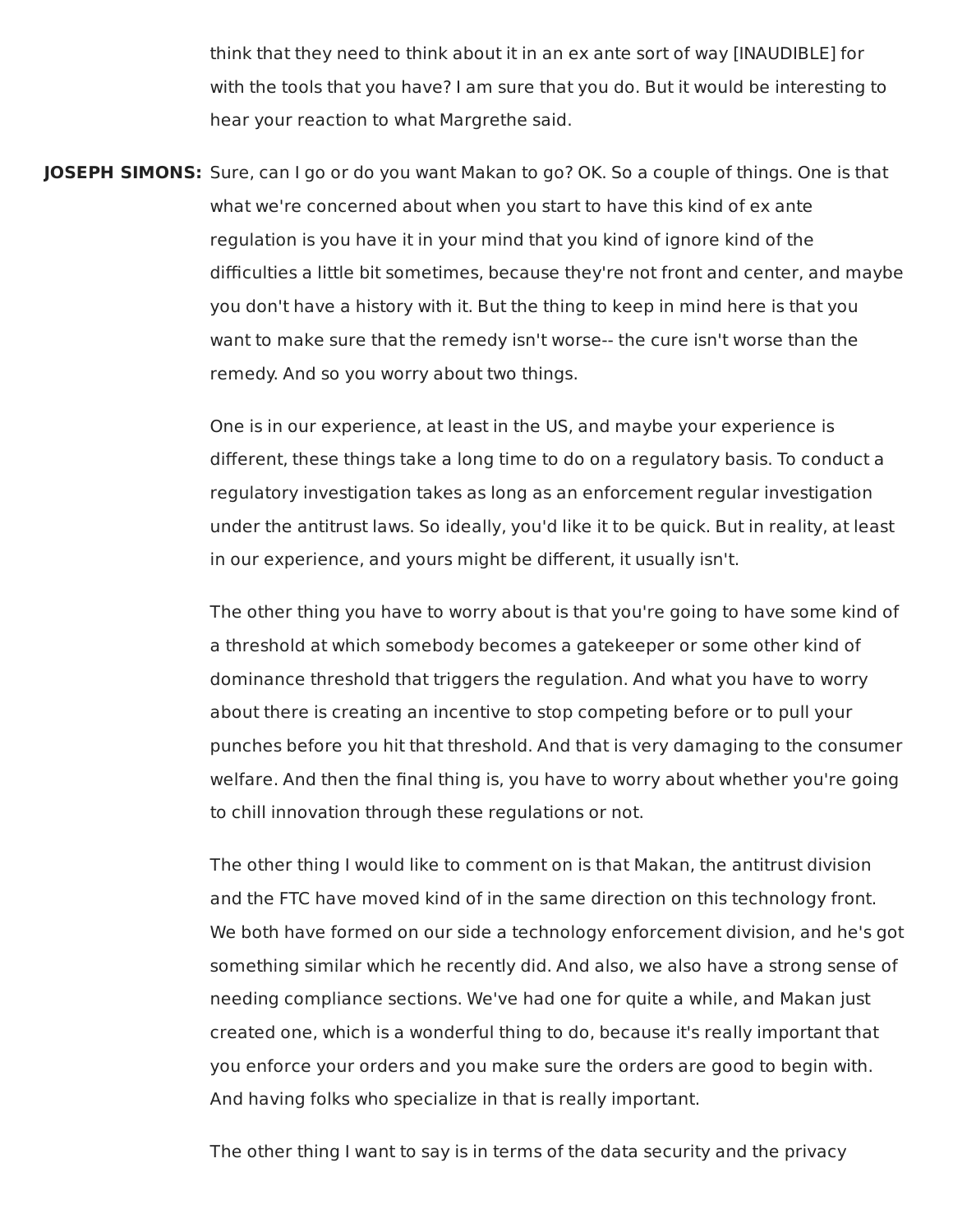issues, you are much far advanced than we are in this effort in the European Union. You have the GDPR. We at the FTC, and we're the primary privacy and data security enforcers in the US, we have a 100 year old statute, the FTC Act, which clearly no one when they passed that law had anything in mind even remotely close to what we're seeing today in the digital world.

So we have largely relied on our authority on deception to regulate privacy in the US. And we've told the Congress that we don't really have the tools that we think are necessary or certainly that other people think are necessary. And so we've very strongly and actively encouraged our Congress to develop a federal privacy law as well as a data security law.

**CRISTINA** Thank you. Makan?

**CAFFARRA:**

**MAKAN** Well, I think as Joe said, our forefathers were so brilliant 100 years ago when they **DELRAHIM:** put the FTC Act Section 5 in place, they fully anticipated Mark Zuckerberg and Apple and Google to be in here. But on a serious note, I echo Joe's-- what he mentioned about a general concern that we have in the United States about hopefully not creating a solution that might be worse than the problem itself. But that's the MO under which we operate.

> We have many markets where we have a regulatory system because of a structural problem that was created, whether it was the Interstate Railroad Commissions, the Federal Communication Commissions dealing with telecom or the energy sectors, that address issues outside of competition, that are related to competition. Our Supreme Court has said that the Federal Communications Commission's authorities, certainly one element of them is a consideration of competition, but they also look at other things, universal access, freedom of speech, and other considerations, that the antitrust laws are appropriately blind to.

Otherwise we would be doing what some of the folks who are advocating in the US the changes in the laws would be doing, whether it is looking at things. Last week I heard a colleague talk about it's time for antitrust laws to address racial equality. And as incredibly important of a goal and rule that is on both sides of the Atlantic,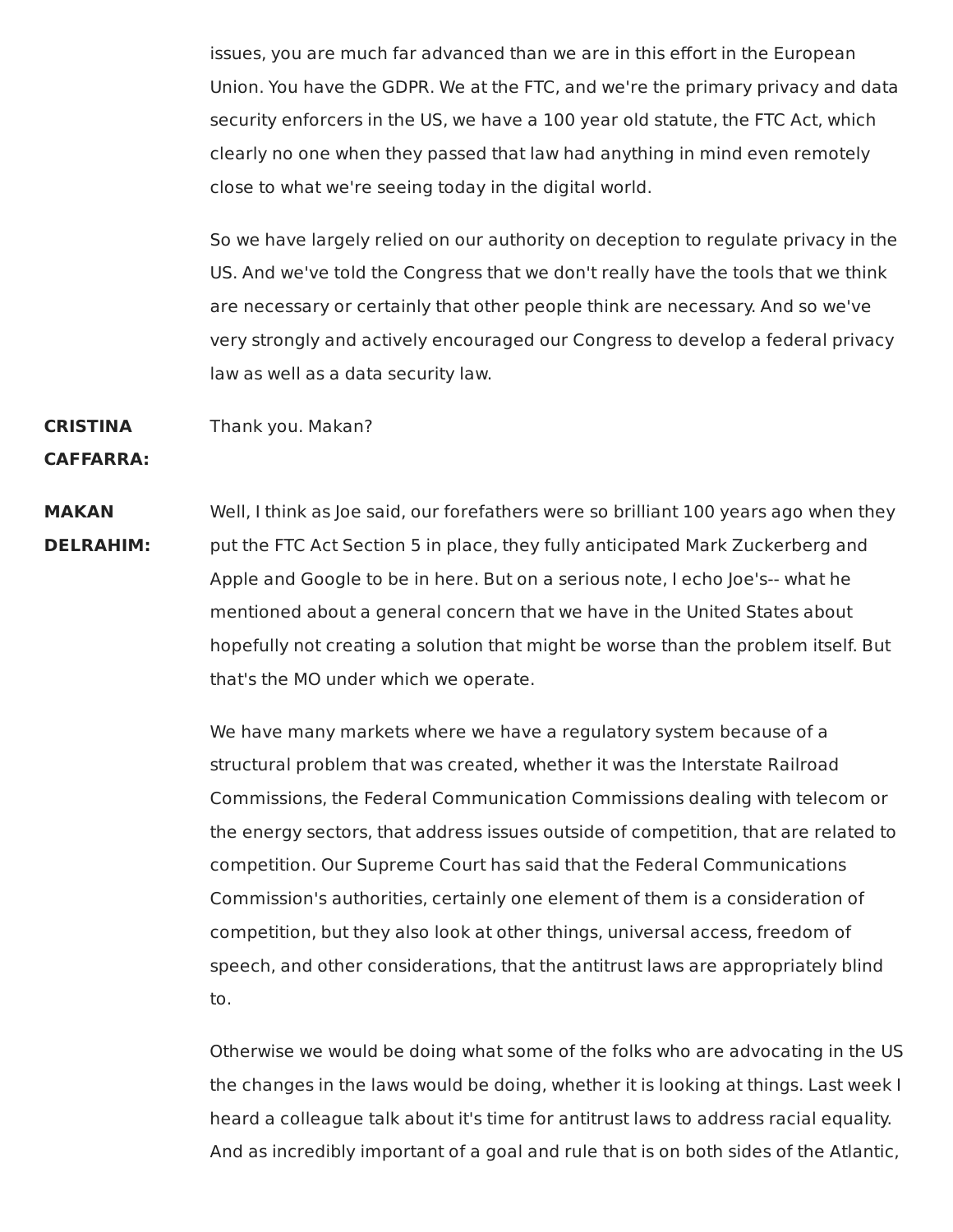or frankly around the world, competition law is not the tool to be used for any kind of racial inequities that unfortunately have plagued both of our continents.

 So with respect to competition, I'm a believer that we should ensure that the enforcement agencies, mine and Joe's, although he has the consumer protection authorities they're also concerned about, but the competition enforcement should really stick with the competition concerns. Now, that won't solve all of the problems. And we're all, I think, seeing the effects of the data, the network effects that it has potential barriers to entry. Now, could some of those been addressed with vigorous enforcement earlier? Perhaps.

 Are the concerns now at a place where we need a new regulatory regime with ex ante rules? For the US, I don't think we are there yet. But more importantly, given the separation of powers we have, that's something that our Congress-- and it's a difficult process. I've served some time on the staff in the Senate. And it is appropriately difficult for legislation to pass, because you want the best ideas. You want to look at the effects of various legislative regimes. Sometimes they get there later than they should, but the real goal is that you hope to avoid a problem.

 And we're seeing that in the regulatory regime. We're seeing that I see within energy and communications markets where some of the rules are outdated. The agencies get captured by the industries they regulate. The rules cannot adapt. And what happens is that businesses innovate to those rules rather than innovating for the consumer, ultimately. And so that's one of the areas.

 Some thought we have given internally is are there other mechanisms? Is there something short of pure antitrust enforcement? And then on the other side of that spectrum, a regulatory regime that we have that we're used to in the United States, which then becomes difficult for it to change. And we're looking at different possible models for [INAUDIBLE]. I think the really important part here is to make sure that the tools that would be proposed don't expand beyond the reach of competition law, in the guise of competition law, because we know that in almost-- I don't pretend to be an economist. Cristina, I defer this to you.

 But they would tell us that a lot of these rules, they don't address the perfect competition in the real world context. There could be within the net of some of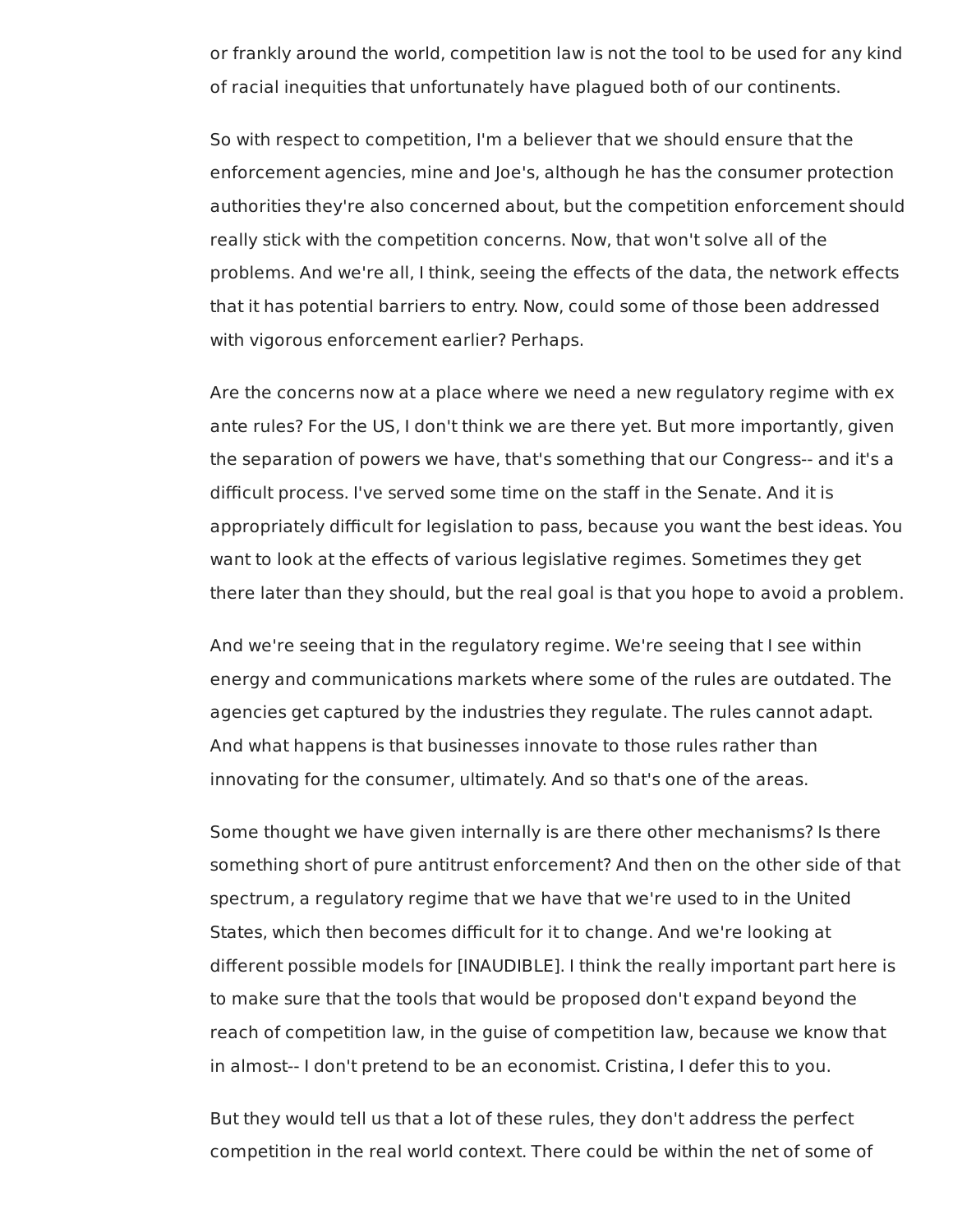these rules, there would be pro competitive conduct that could be captured and inhibited. And that's why I think we need to, in the United States, we are taking it slowly, and we got to take a look to see are we addressing a competition issue or are we addressing a data security issue, a racial issue, or a privacy issue. And let's look at the effects of that as we do that.

**CRISTINA** Thank you. I want to pursue this a bit further with Margrethe and really just give **CAFFARRA:** her the opportunity to expand a bit further on this new competition tool, which continues to be a source of great fascination, of course, in Europe and beyond. So I heard you saying, Margrethe, of course, that you are worried about the speed at which your current tools allow you to move.

> And of course, you have a range of tools which is already vast. You have merger control, you have single firm conduct, you have agreements, you have also sector inquiries. Yet you're worried about speed. You're worried about, I think, the [INAUDIBLE] of the remedies. But I think what really motivates the thinking about this is also the notion that you want to be able to deal with markets in which you have structural lack of competition, features and factors that make outcomes not good for consumers, but also perhaps the structural risk to competition in a forward looking sense, not in a backward looking stance, which is the way in which antitrust tends to be typically pursued.

> You are interested in anticipating developments that are adverse to consumers. And that is almost a quasi ex ante regulatory function that is possibly attached to this new tool. So how do you see the interplay, the complexity, inevitably, perhaps the overlap with some of the ex ante regulation that you yourself mentioned?

**MARGRETHE** First of all, I think it's important not to over-complicate things. Because I think we **VESTAGER:** know what we're dealing with when we're talking about gatekeepers. I think it is not sort of rocket science to identify either alone or together turnover, number of users, number of transaction alone, or any combination that. I would say, well, these are companies that face a very special role.

> And it is not a new thing to competition law enforcement to say that with size comes responsibility. At least I hope that's not just a European idea. I think it's a very strong idea that the more power you have, the more responsibility you have.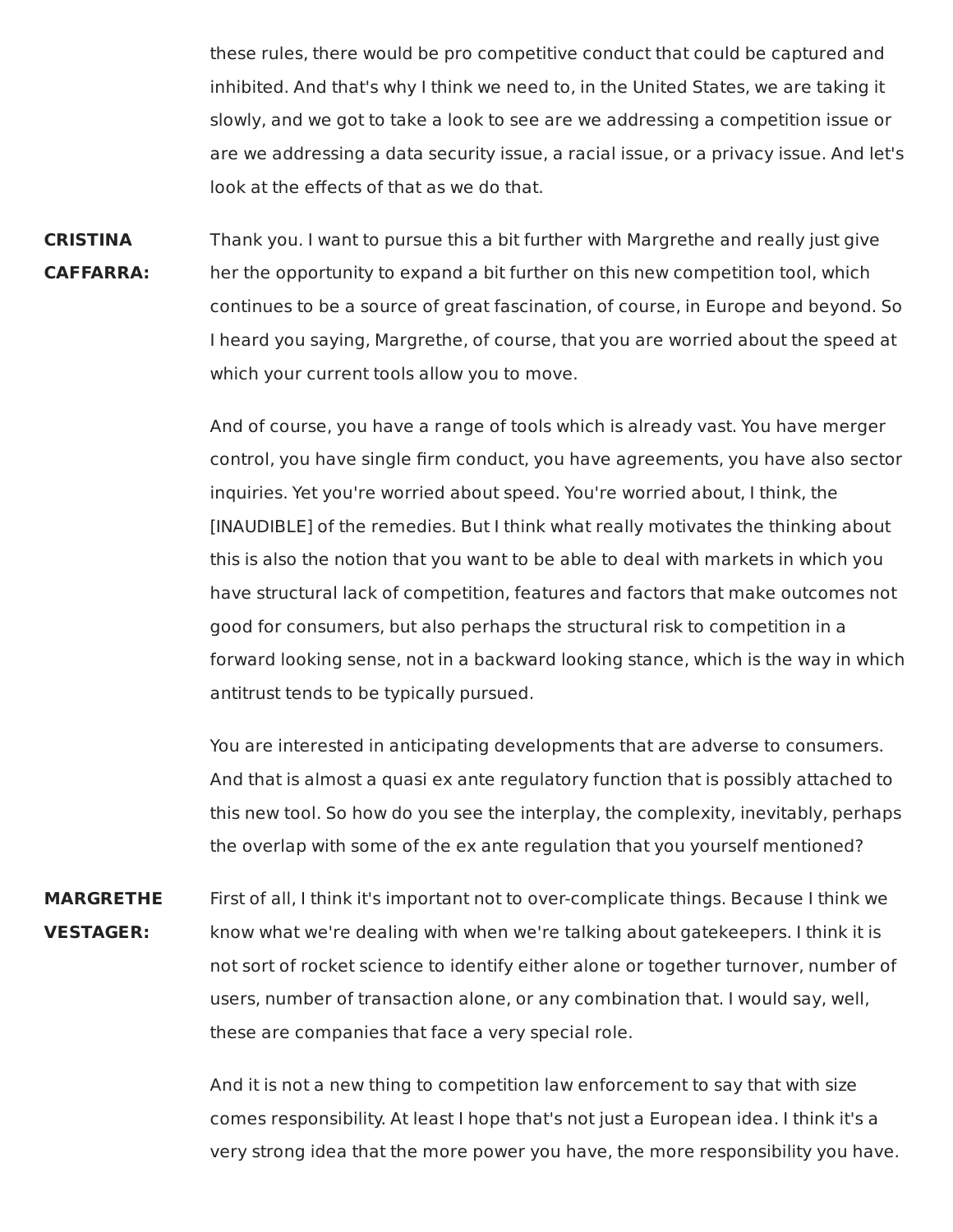It's not a new thing. And I think it will simplify matters if we have these sort of very straightforward things.

 For instance, don't self preference. You are a giant. Don't self preference. What the little guy may try to do, it has no markets effect whatsoever. The minute you just breathe in that direction, it can change the market. And I think it's very important to be aware of this, because we also want competition in innovation. And that is another thing which could also be that you cannot have an anti- competitive data policy. You cannot say to some of your own customers, you cannot have your data, but I will use your data for my own purposes. So I think it is relatively clear what we're talking about.

 And the second thing is that we should make sure that there is a market functionality that provides for competition also in markets that are prone to tipping. And this is not something that we have invented in an ivory tower. We have seen it work in real life. I admire the courageous colleagues in the UK, in the Mexican authorities who use their tools to do exactly that. To say, well, yes, there may be features that comes with technology, but the fundamentals that exactly goes 100 years back, and we took the inspiration from the US, those fundamental features, we need tools to make sure that they actually take place.

 And I think now is the time to say while we vigorously enforce competition law, and as Joe said, maybe we should make better use of interim measures. Maybe we should make better use of remedies for competition to come back, restorative remedies in our case work. While we do that, we should make sure that we get the tools that allows us to have a marketplace that really serves consumers well. Of course, it takes a long time.

 I completely share that with Joe. I feel the impatient-- it's a long thing, but of course, legislation will have to be thorough. Public consultation, impact assessment, the discussion between the co-legislators, all of that, it will have to take its time, because it's important. It is thorough. It is everything that legislation should be.

 But that shouldn't prevent us from doing that while at the same time, of course, maintaining our daily work and using the tools that we have already. Because I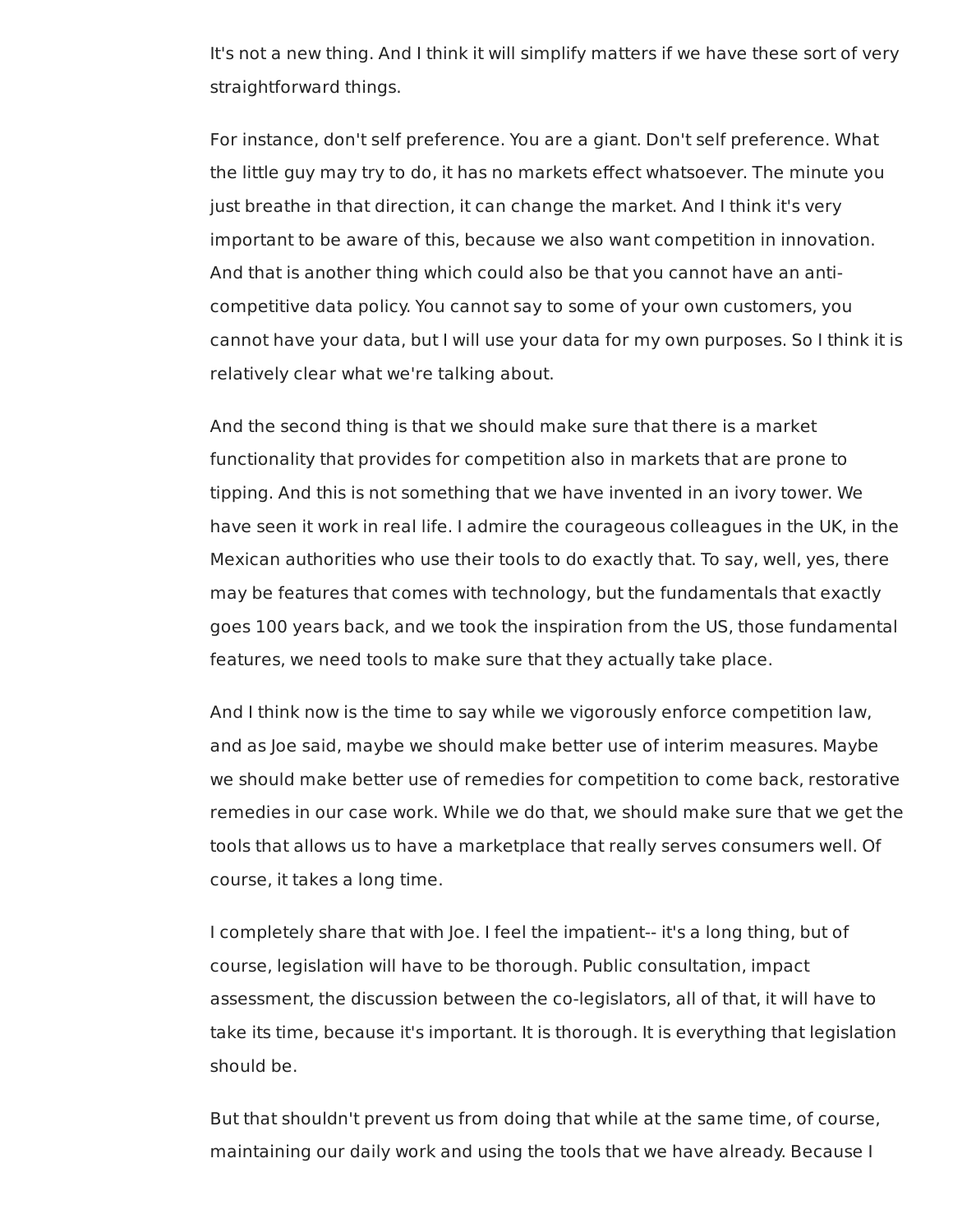think a lot is at stake, because we believe that the entire marketplace will digitalize eventually. And this is why this is the time to get the good habits, so that you know what it is that society is expecting from you. And within that framework, then of course, go compete.

**CRISTINA** Thank you.

**CAFFARRA:**

**WILLIAM** Now, we're coming up on about 10 minutes for this session, despite our pleading. **KOVACIC:** We asked for 10 hours. We only got one. So we could probably just keep on talking anyway. With miracle technology, we can hijack the whole process. That can be done too. There are people who can do that, but we won't do that.

**JOSEPH SIMONS:** Yeah, we have our own hackers, Bill.

**WILLIAM** I know. And good ones too. Really good ones. A good forensics lab. I want to offer **KOVACIC:** each of you a general question, that is a question for all, and then maybe Cristina could take us to the finish line, perhaps, with a COVID question about steps ahead.

> But you've been talking about different policy responses. Some of them involve changing the organization chart, which is an important adaptation. Some of them involve adding new policy instruments to carry out policy. Here's a question. You have the right people to do this. From my own experience at the CMA on the board, I think the CMA's MAR tool, the tool that the vice president is referring to, is very important, very useful. But I've become keenly aware of how you have to staff this in order to make it work.

And a question is, how many technologists are you hiring to be part of the team? How many computer scientists? How many people who are really on the frontier of understanding these industries? Because my experience in going to conferences, when they see you're a lawyer or an economist, they start laughing at you and say, you have a primitive understanding of what's going on in our business. It's moving really quickly.

So do we have the right teams to do these kinds of ambitious and difficult tasks? And I think the history of our field is that there's been a lot of adaptation that's very healthy. So one question for the whole group is the team.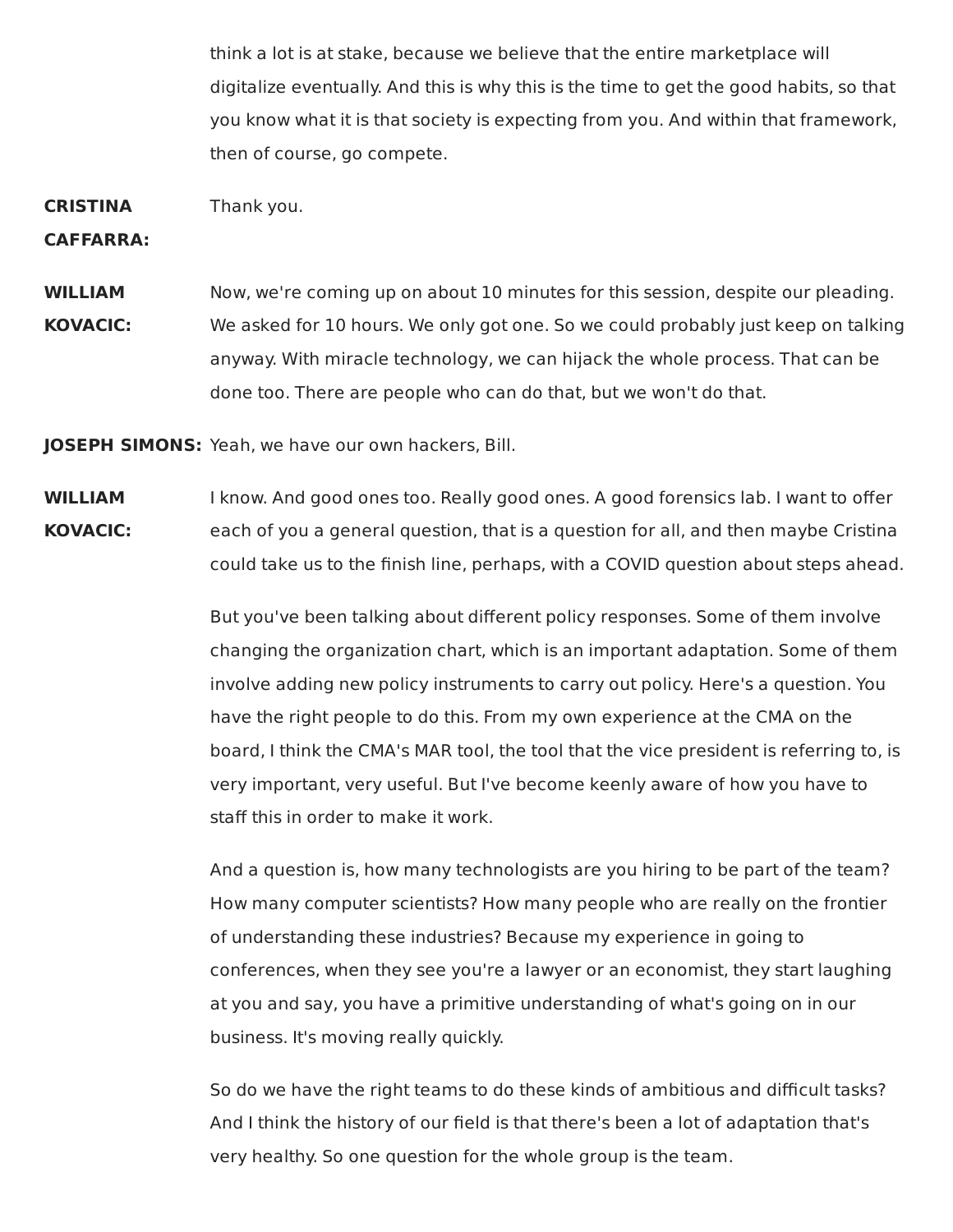And the second is in many ways, if we did a Venn diagram, you're all talking about similar projects and interests. Assessing what worked in the past and doing studies. Is there room here for more collaboration among you? And there's a reason you're on the panel. You are not insignificant players in this area, as you know.

More room for you to cooperate in areas of common interest that involve building knowledge and, indeed, with our larger membership, which has an extraordinary interest in this area. Is there a way for authorities to work more together to get the benefit of what each is learning in the process? And I offer that question to the whole group.

- **JOSEPH SIMONS:** Bill, that's what the ICN is all about. That's why it was created, and it's done a terrific job. We can do better, but I think this organization has really done spectacular things in that.
- **MAKAN** I agree with that. And not only that, but I think once we are able to get back into **DELRAHIM:** our regular mode, the personal interactions we have. I think like any other interaction in life, when you have a trust based relationship, you can have honest discussions about disagreements about any issue. Of course, some of us may have different just statutory mandates and within our systems of government and the law. But regardless, we're all facing the same challenge, I think, with respect to competition and the challenges that competition is facing from the market power the digital economy imposes.

And so I think the more of these discussions the OECD, the ICN, the bilateral meetings that we have, the trilateral meetings that we have, the multilaterals that we have, those are all, I think, efforts to do that. But I think we could do more of it. I think we have several projects within the ICN, one on data on privacy and competition and others, where we continue to learn from each other. But these are really important challenges.

And one of my old favorite justices and former heads of the antitrust division, I often quote Robert Jackson. Probably one of the greatest legal influencers in this country and perhaps around the world. He once said the antitrust laws represent an effort to avoid detailed government regulation of business by keeping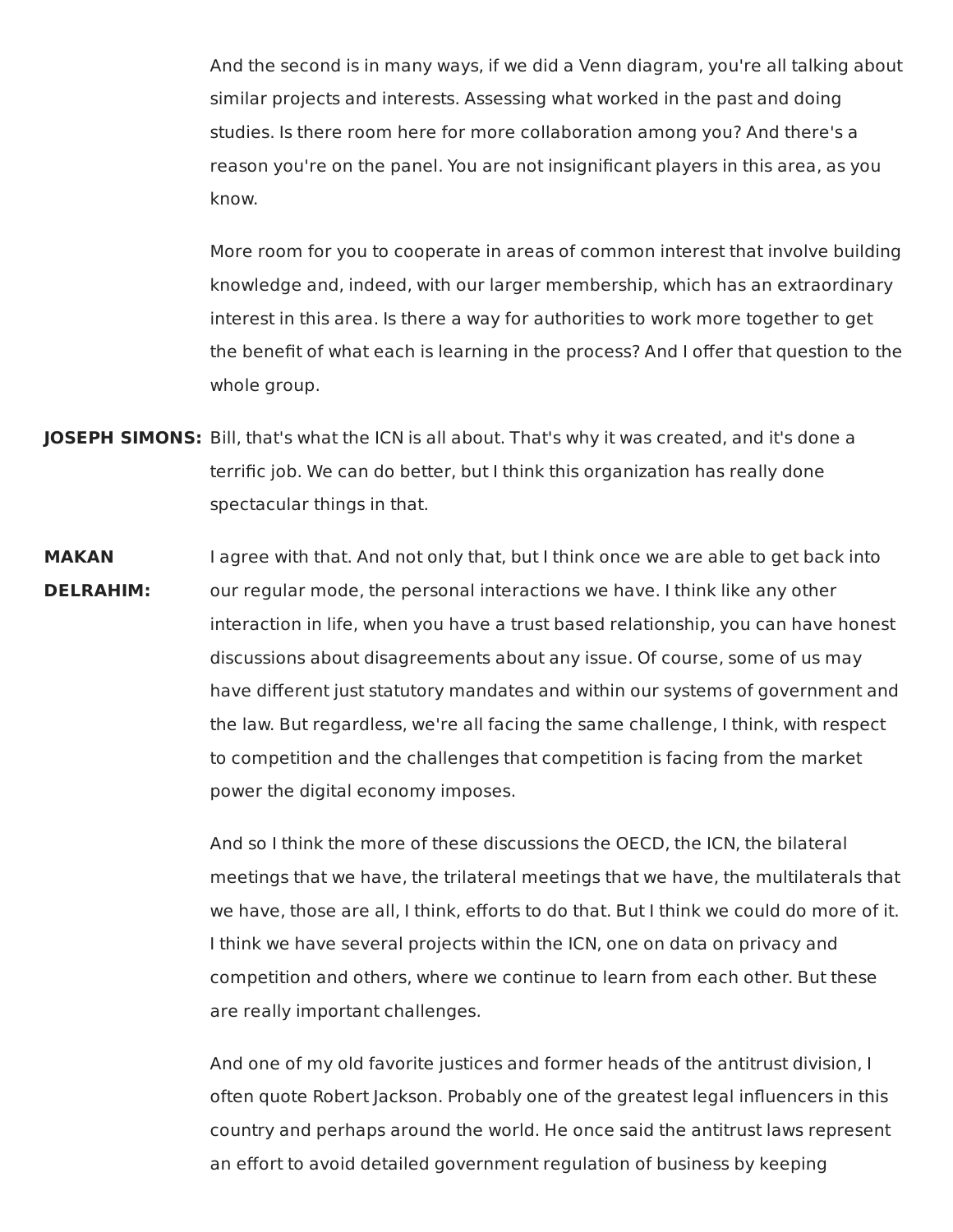competition in control of the prices. It was hoped to let government confine its responsibility to seeing that a true competitive economy functions. And then he said, it is the lowest degree of government control that businesses can expect.

Now, this was 82 years ago where he said this. Whether or not the antitrust laws should remain exactly as he had hoped they would be is to keep detailed government regulations out of business but allow competition to control price and quality or whether it's time, because of how fast things move and how many consumers a particular conduct touches, whether or not it should remain the lowest degree of government control that addresses this. Or should we advance this? And again, we have seen other areas.

So I think we all will learn from the degree that each of our governments advance to control business conduct for the health and safety of our consumers. So I think we will continue to learn from each other just as our two agencies in the United States across the street between Joe and I, we learn from each other. We improve each other's processes. And I hope that through the ICN, we continue to learn more.

**WILLIAM** Margrethe.

**KOVACIC:**

**MARGRETHE** Well, the question, I completely confer. And also I think one can learn from one **VESTAGER:** another without having the same tools, because there may be different solutions to the same problem. That may be the case. And this is why even though sometimes we develop new things, it still makes a lot of sense within the framework of the ICN to dig in and figure out what works on what problems, what solutions can be found with different tools. I very much look forward to taking even more efforts within everything that has to do with data, because we really need to understand what is the effect, how can it be used.

> But the question you ask about staffing, that is, of course, a tricky one. We have hired a few people with sort of more technical skills to help us prepare sort of [INAUDIBLE] cases, that kind of stuff. But that being said, and I know some my colleagues here, they will not believe me saying this. I really admire how lawyers adapt to very different markets.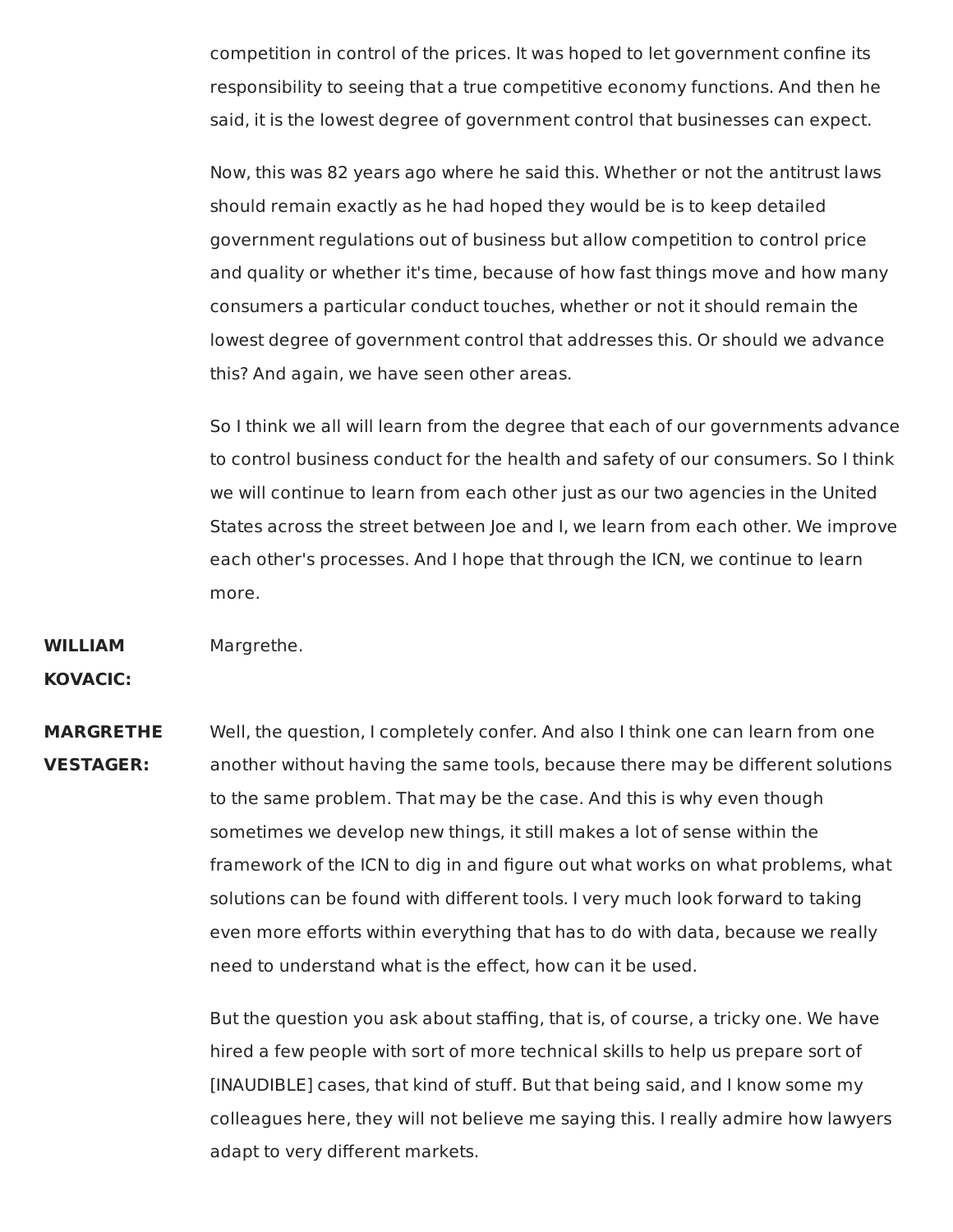If you look at the merger work we do, I am impressed on a daily basis on the market understanding in very, very different markets with very tricky products, very tricky market conditions. Can be banking. Can be real stuff. Can be digital. And I think it's very important not to lose the connection between the legal framework and sort of the substance of the case.

Because we need these roles to meet, otherwise we cannot with pride say that due process, the right to protect yourself, the thoroughness of cases, the access to our evidence, all of that is our bread and butter. That connection will have to be there. And this is why I'm so proud to see how our teams, they push themselves to understand things that I definitely do not think was part of the textbook when they went to university.

**CRISTINA** Thank you.

**CAFFARRA:**

**WILLIAM** Cristina.

**KOVACIC:**

**CRISTINA** Yeah, I'll take us to the finishing line. I think it's very good to hear you, Margrethe, **CAFFARRA:** say that there can be coordination and joint purpose even with different tools. Because the impression one gets is that, of course, Europe is developing a view which is focused on the ex ante regulation and also is an important complement we're hearing from Makan and Joe that the US is still not quite there. But this is going to be an important question when we come to thinking about remedies that apply globally and that you collectively need to somehow take forward.

> But on the last segment, we wanted to just leave-- we couldn't leave without a brief mention of the backdrop against which we all operate and which is motivating the kind of format that we have today, it's virtual. So the notion of what is being the implication of COVID, very briefly. You will have a minute each. But clearly it has been an opportunity for all of us but certainly for you to rethink in many areas about what you do, both for the short term and for the longer term, because the structures we're putting in place are going to be staying in place for another 20 years today.

So concepts like resilience, like sustainability have become more center stage.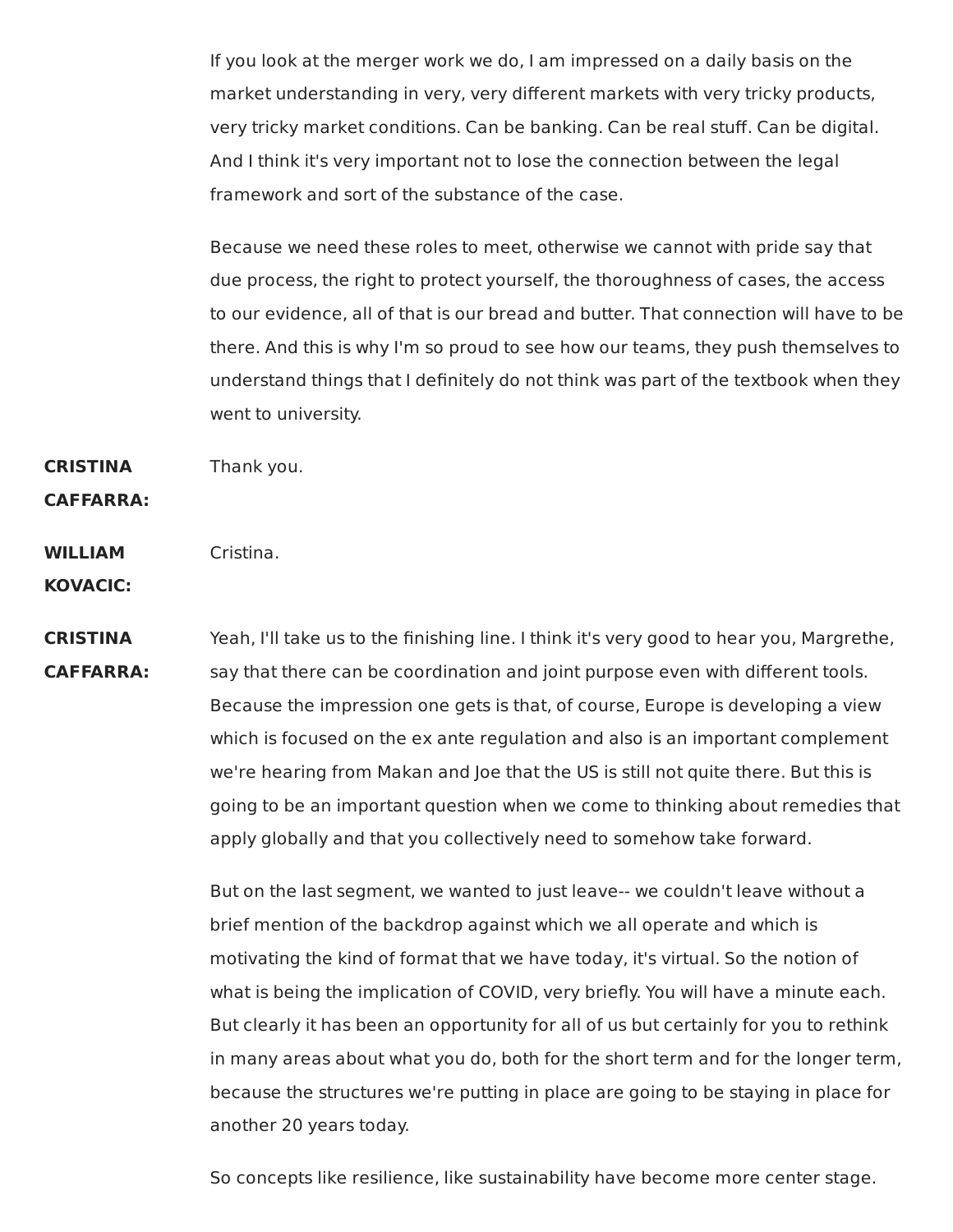Just briefly, a minute and a half each, can you just leave us with a few final thoughts on how COVID and the rethinking has affected the way you do go about the job? Has any of it engendered changes in the way you think that you think would be staying with you going forward? Do we need more or less enforcement? I guess more. But let's hear from you. Margrethe, do you want to start?

**MARGRETHE** Yes, because I completely agree with you. This is not the time to step down. This is **VESTAGER:** the time to insist that in order to recover, in order, for instance, to break chains that makes us vulnerable, single supplier dependency, in order to spread that out, to have more suppliers to help you get where you need, in order to make world trade more fair and to make sure that things are balanced, here we need more competition. We need the market to be a completely integrated part of how we think.

> In Europe, a lot of state aid is handed out for very, very good reasons, both in general, but also sort of specifically that we're looking at. But I think we have been watching the history. The last big crisis of this parameter was the Great Depression. And here, I think you saw that relaxing competition law enforcement is not the way to go.

You need to be there. You need the private sector. You need the market to help you when you are in a situation like this where you need to preserve jobs, build jobs, and also transition into a world that is green and that is digital. This is our ambition is not just to recover or built back. It is to renew our societies while we do that. And here competition law enforcement should indeed play its role.

Even though under these very, very difficult conditions, as Joe mentioned, everyone is working from home. The teams will have to do incredible things from their living room while teaching children and keeping up with their spouse. So no, I think this is really the time for competition law enforcers to do our part and to come together to show each other that it's effective.

**CRISTINA** Joe, you want to go next?

## **CAFFARRA:**

**JOSEPH SIMONS:** Yeah, sure. So completely agree with Margrethe that we don't step down. We, in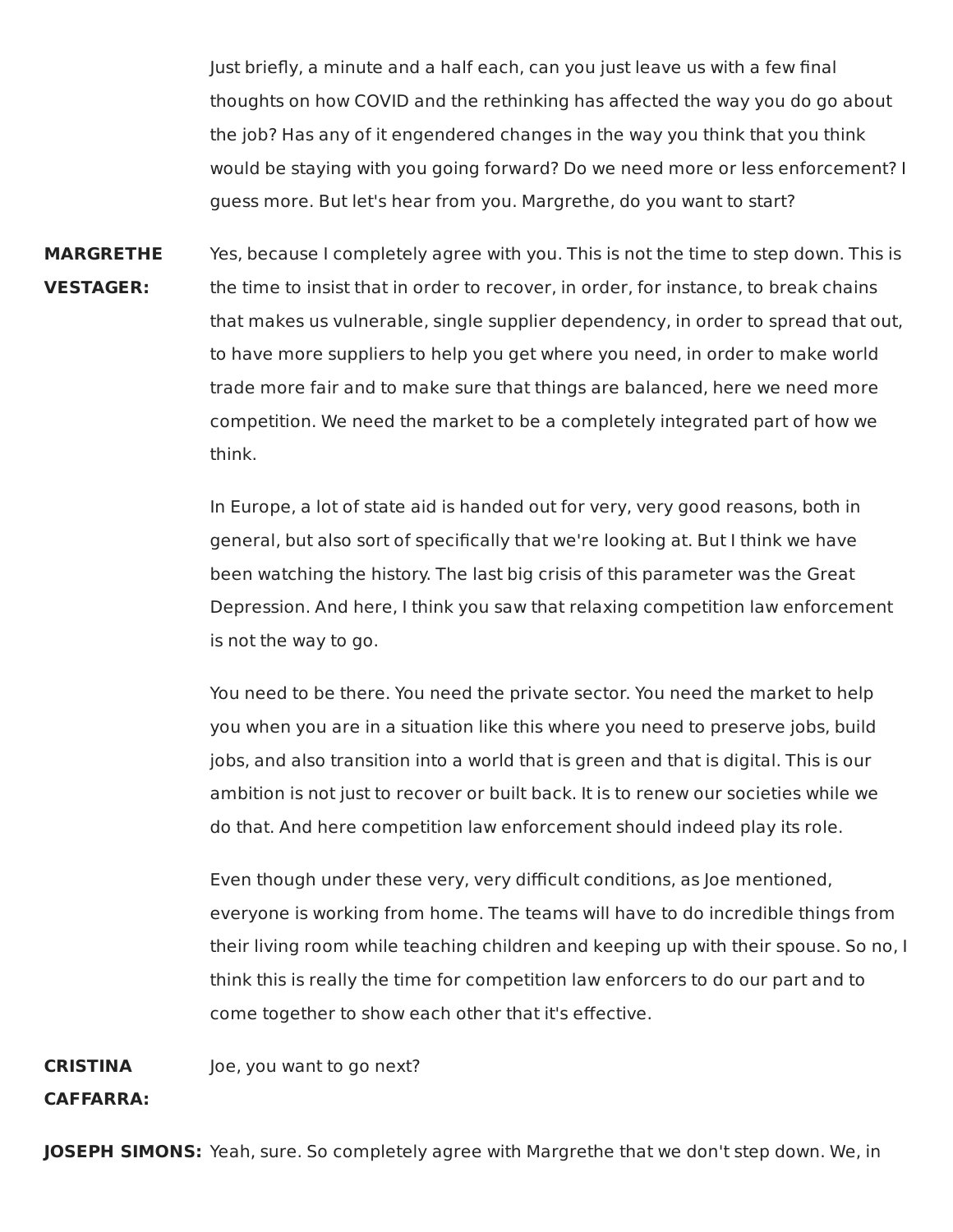fact, if we do anything, we step up. The telework thing is a remarkable thing. I think this isn't a huge natural experiment which has taught us that telework is actually much more feasible on a much broader scale than at least I or a lot of other people thought. And so this has lots of implications for recruiting people, how we work, how we do things at work, how we conduct litigation.

We're conducting a lot of our litigation virtually. We have virtual depositions. We had hybrid trials where part of it is virtual and part of it is in person. So this whole episode is demonstrating how flexible things can be and kind of expanding our thoughts in terms of how to go forward and what's possible.

**CRISTINA** OK, Makan, you want to wrap it up? I think we've got literally a minute.

**CAFFARRA:**

**MAKAN** I'll take hopefully 45 seconds. Hard to disagree with either of our colleagues. The **DELRAHIM:** most important thing is the fact that I think where we were headed with digital transformation of all of our economy has now moved up. I think the pandemic forced us into a lot of the functions, whether it's health care. We do our children's medical appointments online. We do our education online. So it's going to disrupt a number of just regular functions. We've seen that.

> Which then translates into the importance of what we're talking about, making sure that we're vigilant and on top of the issues so that the handful of big digital technology companies are not inappropriately using conduct to then get into new markets, but rather we are opening up new opportunities for innovation to come in. Who had ever heard of Zoom that we're using today two years ago, three years ago? Maybe some folks had. I hadn't. And what is happened.

And more importantly, I think the theory that we've had about allocation of resources globally, which is important, is that some areas, as we've seen with respect to the first responder supplies and protective equipment and other matters of national security, that's becoming, I think, more and more of an important issue rather than just pure unfettered competition globally.

And we need to factor in self-sustainability on some of the more critical issues. And that also feeds right into digital. And we're seeing that play out over the next probably couple of days with other issues of big importance dealing with one of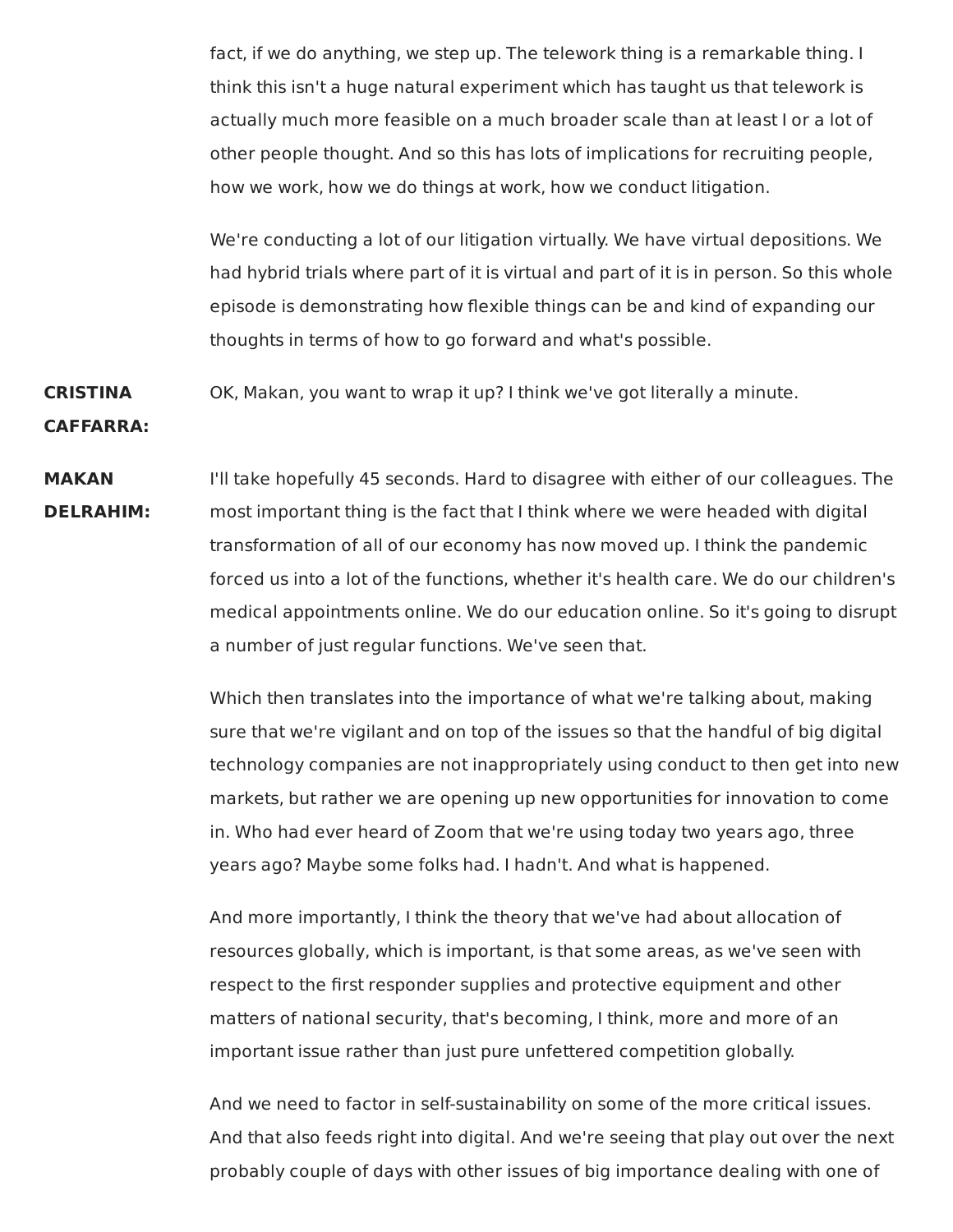the major social media companies that we're seeing. So with that, I cannot tell you how grateful I am for the timely discussion that you guys have conducted today.

**WILLIAM** Let me wrap up with a couple of thank you's. First to our speakers, to Margrethe, **KOVACIC:** to Makan, to Joe. Your thoughtful forthcoming discussion of where we are and where we're going, enormously refreshing. Gives us all confidence that we're in good hands going ahead. Second, several people who put this together. Cynthia, Phillip, Tim, Paul, McKayla, and Michelle. Thank you all. Anyone who thinks this is easy to do has never done one. And we are the beneficiaries of their heroic efforts to make this work so well.

> And last, thank you to Cristina. I mean, if I were at the US Open and I were playing mixed doubles and I got to pick my partner, I'd pick Serena Williams. Well, I got to do it here with Cristina. Thank you very much. And we wish the entire conference and our participants the best of success for the rest of the program. Thank you.

**CRISTINA** Thank you all. Bye bye.

**CAFFARRA:**

**MARGRETHE** Bye bye. Thank you.

**VESTAGER:**

**WILLIAM** Thanks.

**KOVACIC:**

**UNIDENTIFIED** Welcome. From ICN Virtual Studios, this is the ICN's 2020 annual conference, **CO.** virtual edition. We have a great week ahead. Let's start with a little context. Today, **REPRESENTATIVE**Tuesday, and Wednesday, we'll hear from each of the ICN's five working groups in

**1:** two segments.

First we'll get a sense of each of the working groups and what they've been up to over the past year or more through a brief video overview. Each one of these video introductions was virtually handcrafted by our working group chairs. Then the main event. Each working group has organized an expert panel on important and timely topics, often related to the conference theme of enforcement in the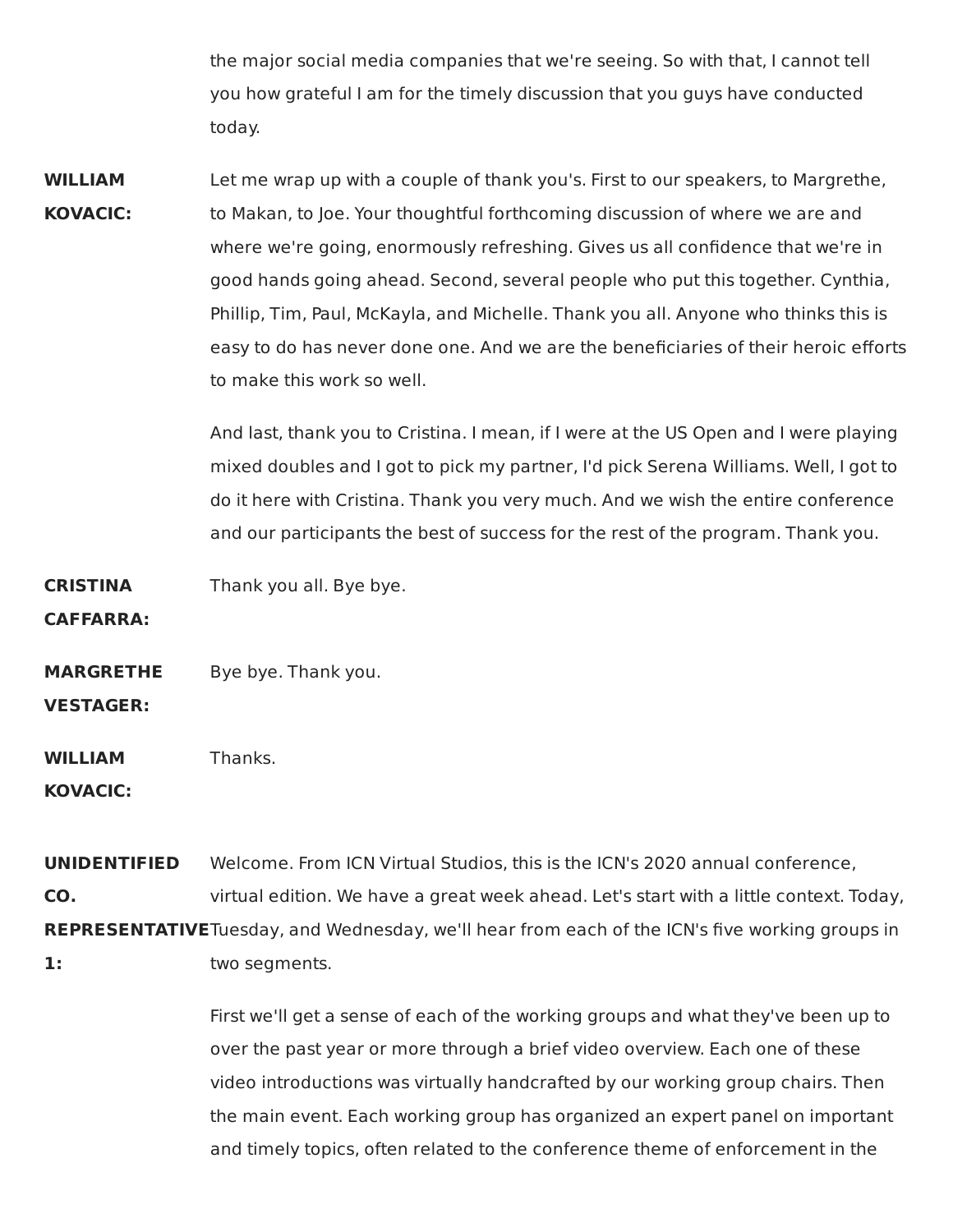digital economy.

On Thursday, we have four sessions on significant work across the ICN. First, a preview of this year's third decade network wide review. Then three sessions addressing ICN's work with NGAs, younger agencies, and economists. So something for everyone to close out this year's event. But up next, the advocacy working group. Enjoy, and we'll see you tomorrow.

[MUSIC PLAYING]

**UNIDENTIFIED** Welcome to the advocacy working group our dear friends from the Colombian **CO.** superintendents of industry and commerce. We are really, really glad to have you **REPRESENTATIVE**on board.

**2:**

**UNIDENTIFIED** Well, thank you, Matthew. Hello dear colleagues. It's an honor for us to be a part **CO. co.** of the advocacy working group. I should say you will be watching me have a **REPRESENTATIVE**morning coffee offering. It's a pleasure to work with you from now on.

**3:**

**UNIDENTIFIED** Actually, before we were really, really excited to work with you, Juan Pablo, and of **CO.** course also with our colleague from Norway, Kjell. Despite this very different time **REPRESENTATIVE**zones that we are at, at the moment with the technology, I'm sure that we can **2:** work very seamlessly going forward.

> Before we all started, actually, the first thing that is we wanted to give you a very quick tour and show you the AWG's treasure trove of resources. Because all of our responses can be easily found and also stored on the ICN websites. So we would like to give you a quick tour on that. Let me share a screen with you on the website.

> As you can see, all working group, including the advocacy working group, we have our own dedicated websites. And the first project that I wanted to share with you is about our multi-year projects, cost strategy projects. Many thanks to our former co-chairs as well as many contributing agencies. We have produced two reports for these multi-year projects.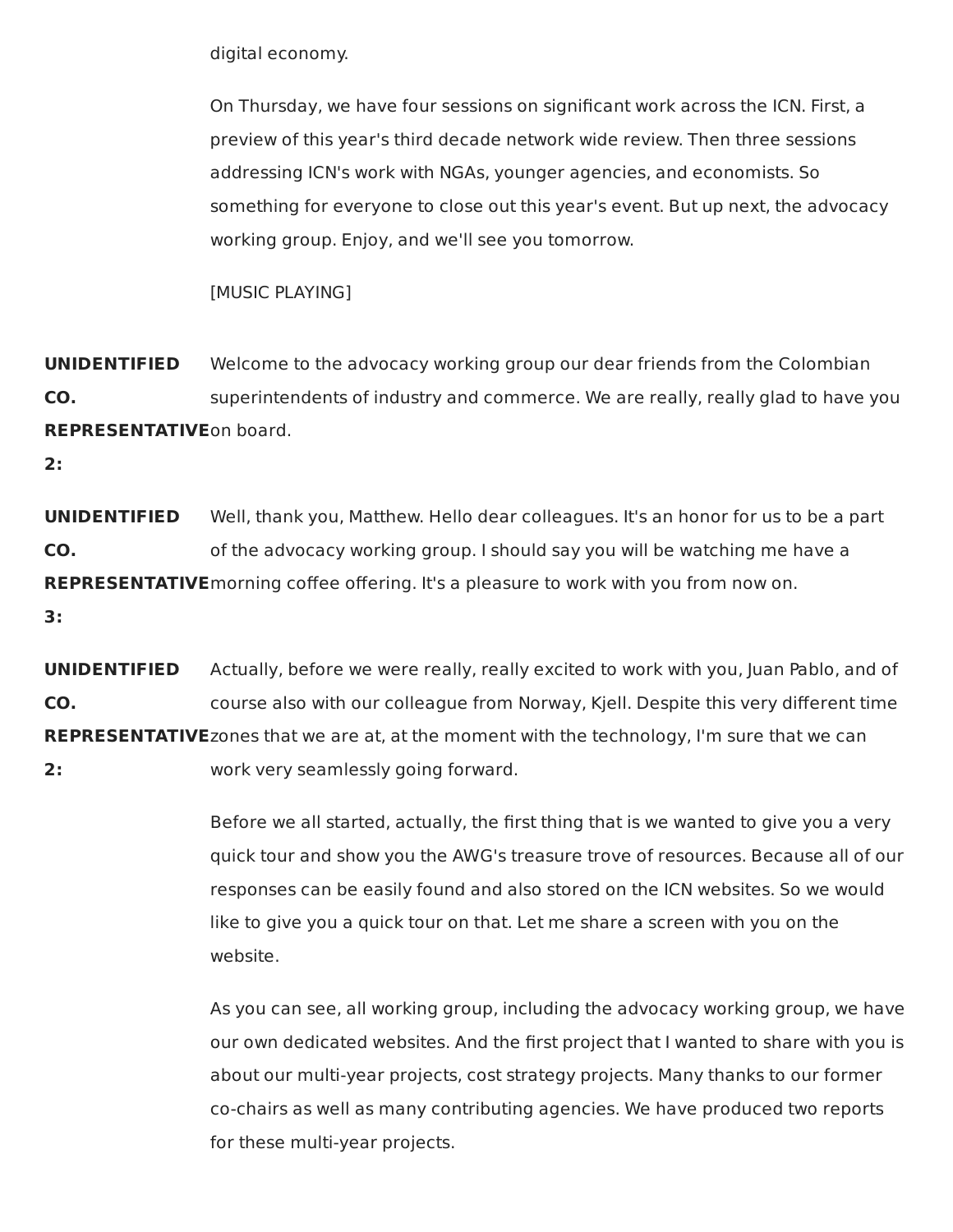Competition agencies often would plan out their focuses, initiatives, and strategies. Some agencies would adopt a more formal approach, and some agencies may take more informal steps to define the advocacy objectives, set out their strategies details. Some would even include an assessment mechanisms to evaluate the effectiveness of their specific advocacy strategies and initiatives.

So we have produced two report, as you can see here. One is about the strategies planning stage where we have summarized and provide different steps and process that our fellow agencies have undertaken in their planning process. And the second report here is about the assessment mechanisms our competition agencies would adopt to evaluate their advocacy strategies. They are extremely useful documents for our friends to take references from others agencies.

In addition to these strategy projects, there is another very useful online resources call ICN studies market studies information store. So this is a web based catalog where one can easily find the market studies that have been done by our overseas peers. They are sorted by jurisdiction as well as by the industrial sectors.

Over the last year, we have updated the info store, this info store. We have added a number of digital economy related market studies in this info store. One can also make the best use of the store together with our previously published booklet, which is called The Guiding Principle For Market Studies. This can also easily found on our AWG website. And I know our colleague Kjell also have other products that we wanted to show you very quickly.

**KJELL** OK. Thank you, Matthew. I mean, the ICN market studies work by the Advocacy **SUNNEVAG:** Working Group is really, really impressive, and, as you said, a treasure trove of really valuable work. So I really encourage you to take a look at that.

> Well, the latest addition to the ICN advocacy handbook is titled "Approaches to Identify Policies for Competition Assessment." I'll try to share some screen here if I manage so that you can get an impression. And as you know, an important advocacy task is to push the regulatory framework in a competition friendly direction. But how do we identify all those so regulations potentially hampering competition is a question we asked when we initially did this project.

I mean, we respond to public hearings, but what if we want to be more proactive?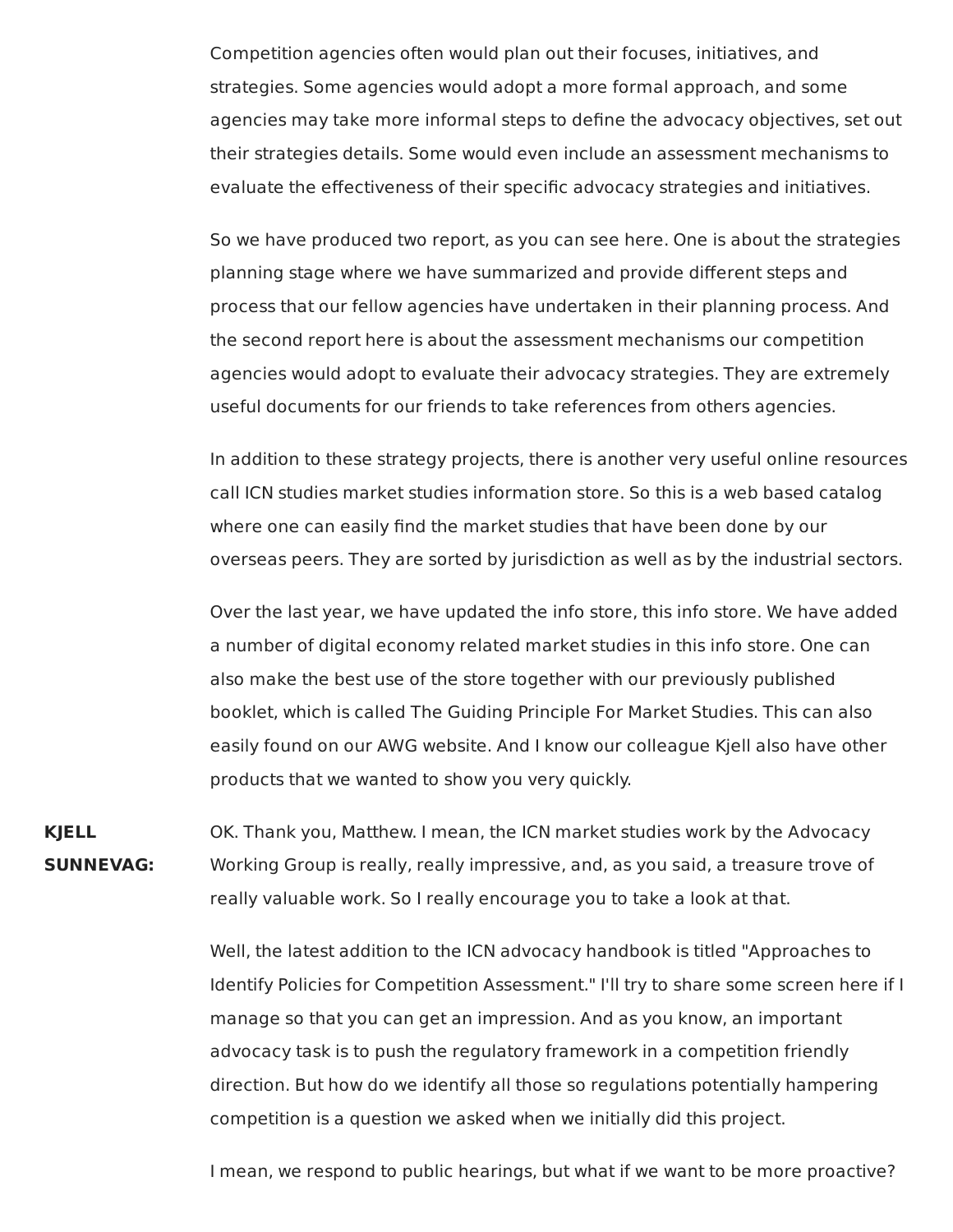I mean, we are all very impressed by the work that [INAUDIBLE] has done in collaboration with, for instance, Greece and Portugal. But the resources required are beyond reach for most agencies. So in this project, we aim to identify innovative approaches, approaches most agencies can use.

One prominent example here is from Mexico, which arranged a contest to identify the most absurd regulation with very good results. And the new addition to the handbook can be found at the website. And I encourage my co-chairs and new cochairs to take a look and all of you to be inspired. Thank you.

**UNIDENTIFIED** Well, excellent. We have heard of some inspiring stories that show how the **CO.** advocacy working group products and projects have been implemented and that **REPRESENTATIVE**are definitely worth sharing. They come from younger and emerging agencies

**3:** who have best used advocacy tools to promote competition. Let's hear from them.

**SARAH** My name's Sarah Livestro, and I'm the legal director of the [INAUDIBLE] **LIVESTRO:** Competition and Regulatory Authority. [INAUDIBLE] is a small community of just over 63,000 people, and we introduced competition law here in 2012. This means advocacy work is a really important part of what we do. But because our agency is so small, with just four staff members, we need to make sure that our advocacy strategy is carefully designed to target it so that we make the best use of our time and resources.

> In designing our effective advocacy strategy for small jurisdiction, we drew really heavily on ICN AWG materials. We put together a matrix that asked four questions to determine where we would focus our advocacy efforts. The questions are aim. What are we trying to achieve? Target. Who are the key stakeholder groups you need to hear this message? When and which practical situations could this objective be relevant? And how? Which will we use.

We used the answers to create a menu of targeted micro interventions, including training sessions, publication of short leaflets for businesses, quarterly newsletters, and informal sessions with key stakeholder groups and individuals. We carefully monitored levels of understanding of competition law, both before and after each intervention. Results have been really very promising, showing improved levels of understanding in our target groups. We were very pleased to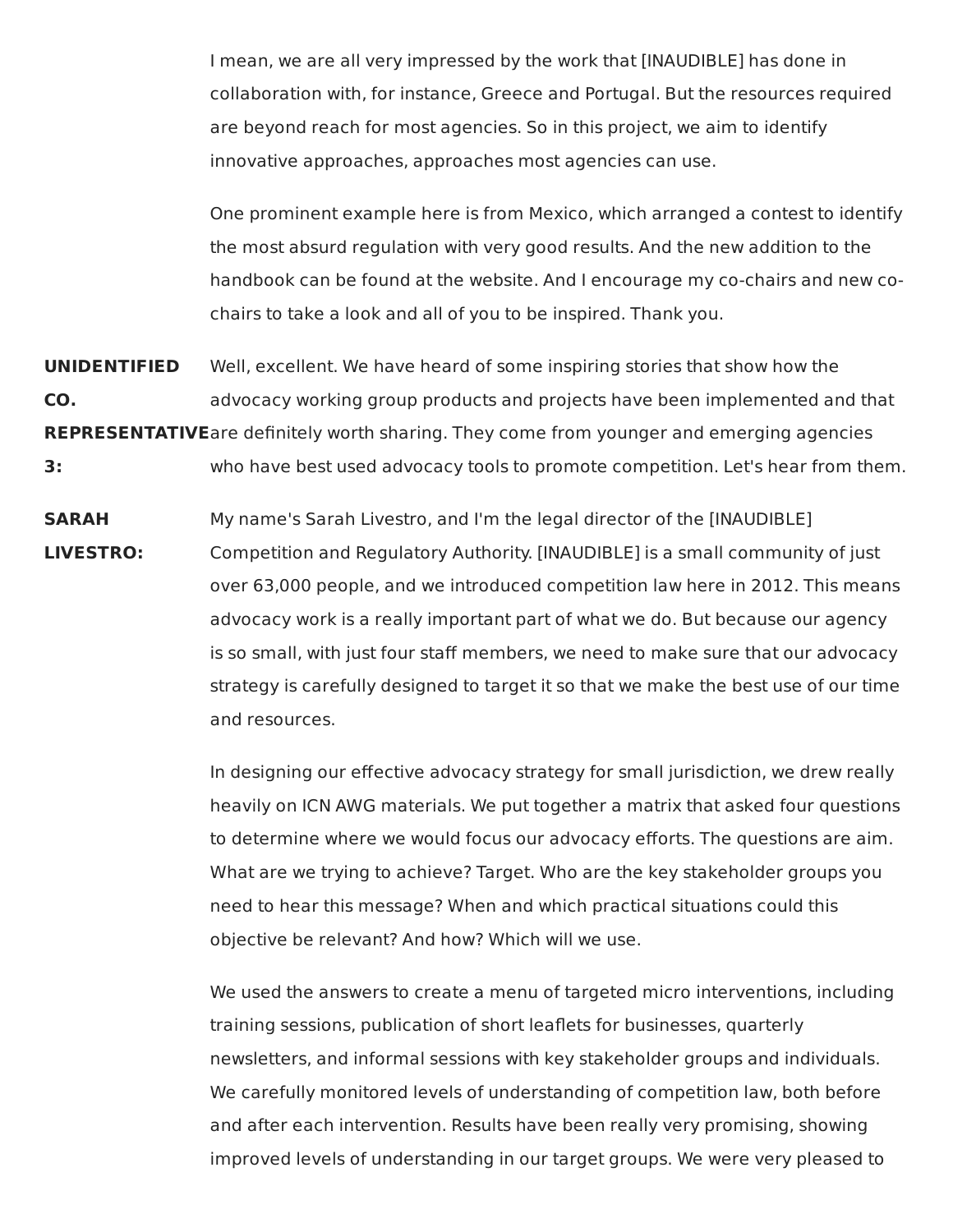share our strategy with our colleagues at the AWG Conference in Kiev and hope that our experience will help other small agencies to define effective advocacy programs for their jurisdictions.

 **JANIS RACKO:** Dear colleagues, it is an honor to be here with you today in the digital forum. We have participated in advocacy contest organized by the World Bank Group and the National Competition Network for the past few years. I want to especially highlight in the year 2019 when we received Competition Advocacy Award for our proposal to open the [INAUDIBLE] control market [INAUDIBLE].

> In our eyes, this advocacy award is a symbol of quality and [INAUDIBLE]. It is a great platform to learn from the best efforts of others and share our experience. Overall, the Competition Council of Latvia is really grateful for a long term cooperation with International Competition Network. It has given us opportunity to expand the range of cooperation, to gain international experience and represent Latvia in important annual events.

 **LUIS HUMBERTO** Through the ICN [INAUDIBLE] project and the support of the Competition **GUZMAN:** Commission of Colombia, we [INAUDIBLE] in this project [INAUDIBLE] to the ICN advocacy [INAUDIBLE]. That we found useful to identify the key stakeholders that [INAUDIBLE] to improve the work [INAUDIBLE].

 **KJELL** Well, we have a productive and active period behind us, obviously. And it's always **SUNNEVAG:** wonderful to hear the feedback from our members agencies and that the work we have done is so useful. Now we are looking ahead, and we are really excited about our work for the coming ICN year and the second half of 2020 and early next year. So we are really looking forward to work on these projects.

> A really topical project that we'll start working on is the competition advocacy in times of crisis. Here we aim to identify advocacy measures that supports a speedy economic recovery and that safeguards a competitive environment after the crisis. So I'll just let you know that we plan a webinar in this project in the last part of this year.

 **UNIDENTIFIED** Well, definitely. As you said, Kjell, one remarkable project for the upcoming year is **CO.** the update of the ICN advocacy toolkit. This tool is a practical guide for **REPRESENTATIVE**competition advocacy work and was last updated years ago. We believe it is a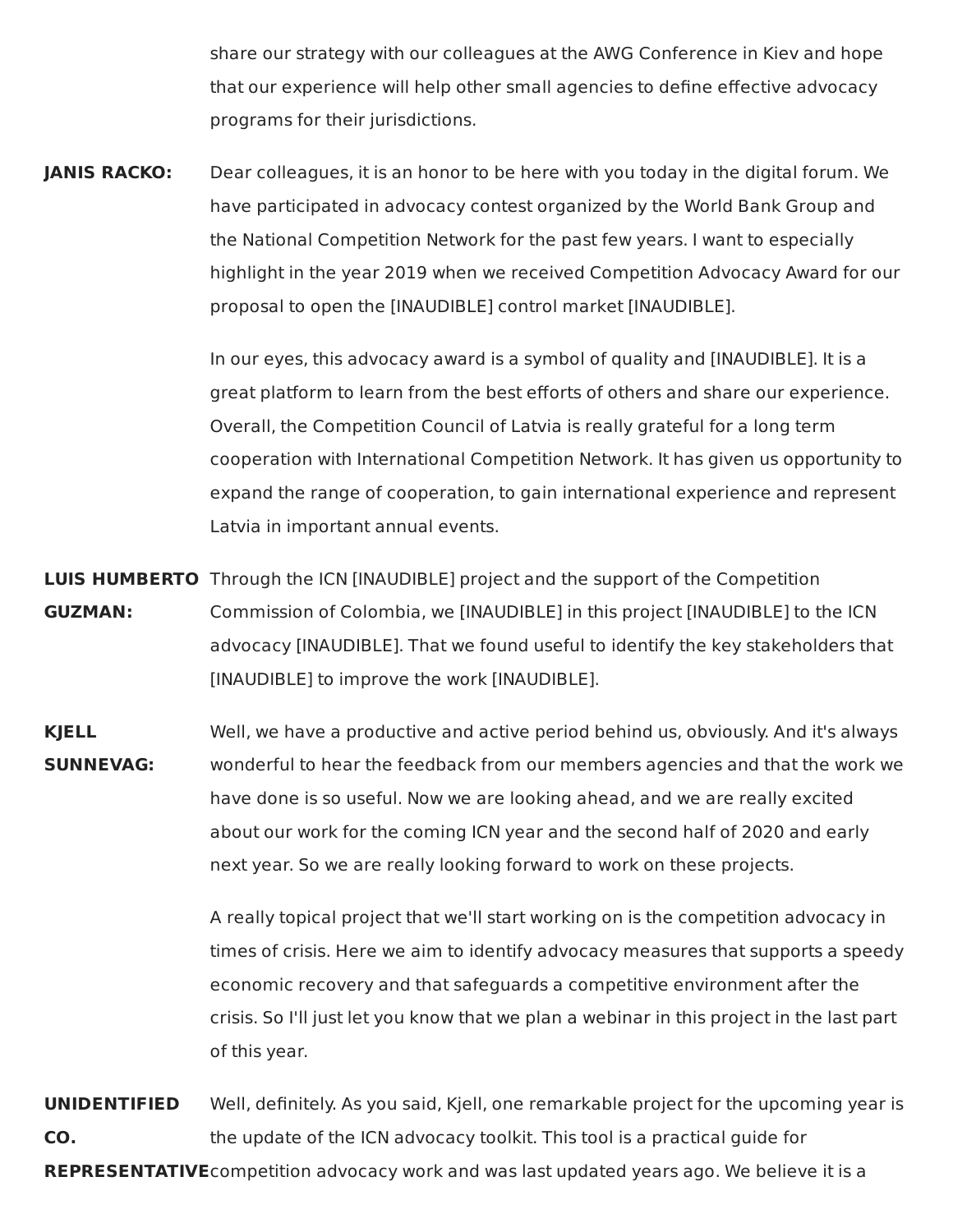**3:** timely task to carry out even the ongoing dynamism of several markets and even the reality that we have faced during these years and days.

> We hope to build on some of successful advocacy stories that we have had the opportunity to know of through the competition advocacy contest. And also we plan on collecting input from ICN members, agencies, and non-government advisors on the steps of effective advocacy projects. And we will also ask for [INAUDIBLE] case studies.

 **UNIDENTIFIED** That's excellent. We have already two project, and that third one that we are **CO.** planning on is about the competition compliance. Through this project, we aim to **REPRESENTATIVE**stimulate and also facilitate our members' discussions on how the competition **2:** agencies could assist the business sector in building their compliance program as

well as culture.

 We also hope to gain the insights from our NGAs, especially those with a background in business on how compliance culture could be best and most effectively planted and cultivated within a company. For example, how can we sell the compliance competition compliance to our companies or members and their top executives? There will be webinars as well as sections in the upcoming advocacy workshop that allows the members to hold a very in depth dialogue on this subject.

 Of course, we shouldn't forget that our very long running ICN World Bank advocacy contest. Our working group is entering into seven years of partnership with the Italian Competition Authority as well as the World Bank Group. With this very popular contest, we hope to recognize and showcase the success stories of the advocacy programs.

 We have invited our friends from the Italian Competition Authorities as well as the World Bank Group to tell us a bit more about what is happening with the contest this year. I pass it over to our friends in Italy and also in the World Bank.

 **ALESSANDRA** Welcome. It's Alessandra Tonazzi from the Italian Competition Authority. The ICN is **TONAZZI:** very proud of the advocacy contest, a joint initiative with the World Bank Group, to the benefits of all the members of the ICN. Every year a panel of distinguished experts select the winning advocacy initiatives with respect to a theme previously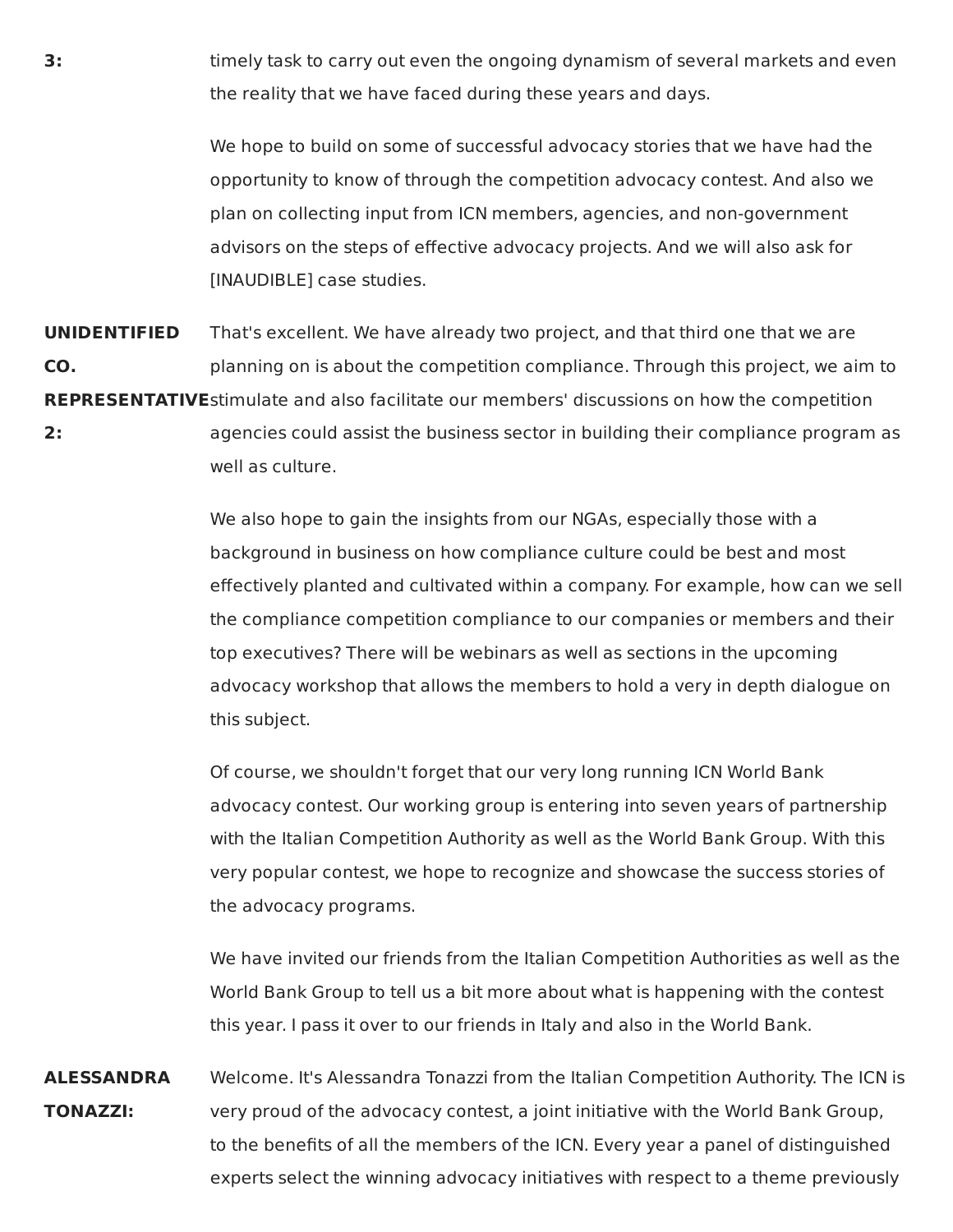selected by two organizations. Then the winners and the honorable mention are presented and awarded in our ceremony during the ICN Annual Conference. This year due to the pandemic, for the first time the award ceremony will take place virtually.

 **GEORGIANA POP:** Hi. This is Georgiana Pop from the World Bank group. We are also very happy about this amazing cooperation with the ICN. I think one of the secrets for the success of the advocacy contest has been the selection of topics, which are relevant to the competition authorities in their efforts to promote a better society all over the world.

> This year's main topic is competition as a tool to reap the benefits and mitigate the costs of the new economy, jobs, industry, and data, which attracted the participation of 25 competition authorities. Don't miss the 2020 award ceremony, which will be on live streaming on September 22nd at 8:00 AM Washington, DC time. More information on the ICN website. Stay tuned.

 **UNIDENTIFIED** Well, apart from this annual contest, I know that there are advocacy workshops, **CO.** which are hosted every two years. Actually, Matthew, Kjell, and I remember that **REPRESENTATIVE**the first time that we met was in the award show in Kiev, Ukraine, back in **3:** February 2019.

 **UNIDENTIFIED** Yes. Actually, time really flies. It has been a while since our AWG members and **CO.** NGAs were able to actually gather in person and have in-depth discussions about **REPRESENTATIVE**various advocacy issues. It is very unfortunate that the plan for advocacy

 **2:** workshop gets a bit disrupted because of the pandemic. Nonetheless, we have not put a stop to the preparation work. In February, the working group has called for expression of interest to host the next advocacy workshop. We have received very encouraging responses with a few extremely high quality proposal.

> After rounds of careful deliberations and discussions with the chairs [INAUDIBLE], we are very pleased to confirm and announce here the Spanish National Authority for Markets and Competition, CNMC, is going to host the workshop in 2021, and the Competition Authority of Kenya will be our host of the advocacy workshop in 2022. I know our friends from Spain and Kenya also have a few words for everyone.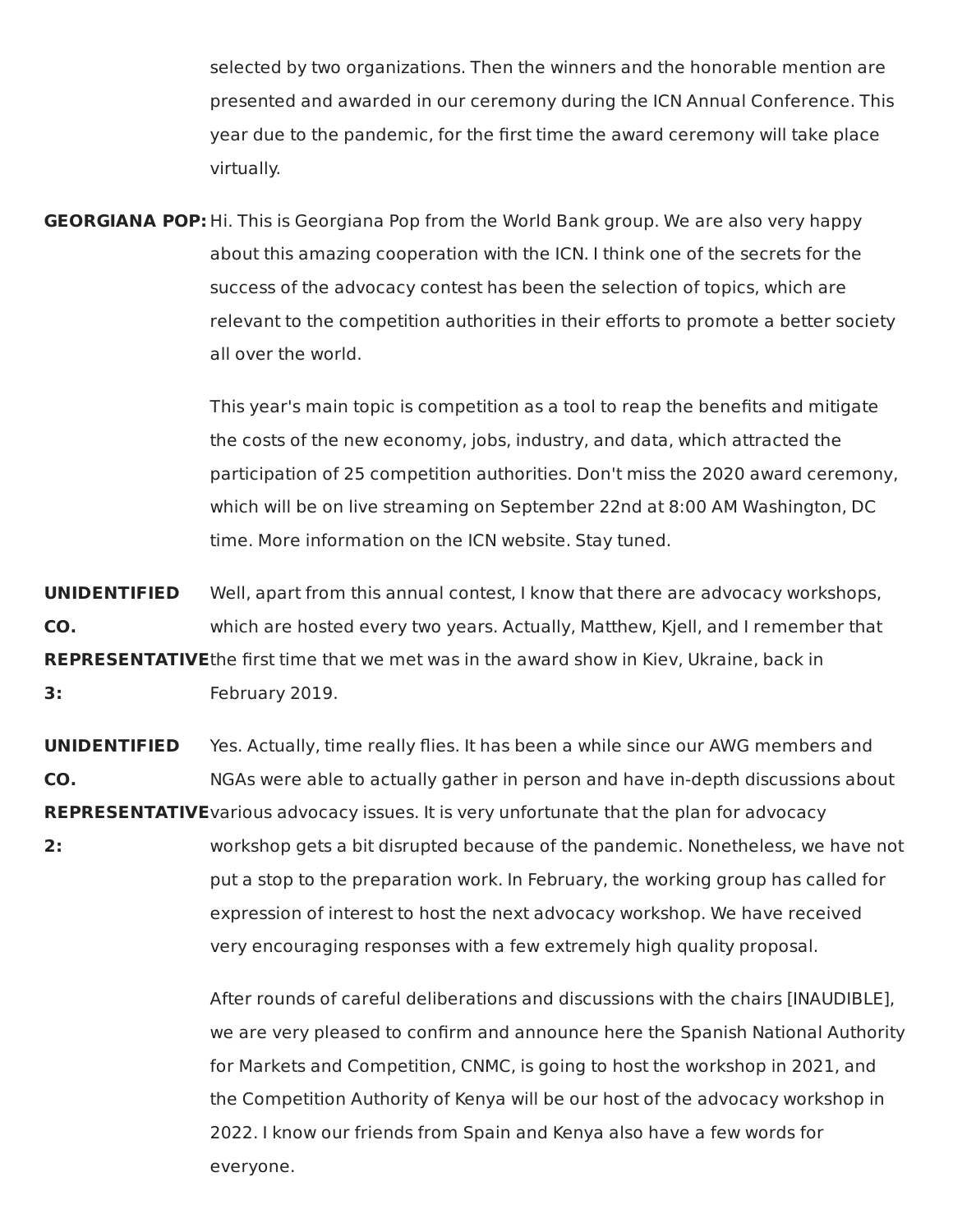Dear ICN colleagues, it is my pleasure to address the ICN community for the first time following my recent appointment as chairman of the Spanish CNMC. I am very glad to invite you all to the 2021 meeting of the Advocacy Working Group that will take place in Madrid in the second half of next year. This meeting will succeed the one in Kiev in 2019, and we hope to keep up with the great job done by our predecessors. **CANI FERNANDEZ:**

> We are living in uncertain times under the COVID-19. While I believe the spread of the illness will be controlled soon, our economies will take longer to recover. We as competition authorities have a very important role to play for the achieving of an economic recovery that will be stable, sustainable, inclusive, and done rapidly.

 The Competition Authority of Kenya is excited to be hosting the Advocacy Working Group workshop in 2022. In doing so, Kenya shall bring ICN to eastern central Africa, and in addition become the fifth country in the continent to host [INAUDIBLE] ICN event. **FRANCIS WANG'OMBE KARIUKI:**

> The authority has over the years used the ICN [INAUDIBLE] such as [INAUDIBLE] handbook and ICN and cartel enforcement [INAUDIBLE] and processes with international best practice. We have also consistently participated in workshops and conferences, including the 2019 annual conference in Cartagena, Colombia, where we highlighted our interventions in the digital financial services and [INAUDIBLE] sectors, among others.

 2022 will be a critical year, since all factors held constant, the world will have overcome the COVID-19 pandemic. The workshop will therefore be an opportunity for us to take stock of our intervention during the COVID-19 pandemic and chart our way forward in terms of our regulatory capacity, institutional dispensation, and our relationship with stakeholders [INAUDIBLE].

 Well, I'll really, really look forward to working together with Spain and Kenya in planning these workshops. It's a lot of work, but it's really, really worthwhile. And I know that both Spain and Kenya, they are agencies with a longstanding experience and they have a lot of really good and valuable work in the advocacy area that we look forward to hear about and also all the other [INAUDIBLE] experiences that will be presented in these workshops. So I really look forward to**KJELL SUNNEVAG:**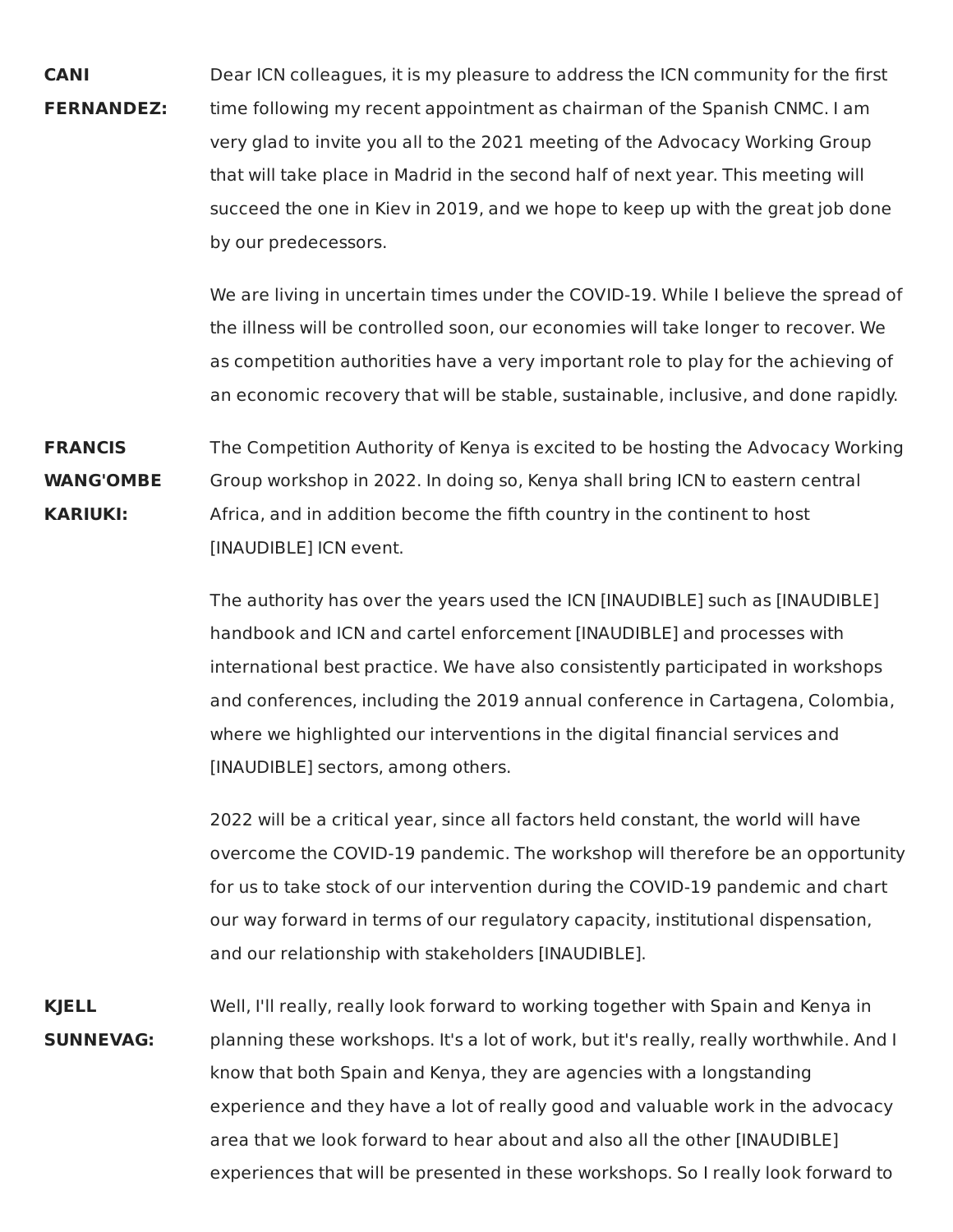that.

 I think with that, I think we're ready to wrap up. And with wishes for a continued good morning in Colombia and a good night in Hong Kong, I'll just say thanks to all of you for a very productive and enlightening meeting with time zones across the world. And as usual, very nice to see you.

[MUSIC PLAYING]

 Together with my advocacy working group co-chairs from Hong Kong and Colombia, I'm very happy to welcome you to this Advocacy Working Group plenary. My name is Kjell Sunnevag, and I work at the Norwegian Competition Authority. I will be the moderator for this panel. The mission of the advocacy working group is to discuss and exchange experiences among ICN members on how to advocate competition principles and to promote the development of a competition culture.

 In this plenary, we will explore competition advocacy challenges in the digital age. The digital markets within new and fast growing business platforms launched every day, we see sophisticated use of artificial intelligence and algorithms to boost business uses, which must also comply with competition law. We see consumer or personal data as an important business asset, and we're seeing new regulations aimed at caretaking privacy and consumer data rights regulations, which intersect with competition and policy in various ways.

 And we also see new commerce facing various strategies by incumbents to preserve their strong and often protected position. And for some markets, we see anachronistic regulatory framework, effectively protecting the incumbents and delaying a development, potentially enhancing competition to the benefit of consumers.

 This plenary will explore the advocacy challenges of the digital age, the strategies and the tactics agencies can use for effective advocacy, the alliances can be built, and the best ways to communicate ideas and to promote competition culture. To do so, we have invited a distinguished panel with first Dr. Martha Licetti. She is the manager of the markets and technology at the World Bank Group.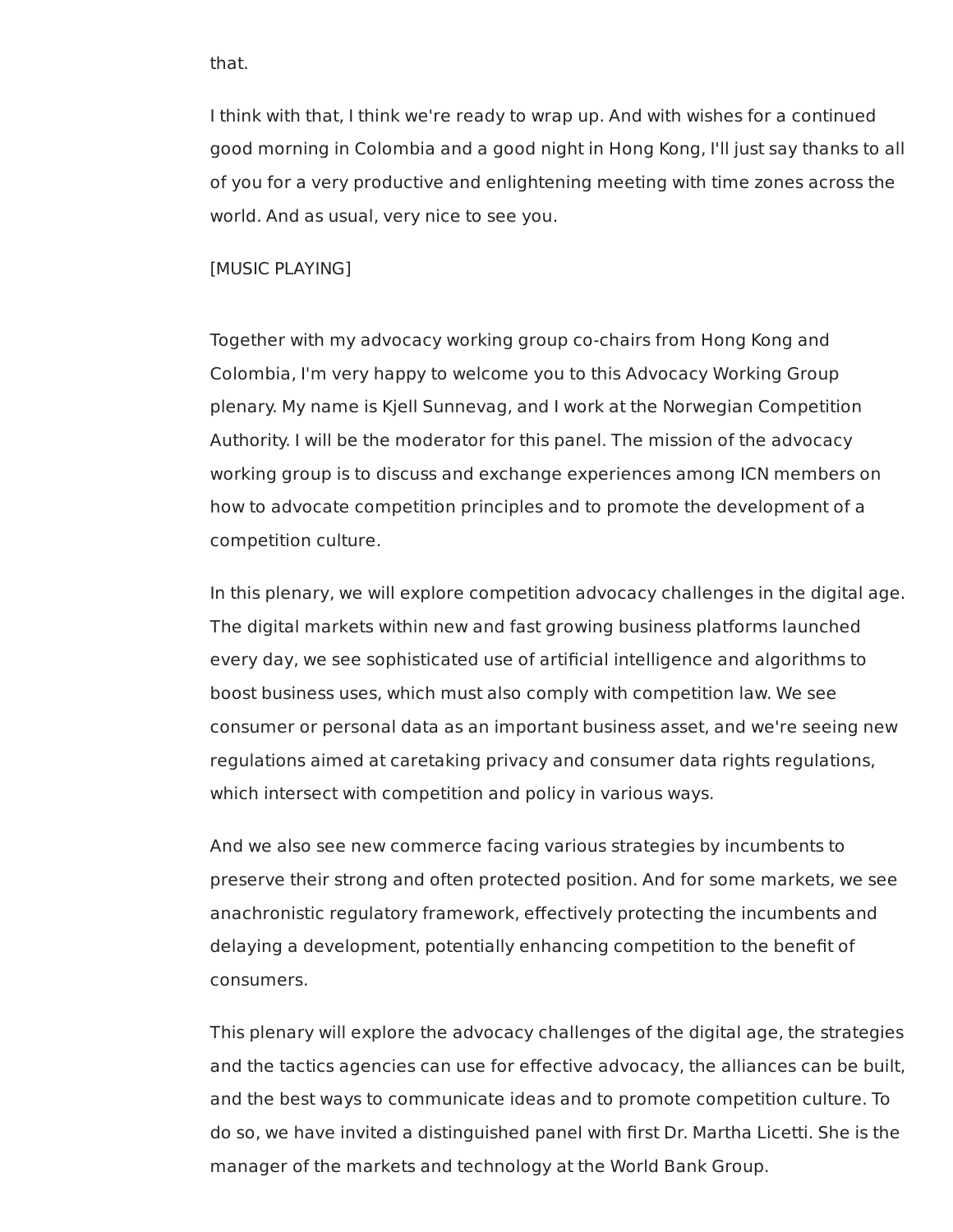We have Sia Kor, the chief executive of the Competition and Consumer Commission of Singapore. We have general director Michal Halperin from the Israel Competition Authority. We have Superintendent Andreas Barreto Gonzalez from the Superintendents of Industry and Commerce of Colombia. And we have Director General Rikard Jermsten from the Swedish Competition Authority.

 So let me now move to the first issue of the discussion, how to get a message through in the digital age. The concept of competition advocacy is directed towards strengthening the competitive environment without enforcement measures. To achieve this goal, we must get the message through. Otherwise, our work is futile. So how do we succeed?

 We will start this plenary with an outside view. We have invited Dr. Martha Licetti from the World Bank Group to present her views on the role of advocacy in fostering efficient market dynamics and open markets and how to get the message through, especially using tech solutions, social media, and other platforms to boost advocacy effectiveness. Martha is the manager of the markets and technology of the World Bank Group where, among other topics, she leads both the competition policy as well as the digital agenda this institution.

 She will present an outside view, but it's not entirely true that it's outside. The World Bank has together with the Italian Competition Authority been in charge of the ICN World Bank contest for many years. While the content winners will be presented in a separate event later on September the 22nd, Martha will in her remarks also build on the experiences from previous award winners regarding how to get the message through. So please, Martha, the virtual floor is yours. Go head.

 **MARTHA LICETTI:**[INAUDIBLE] And first of all, thank you very much to the ICN and this year's organizer for the invitation, and congratulations for [INAUDIBLE] the event during these difficult times. I'm actually very pleased to represent the World Bank Group today. And in the next minutes, I will focus on providing key insights regarding advocacy strategies in the digital age, exactly as you said, based on the experience on the ICN World Bank advocacy contest. If it's possible, if you can bring the presentation that is in the [INAUDIBLE], please. I have a few slides that I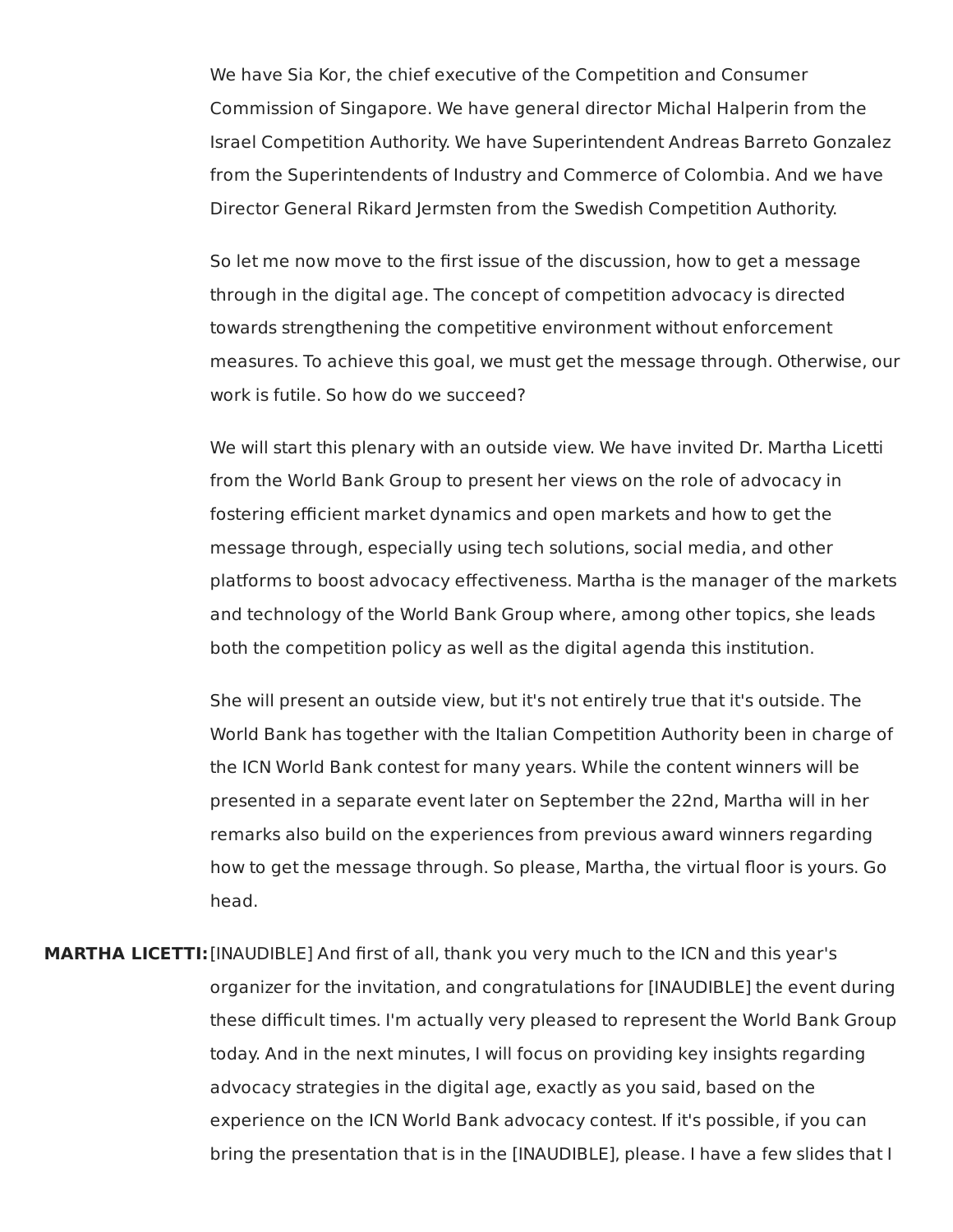would like to share with all of the participants.

 So the three key messages that I want to focus based on the analysis of the bank regarding the advocacy contest that we're seeing on the ground is this increase in focus on [INAUDIBLE] which changes both markets, the type of stakeholders, and the problems that advocacy tackles. Then in the second stage, also the increased use of digital tools in the context of [INAUDIBLE] advocacy.

 And finally, in the need to understand the differing implications and interactions across different digital markets to balance [INAUDIBLE] enforcement but also to try to think in terms of public policy making in the digital space. Can you confirm that you are looking at the presentation? Excellent. So let's the start with the second slide these.

 So as mentioned, I think the contest started as a World Bank initiative back in 2014, and then since 2015, we have been [INAUDIBLE] in partnership with the ICN Advocacy Working Group represented by the Italian Competition Authority [INAUDIBLE] outreach. Throughout these seven years and seven editions, [INAUDIBLE] more than 200 applications, around 220 eligible contributions from 61 jurisdictions. Many of these organizations from both more developed and less developed markets have been awarded with at least one of the winning prizes, around 40 winning prizes and honorable mentions.

 And I think what you can see in these two sides, starting with the map on the left and then the increase on advocacy cases on the right, is that on the one hand, you have a series of countries that actually have been looking at advocacy cases [INAUDIBLE] markets. This is a case of the slide you have blue countries.

 But then there is a small part of these countries that increasingly have been trying to use also the [INAUDIBLE] in the [INAUDIBLE] advocacy cases. Technology as a key for advocacy. And then if you think about in terms of the last seven years, we started with almost 0 cases of advocacy entries in terms of the digital markets to actually around 25% of [INAUDIBLE] focusing on markets that absolutely are related to digital. So next slide, please.

 If we can see, and I think these are two key ideas. On the one hand, these technology solutions have been widely used [INAUDIBLE] competition advocacy.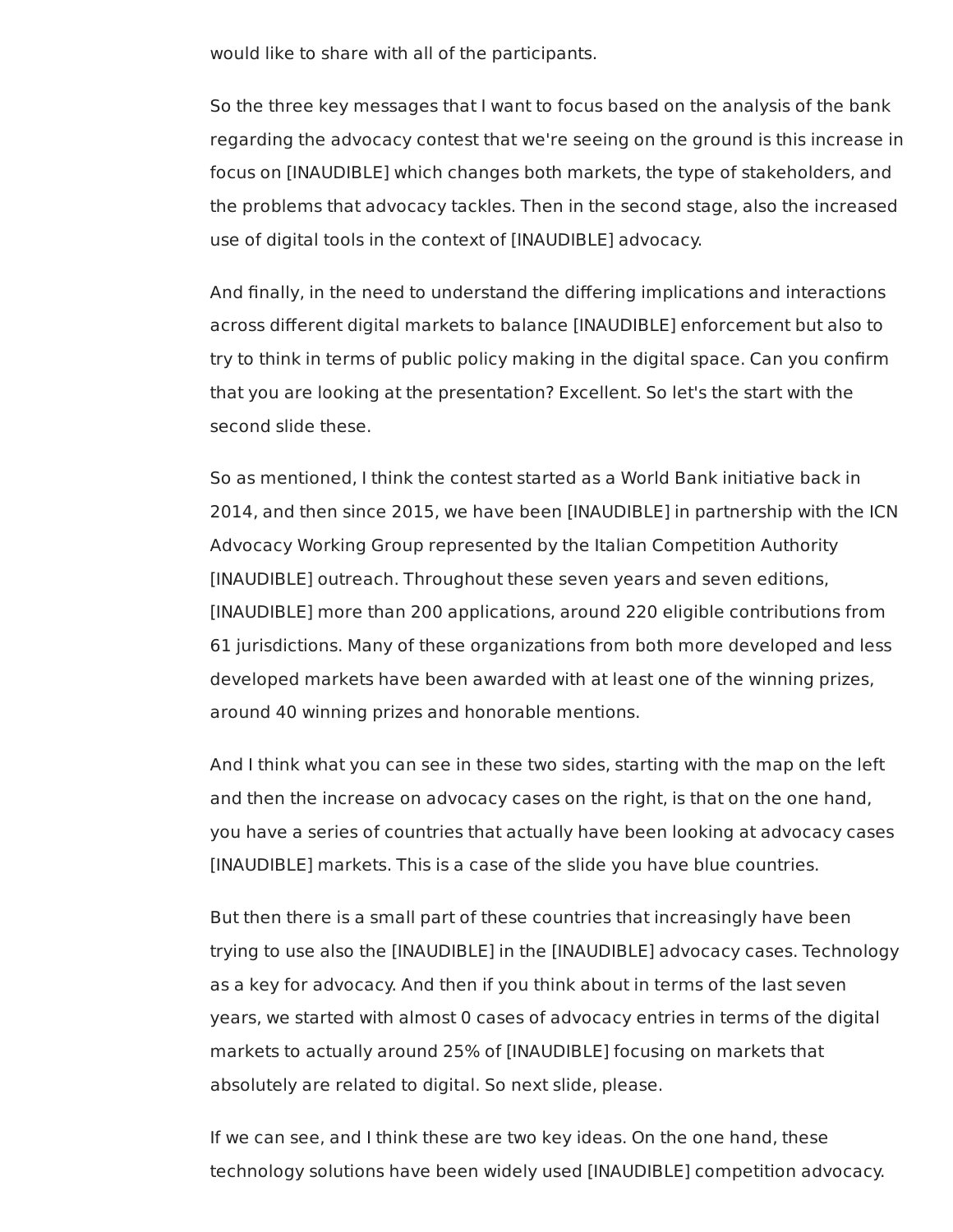Since 2014, at least 13 cases submitted to the contest have used technology and digital solutions. And it has been different ways in which the [INAUDIBLE] have been used. On the one hand, we have cases in the use of data science to actually gather and analyze information to identify sources of competition constrains, guiding policy prioritization, for instance, [INAUDIBLE].

 We have also seen the use of [INAUDIBLE] stakeholder engagement, regulatory review, and antitrust compliance. For instance, in some cases like [INAUDIBLE] assessments of regulations on competition. And on the other hand, we have seen other set of countries in which they have leveraged social media and online resources to promote stakeholder outreach, building consensus, and facilitating [INAUDIBLE]. For example, e-learning platforms, websites, [INAUDIBLE] applications.

 So that's where they are, in order to reach out consumers and citizens. This has also been across the board independently even on the, I will say the size of the agency or the budget of the agency has been also a very useful tool for agencies that maybe don't have enough budget, but they are actually through their digital technology [INAUDIBLE] significant proportions of the population.

 And even now in response to COVID-19, we're also seeing that the [INAUDIBLE] have [INAUDIBLE] more variety, including through private [INAUDIBLE] to guide by public policy. So in the context of COVID-19, we see also large platforms like Alibaba, Amazon, Google, Microsoft offering their computer resources to [INAUDIBLE] researchers to improve policy making. So I think I want to highlight this. It's not part of the advocacy contest, per se, but just to think about how this will play out in the post COVID world going forward.

 On the other hand, several challenge have also been evaluated in the context of [INAUDIBLE]. We can see on the other side of the slide. So looking at the broad impacts of digital economy markets and the need to create awareness about recent opportunities for [INAUDIBLE] challenges, we see that the type advocacy initiative [INAUDIBLE] competitive regulation in platforms to really try to regulate access to [INAUDIBLE] facilities [INAUDIBLE], mandating their connection and interoperability, promote increased transparency in the case of digital market.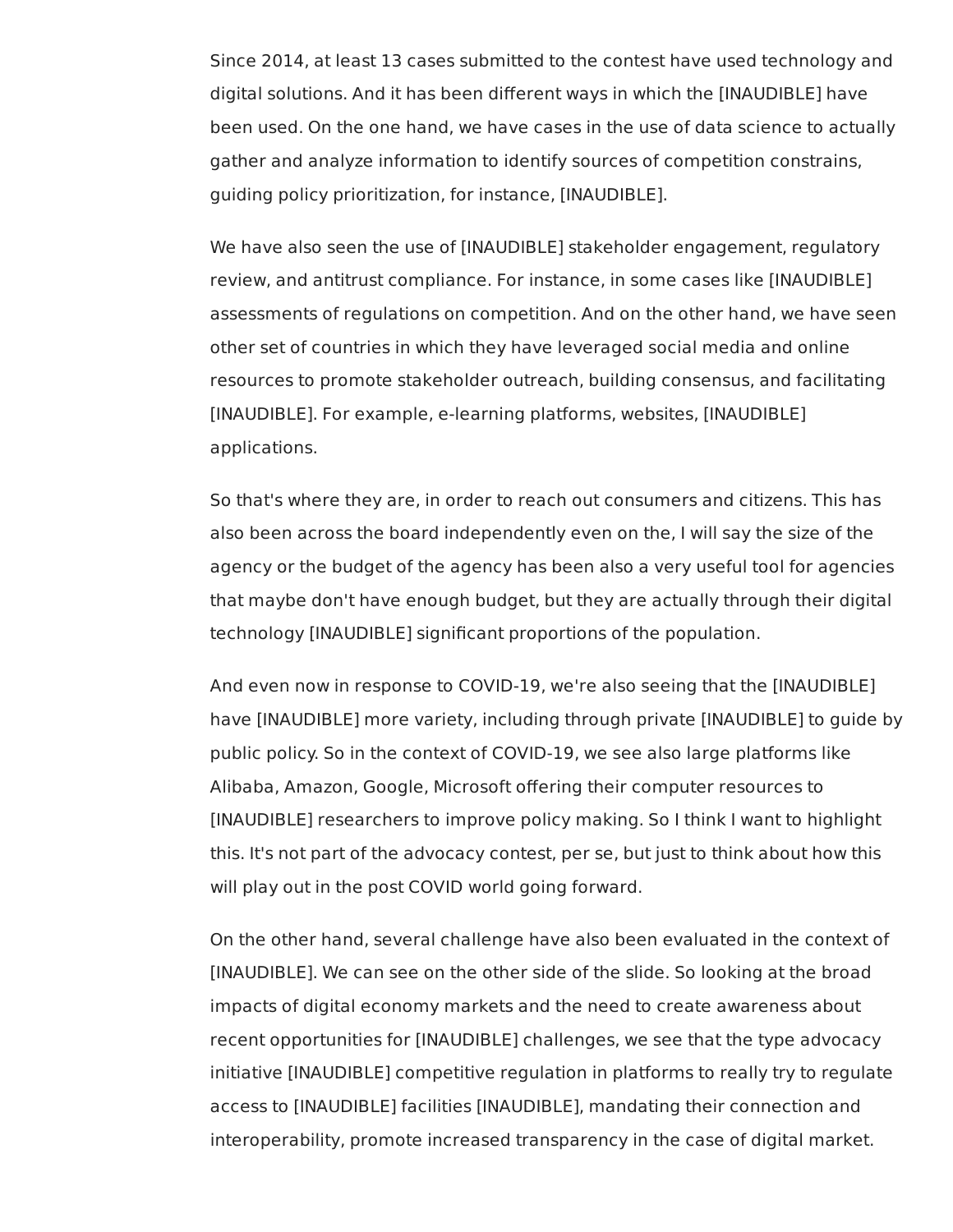So even though the topics are really similar if you think about in terms of what has been advocacy in some of key industries that require [INAUDIBLE] intervention. But in a way, I think what has changed is most of this initiative leading to concrete reforms have [INAUDIBLE] focuses when three sectors really [INAUDIBLE]-- transport, [INAUDIBLE], finance, fintech, payment assistance, [INAUDIBLE], money transfers, and wholesale retail, e-commerce. So those are the three sectors in which we have received multi advocacy entries.

 At the same time, I think there is a combination of the type of government interactions that change. In some of the [INAUDIBLE] applications, [INAUDIBLE] regulations to all the way to federal or central government. [INAUDIBLE] and then a combination of regulators with actually ministers and at the same time also involvement of private sector stakeholders. So [INAUDIBLE] like the type of and the number of stakeholders that need to be, I will say, create consensus in the context of the [INAUDIBLE]. Accommodation services and data services has also been covered but to a lesser extent.

 And I think in that way, if you think about the type of improvements in the regulatory frameworks in these sectors, we have seen that in many cases it's around [INAUDIBLE] to a place, like in the case of [INAUDIBLE] applications. Removing anti-competitive regulation that was there, for instance, preventing certain goods to be sold to e-commerce [INAUDIBLE] too, like [INAUDIBLE] like this in a way that you can actually look at regulating [INAUDIBLE] data sandboxes for fintech and promoting online and offline regulatory harmonization. And this is very important, because many of these cases, the new digital platforms but also digital technologies are changing the dynamics between online and offline markets. And next slide, please.

 And I think this analysis that we have done with the ICN and the World Bank Group we have complemented with our own finding from a new antitrust and digital economy [INAUDIBLE] we're about to launch in the bank where we are compiling information across the world of what different competition agencies are going in this space. And we see in this case that policy makers are really searching for a balance between ex ante regulation and [INAUDIBLE].

And at the same time, [INAUDIBLE] understand interactions between, I think, not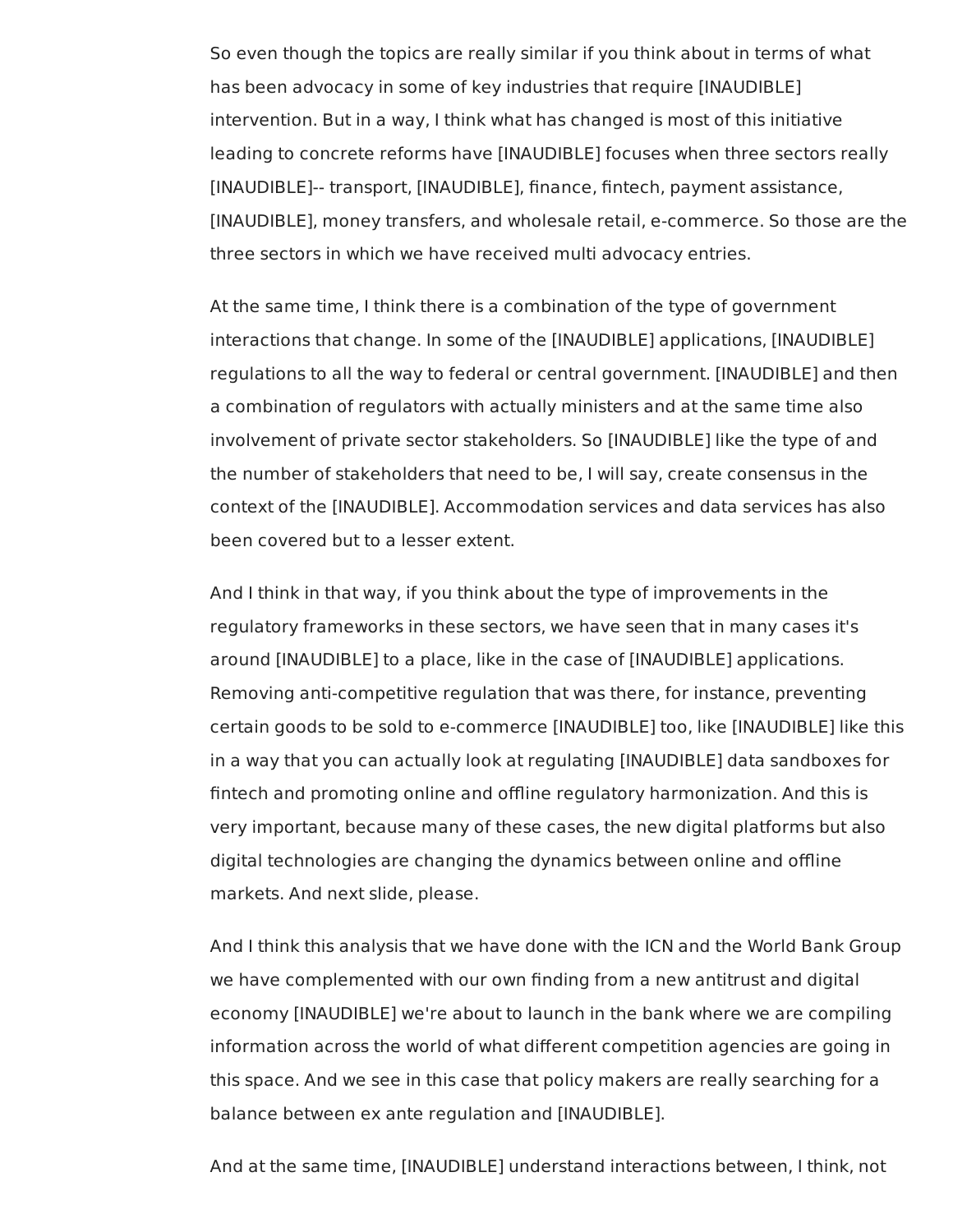only a stakeholder but really understanding the business models, how these interact with several market features that change and vary from those business models, and then finally go into how these might actually changing the markets that were offline before-- we call it offline, but [INAUDIBLE] markets [INAUDIBLE] technologies. [INAUDIBLE] versus a digital platform [INAUDIBLE].

 And when we think about business models, I think what is important to understand is that from understanding finally the user side is worth talking about business to business, business to consumer. The transactions we are talking about physical goods, digital goods, remote services. In which a specific industry, like the focus of the markets as I said before, in some cases, is very localized. In others, we're talking about global markets. How is pricing strategies done? What type of technology and the impact of those technology?

 For instance, one of the things that we are seeing too is the use of AI across different sectors very significantly and the importance and value of data also in that case varies. And then at the end of the day, what the revenue strategy in this case? And then you have to combine it with the market features that go from multi-sided markets and really using data as an input of production, I will say, and then building in that intangible asset.

 So most common examples of these cases we're seeing from preferential treatment to actually predatory pricing tie-in. And then the same time, I think there is also a need to understand how this can be happening in economies that are less developed in which precisely some of these [INAUDIBLE] are actually happening in key markets, such as [INAUDIBLE] business, logistics, and transportation.

 So with this in mind, I think what I wanted to highlight in the next slide, please, is that in reality, there is a need to understand fully the implications in each market. In the next slide, what we see is the responses of a survey that we did across fintech regulator, some private sector players. As you know, fintech is having low developer with broad implications for inclusion. New entrants are challenging incumbents who are responding at the same time and balancing competition policy priorities [INAUDIBLE] are raising your risk to financially instabilityimpact on the provision of financial services, mobile payments having a key early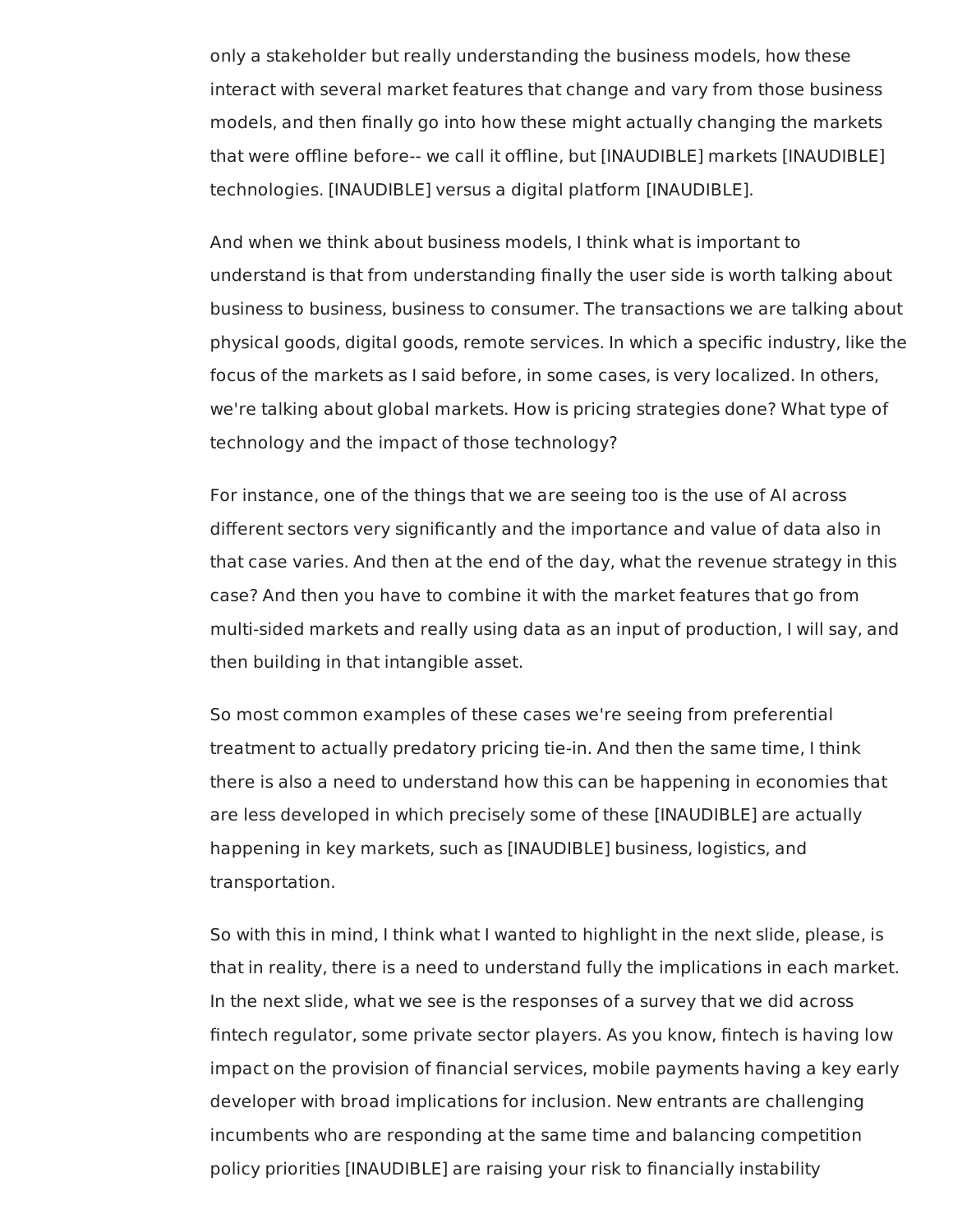## [INAUDIBLE].

 So what we see in this particular case is that even in that overall sector that you think is unique, like fintech, in many of the cases, there is also a distinction between the role of competition [INAUDIBLE] from payments, [INAUDIBLE] to actually capital growth service or insurance. So we need to understand the different implications of that. And then if that's the case, what type of financial infrastructure really need to be relevant for fintech development and adoption.

 And then if that's the case, if we expect a change in the competition policy framework in the next five years based on that, we can see from this survey that we conducted globally is that really many of the countries see high income and also lower income [INAUDIBLE] are expecting changes in the competition policy framework based on the different impacts of these new technologies in the respective markets.

 So non-bank money issuers such as e-commerce platform [INAUDIBLE] for example, [INAUDIBLE] are enabling [INAUDIBLE] payments and simply savings instruments using mobile phones, QR codes, and [INAUDIBLE]. The ability to security send a small payment cheaply has been [INAUDIBLE] available, such as pay as you go [INAUDIBLE] customers in remote areas. Third parties such as budgeting apps can now initiate payments of user bank and payment card accounts or obtain financial transaction data through open APIs, establish consumer consent and promote competition.

 And these payments needs to be supported also by upgraded payment infrastructure [INAUDIBLE] to offer near real time payments. All of these by itself generate a whole set of policy implications in markets where I think competition authorities [INAUDIBLE] have a role to play in terms of understanding them. But also at the same time, [INAUDIBLE] for policymakers.

 And let me stop here, because I think I thought that, and next slide, please, at the end of the day, I think this is something that in the case of advocacy and we are seeing also in the bank is increasing, is a need to actually understand that these new technologies for sure will absolutely have positive effects in terms of inclusion and efficiency. We have access to markets and jobs in [INAUDIBLE]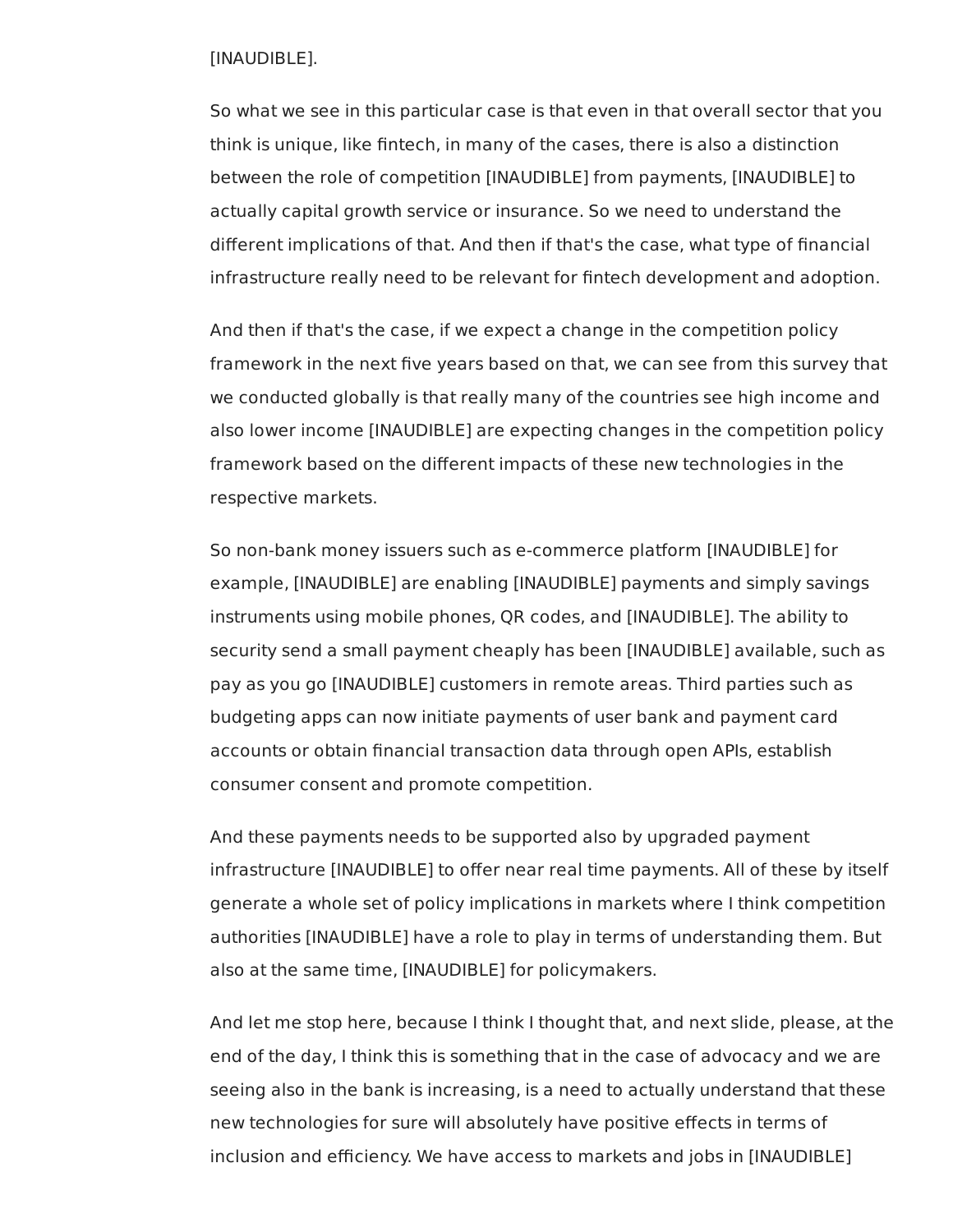regions for [INAUDIBLE] population and small and medium enterprises.

You have productivity gains [INAUDIBLE] participation international trade with ecommerce, et cetera. But then you have the negative which is [INAUDIBLE] market distortion and these new disruptive behaviors and potentially certain job displacement, particularly in some industries rather than others. And I think that competition authorities [INAUDIBLE] advocacy [INAUDIBLE] understanding markets can help, I will say, fill in this public policy equation and really shape it in terms of trying to see what's the optimal or I will say or what's the more pro competition type of public policy that can be in place.

And the equation is really different in each particular market because of the [INAUDIBLE] that you will see across these technologies. So I think that's a key role for competition authorities. And I hope to look at the next seven years or the next 10 years of the ICN advocacy World Bank [INAUDIBLE] and see how this has played out. A lot of things to do, but really a thinking of these going forward will be key. And I look forward to see how these contributions play out in the future. Thank you very much, Kjell.

**KJELL** Thank you. Thank you, Martha, for this really interesting presentation. I mean, I **SUNNEVAG:** noticed your clear message on having a sort of real understanding of markets and to really understand the business models. And I also noticed that the central focus of transport finance. And I hope we will be able to return to some of those issues in due course during our plenary.

> Now to the second issue, new technology and [INAUDIBLE] relations. We know that the digital world is fast moving and raises issues that are multifaceted beyond competition. But what are the new issues and the new relationships an agency needs to consider, and how can we work with new and existing partners to become better positioned to deal with the challenges? To

> Address this issue, I'm very happy to introduce Miss Sia Aik Kor. From October 2019, she's the chief executive of the Competition Commission of Singapore. She will share the commission's experiences in working together with experts and government agencies through market studies and other platforms to adjust competition and other overlapping issues in the digital age. So please, Sia, go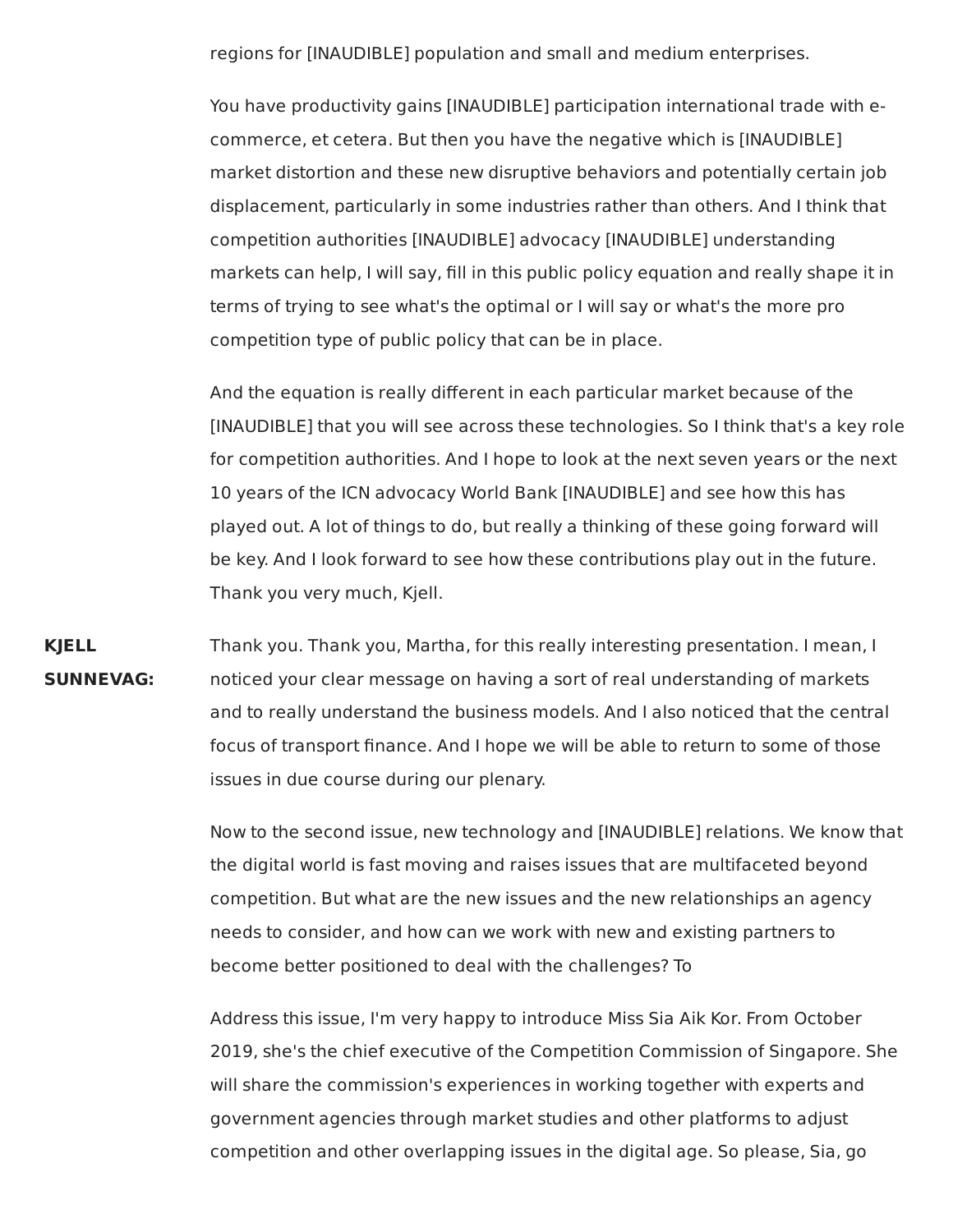ahead.

**SIA AIK KOR:**  colleagues in the competition community around the world. My name is Sia Kor, and I'm the Chief Executive of the Competition and Consumer Commission of Singapore. Thank you for inviting me to speak on this panel today. I'm very privileged to share with you our journey of making new friends and forming new relationships in advancing competition advocacy in the digital age. Next slide, Thank you, Kjell. Good morning, good afternoon, and evening to friends and please.

> One undeniable feature of the digital world is that it is fast moving. To keep in step with developments in digital markets, we've conducted a number of market studies to keep close tabs on the concerns that may arise. Over the years, the scope of our market studies have evolved from looking at the competition impact of e-commerce in 2015 to studying the role of data in digital markets focusing specifically on firms that are sharing data and using analytics in 2017.

 Then in 2019, we focus on online platforms for the travel sector and related consumer protection issues. And most recently in 2020, we examined the rise of digital platforms, also called super apps, that compete across multiple market segments that offer distinct products and/or services.

 These market studies allow us to zoom into issues of concern for digital markets and to also tap on expertise of consultants and other government agencies to address complex and overlapping issues. For example, in the 2020 digital platform study, we engaged assistance of an economic consultant as well as interviewing a specialist consultancy that advises platform companies on business strategy. Market studies also allow us to engage the relevant industry players for a deeper understanding of how digital markets work. They lay the foundation for future opportunities for outreach and collaboration. Next slide, please.

 Besides engaging industry players, market studies also provide the platform for a whole government and cross agency approach of dealing with overlapping issues in the relevant markets. For example, our study in 2017, data engine for growth, was done in collaboration with two other agencies, the Personal Data Protection Commission and the Intellectual Property Office of Singapore. This collaboration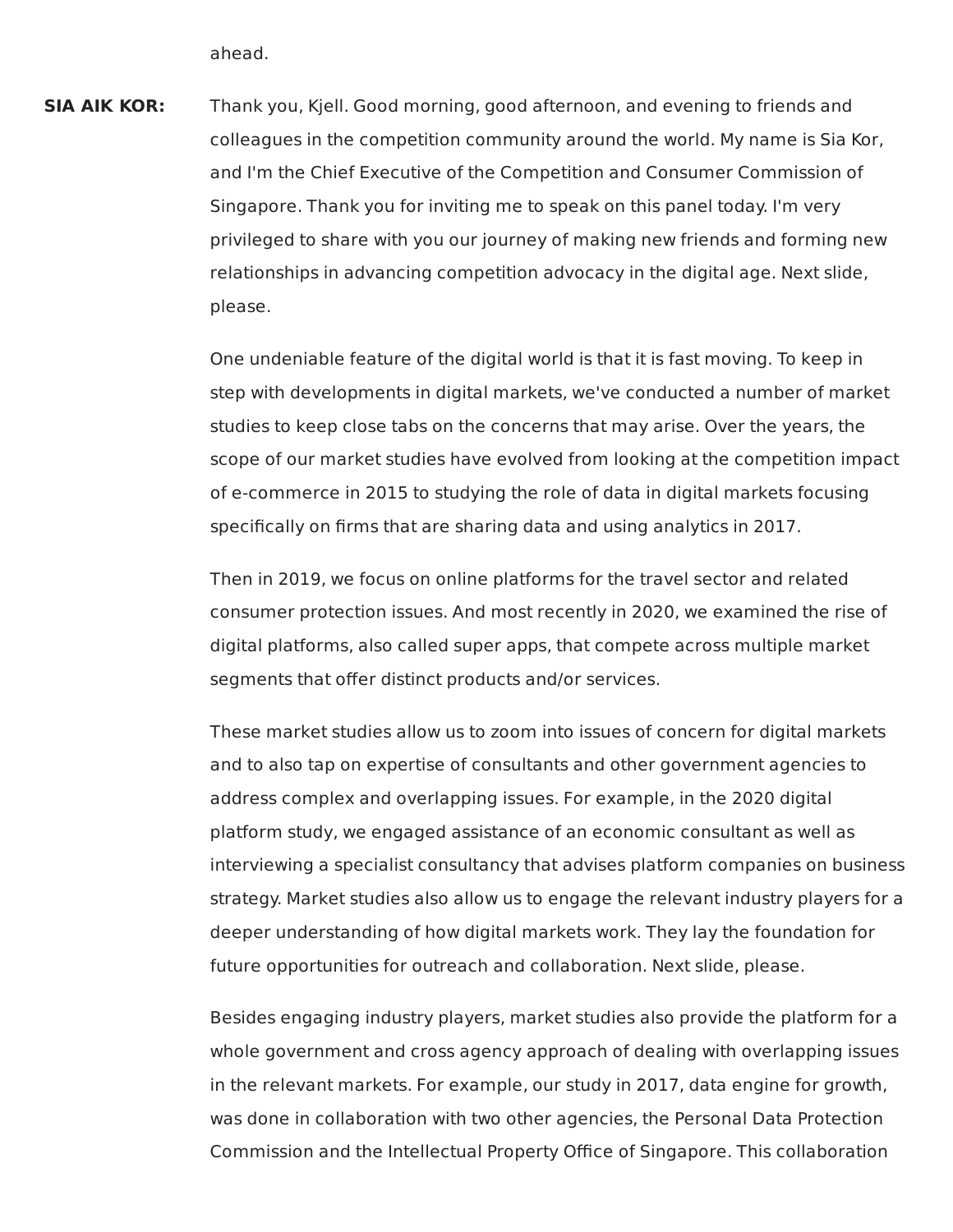led to further cooperation and coordination on the issues that arose.

 After the study, we supported the Personal Data Protection Commission to explore and introduce the data portability obligation, which levels the playing field with respect to data access. We also contributed to their work on artificial intelligence, providing inputs to its discussion paper on artificial intelligence and personal data.

 As for the Intellectual Property Office, following the study in 2017, it proposed in 2019 a new exception to allow copying of copyrighted materials for the purpose of data analysis where the user already has lawful access to the copyrighted materials. This allows the use of automated techniques to analyze text, data, and other content to generate insights and promotes applications of data analytics and big data across a gamut of industries.

 On our end, we obtained inputs from the Intellectual Property Office to update our competition guidelines on intellectual property, such as how the refusal to provide access to data may raise competition concerns. For example, where a dominant company disallows its competitors access to data, whether data is a key competitive input in the relevant market. Next slide, please.

 Aside from market studies, we also used various platforms to engage other government agencies on digital markets. We provide advice to other government agencies on the likely impact of the initiatives and advise them on alternative options that can reduce the adverse impact of their initiatives on market competition. In other words, we move upstream so that we try to address competition issues ex ante.

 For example, we worked with the Media Authority, which is in charge of regulating the postal sector, to support its initiative to implement a federated locker system in Singapore. Federated lockers are lockers that are located in public spaces for consumers to pick up their delivery at any time by entering an authentication code.

 This initiative seeks to ease last mile fulfillment challenges through aggregated deliveries to a single local location instead of to many individual homes, thus making last mile delivery process more efficient. We provide the inputs to the media authority as to how such a system should be implemented from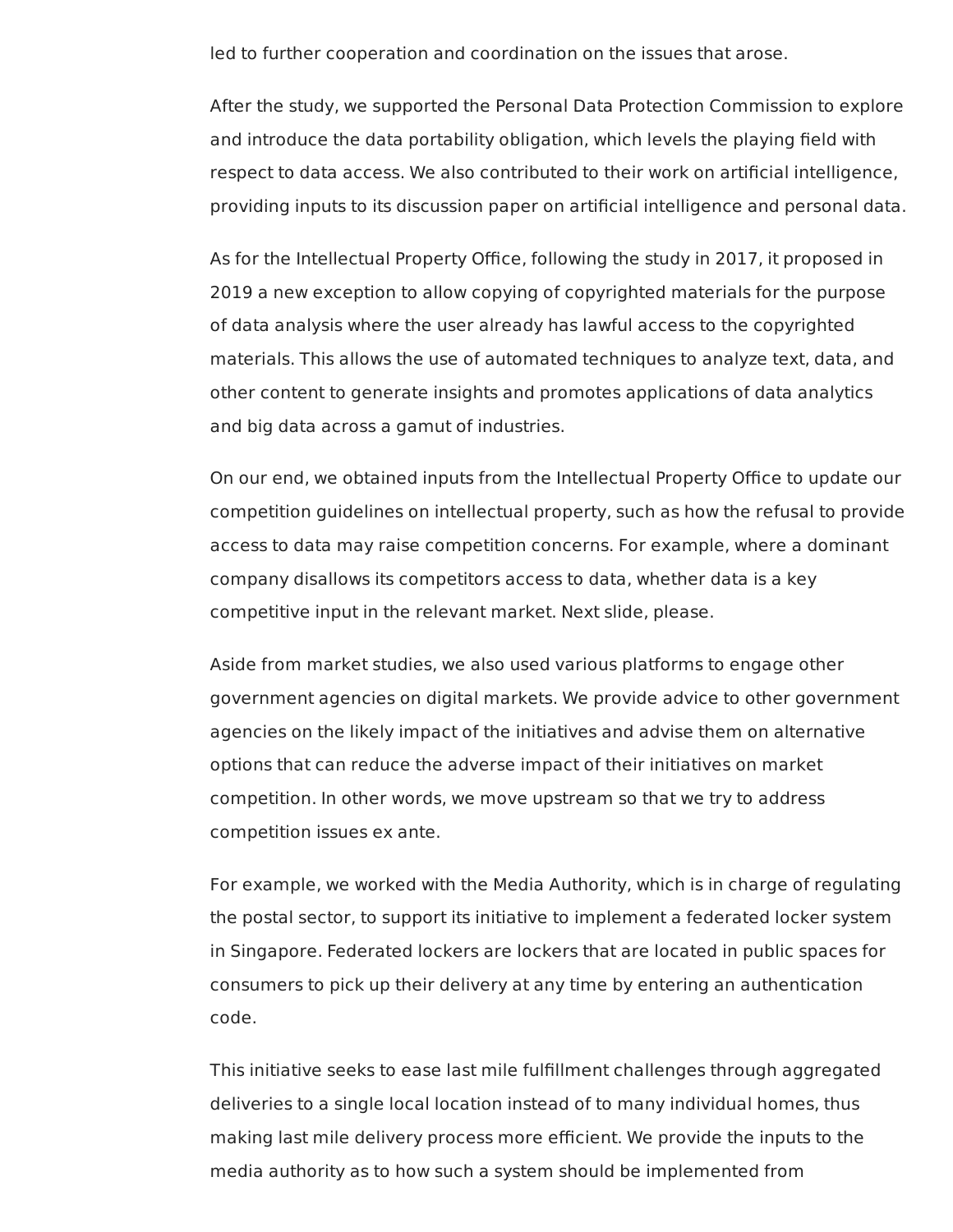competition angle so as to ensure fair and open access to the locker network.

 Through government advisories, we find that we are most able to influence initiatives when we engage with government agencies early. Hence for our recent formulation, our five year strategic framework from 2021 to 2025, we engaged other government agencies, business associations, as well as competition practitioners to find out their perspectives of what will impact the competition landscape in the years to come. This enables us to have an early indication of the concerns and issues that may arise and deepen our engagement with our stakeholders. As a result, we hope we are better able to anticipate issues that may arise in digital markets.

 On a regular basis, we also facilitate a forum known as Copcomer, which stands for Community of Practice for Competition and Economic Regulations. This forum allows government agencies to share the best competition and regulatory practices, including those for digital markets. In 2019, we organized the regulator's [INAUDIBLE]. We invited speakers from the industry, a digital marketplace player, and also a speaker from the [INAUDIBLE] Development Authority to speak about the development and regulation of Singapore's digital industry.

 We were also privileged to have with us at that session Mr. [INAUDIBLE], Deputy Chair of the Australian Competition and Consumer Commission, who delivered the keynote address. So besides benefiting from Mr. [INAUDIBLE] sharing of ACCC's extensive work on the digital platforms inquiry, there was an international exchange of views on the overlapping issues of competition, consumer protection, and data privacy issues arising from digital platforms. Next slide, please.

 Even as we watch our digital markets internally, we also watch and learn from the experience of other competition authorities externally to learn and draw inspiration. In February this year, we were honored to host a visit from Miss Isabelle de Silva President, of France Competition Authority, who was very kind to share with us the work they did in algorithms and the various approaches in dealing with competition related challenges in the digital economy.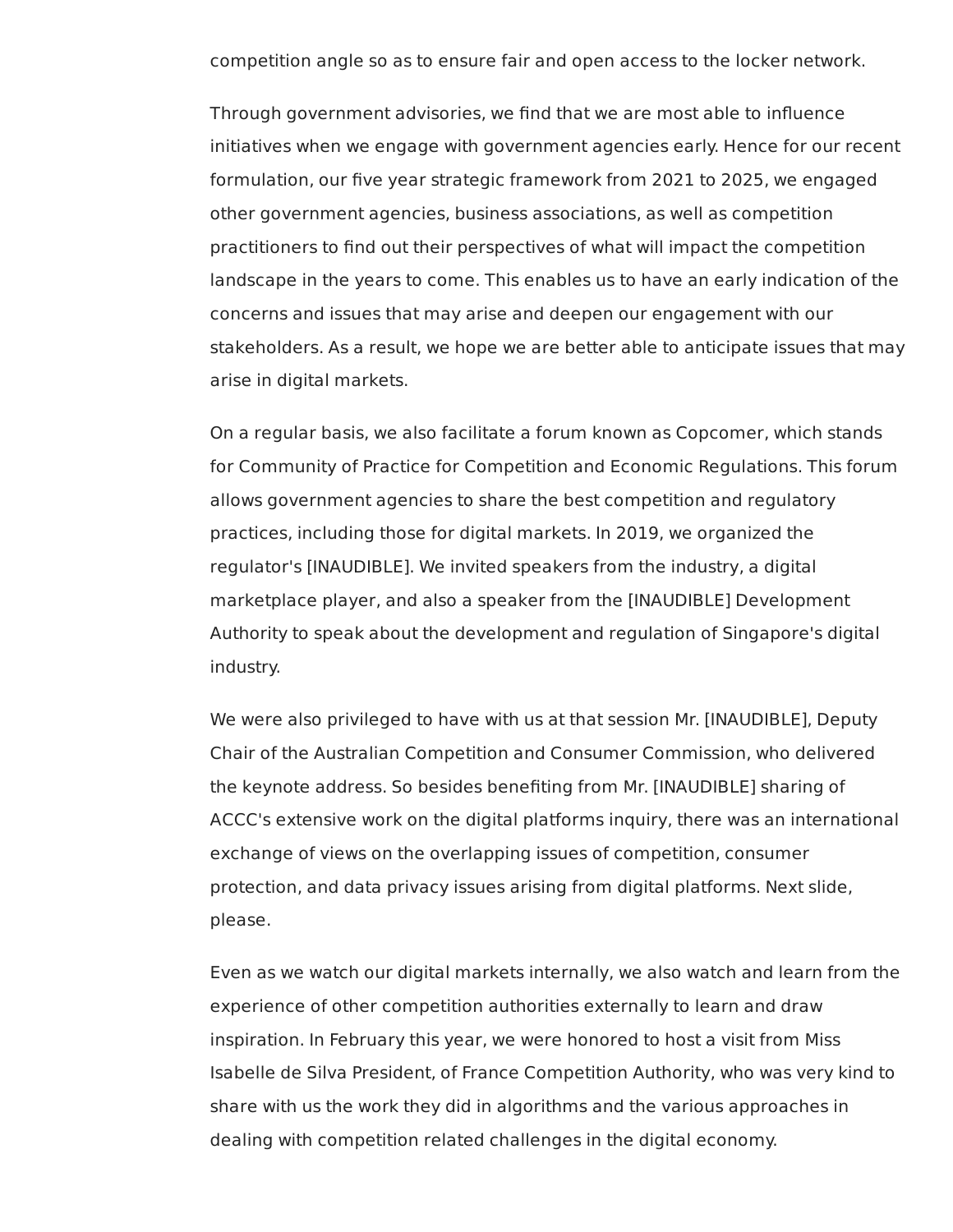Multilaterally and regionally, we've also been involved in various projects. You may recall that Singapore led the 2016 ICN special project on disruptive innovations and government advocacy to study how competition authorities advocate for regulation that promotes competition in the digital sphere. At the regional level, we worked with RCN competition authorities to produce a handbook on e-commerce and competition, which provides a reference for competition authorities when assessing anti-competitive conduct related to ecommerce. We also organized a roundtable discussion between senior officials from RCN competition authorities on the challenges faced and potential areas of future cooperation on e-commerce related cases.

Bilaterally, in 2018, we worked with Indonesia to organize an RCN workshop on big data and competition law. And this provides guidance on how to better respond to antitrust challenges arising from the use of big data and algorithms. These projects enable us to learn from the experience and perspectives of other competition authorities and economies, keep abreast of latest developments, and adopt best practices for competition advocacy in the digital age.

In summary, we have used market studies as a platform to engage other government agencies, industry experts, as well as market players to better understand digital markets and built relationships so as to better address overlapping issues together. We found early engagement is key. And so we've instituted regular platforms, such as government advisories and interagency communities of practice, to deepen our engagement with other parts of government.

In developing the tools and skills to shape the regulatory framework of digital markets, we've also benefited from regular exchanges with our international counterparts on forums such as these. Though we may face different circumstances and setups in our own economies, we face similar concerns on digital markets. But I'm confident as we learn from one another, we'll be able to strive for more effective competition advocacy in digital markets. Thank you.

**KJELL** Thank you, Sia. It was really interesting to hear about how you use market studies **SUNNEVAG:** to get inside but also as a platform for a sort of holistic approach via the whole of government and also the importance of early engagement and also how you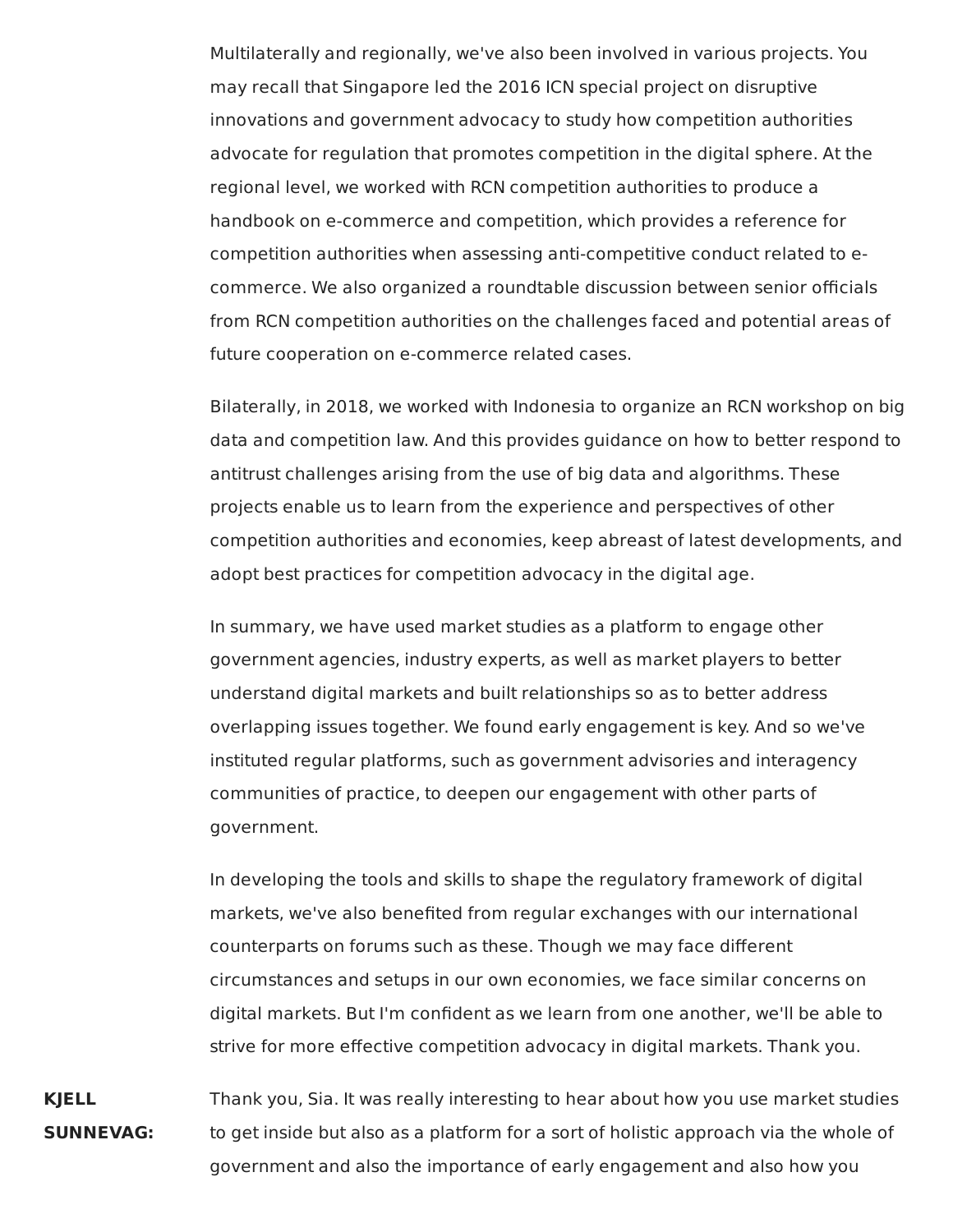interact with the purpose to learn and to also draw experience. So I also know that some other participants in the plenary have some experiences on this issue. So hopefully we'll be able to return to that in the discussion at the end.

Now moving on to our third issue, new technology and new adversaries. As I mentioned in my introduction, new platforms and business models are surfacing continuously in digital markets. In this context, an important goal of competition advocacy is to unleash the potential for enhanced competition through promoting an adapted modern regulatory framework. But this happens in an environment law of fierce resistance and conflicting interests among different interest groups. The incumbents use different strategies to block new entrants and new regulation. So how do we promote competition in fast moving markets where incumbents use all their powers to block adopted regulation and to prevent entry?

So in this part of the plenary, the Israeli and Colombian competition authorities will present their experiences. First, Director General Michal Halperin will present the Israeli competition authorities experienced in advancing disruptive technology vis-a-vis various voices through advocacy means.

After Miss Halperin, Superintendent Andres Barreto from the Colombian Competition Authority will specifically focus on their experiences dealing with those regulatory projects that could have been problematic over time, for instance, by creating unjustified barriers to entry to future potential participants. I think all of you that attended the fantastic 2019 Annual Conference in Cartagena will recognize him and recall with gratitude a fantastic event. But first, please Michael.

**MICHAL** Thank you, Kjell. And of course, I want to start by thanking and congratulating the **HALPERIN:** DOJ and the FTC for making the ICN Annual Conference come true. This is really a great event considering the very special circumstances that were tackled. So really thank you very much DOJ and the FTC. Really appreciate it.

> So to the subject at hand. Like many other competition authorities worldwide, the Israeli Competition Authority has been investing considerable resources and thought into facing the challenges brought by the digital economy. And this is, of course, a very lively issue in Israel. When we discuss digital economies, the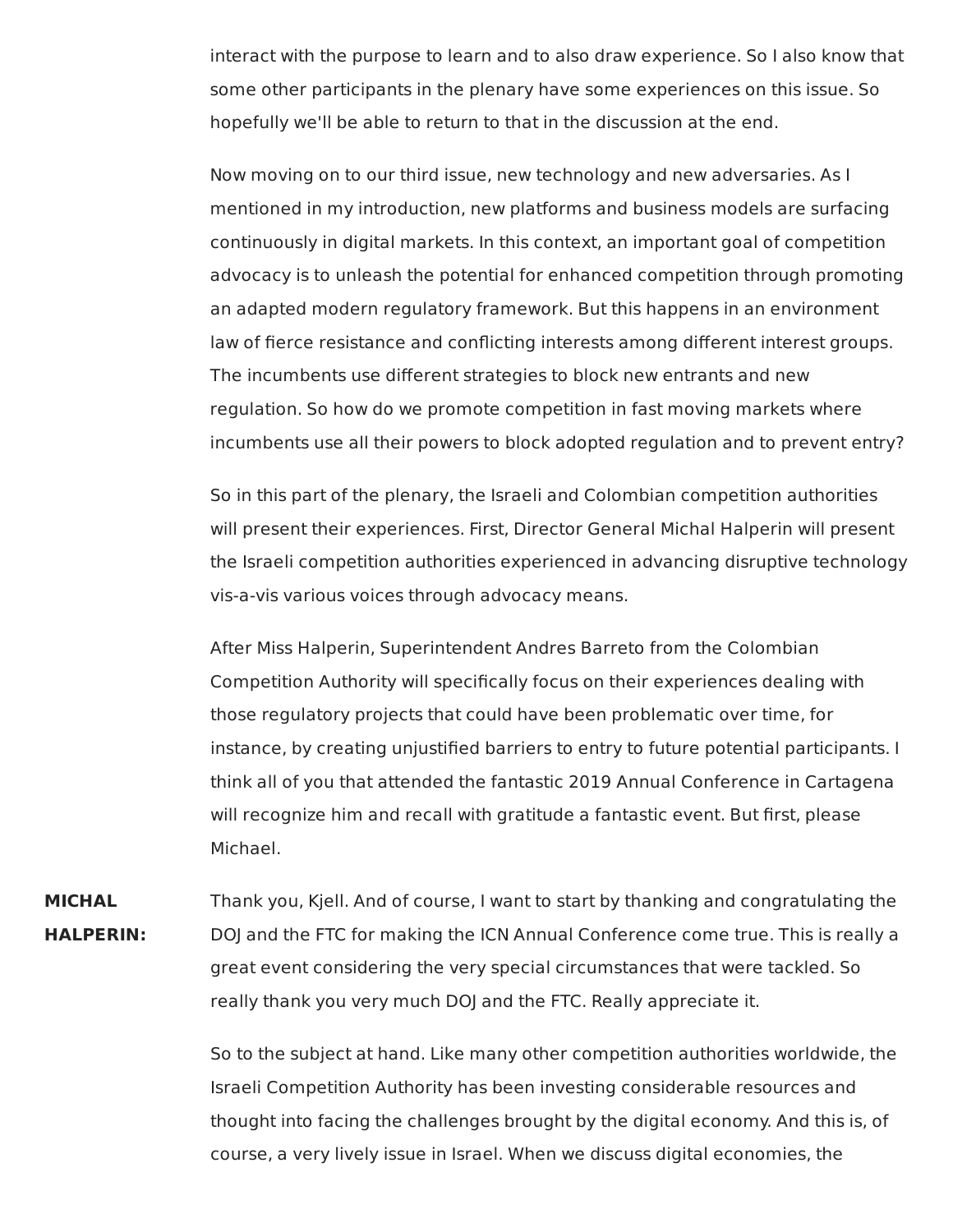discussion contains inherently a duality.

 On the one hand, the Israel Competition Authority is no exception to worldwide raising concern on the growing dominance of the internet giants and the digital platforms. We are certainly not hesitant to fight the battle of the Israeli consumer and where harm to [INAUDIBLE] consumer is found or caused or where competition is blocked by digital platforms, we can intervene.

 On the other hand, and I think this is a focus of our discussion today, our duty is also to allow, to encourage, and to support the entrance of advanced and innovative technologies to the Israeli market. And we believe that when we are doing so, we are also fighting the fight of the Israeli consumer. I emphasize the term allowing the entrance of advanced technology, since Israel is clearly not where it should be in many industries in terms of offering advanced new technologies to the local consumers. And this is where our advocacy efforts are concentrated.

 In opposition to the flourishing high tech sector in Israel, Israel is actually far behind in adopting advanced technologies in practice. We find ourselves dealing with both regulation and traditional incumbents, which often are not prone to advancing such technologies. Both these elements pay key factor in our reality.

 In all my years of experience, I haven't met an incumbent that welcomes the entrance of competition, let alone disruptive competition. The incumbents usually bring with them to their help different public arguments. We have to admit, in some cases, these arguments are with some merits and need to be seriously dealt with.

 I'll address three examples. And Martha, I think they very much fit to what you said are the most frequent examples of advocacy in the digital market. And the first one I'll address is, of course, the banking and finance industry. So traditionally, the banking finance sector in Israel suffers from high concentration, limited innovation, and significant barriers to entry. Consumers usually purchase wide range of financial services solely from the bank where they manage their accounts. This behavior, of course, limits competition for fintechs.

So although Israel has a thriving fintech sector with recognized local expertise, a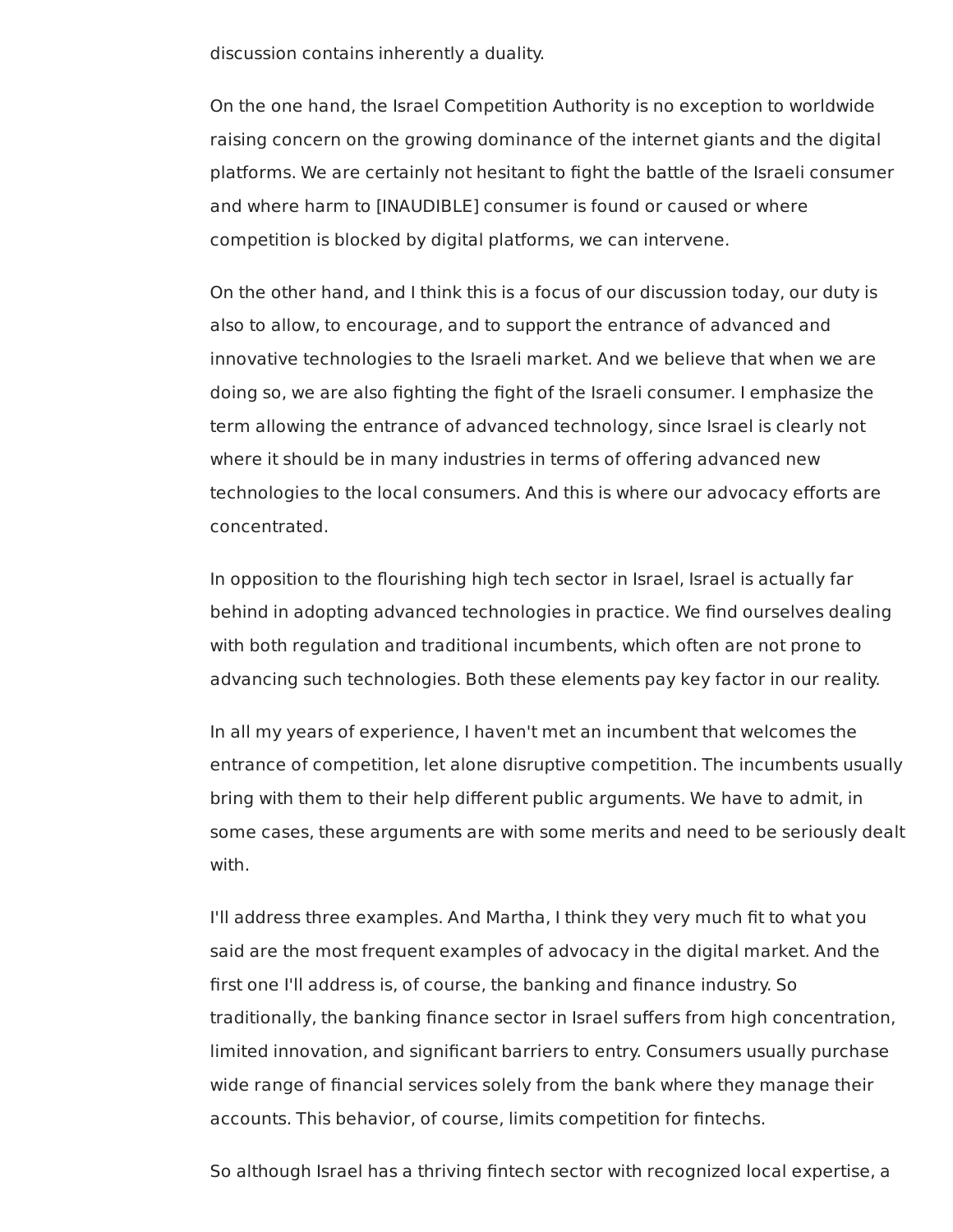significant majority of such startups mainly target at the US, the European, and the Far East markets. Essentially, they do not offer their services to the Israeli customer and are not relevant for them. For example, EMV payment protocol is not yet fully integrated in Israel. Mobile payments to businesses are just beginning to be launched. Insurtech, peer to peer lending platform, and virtual currencies are also extremely limited in the Israeli market.

 The biggest obstacle in this area is often specific anti money laundering regulation. This regulation impedes feasibility of fintech company to enter these fields and compete. In addition, entry of disruptive players is often dependent on their ability to open bank account. This is a good example of cases where anti money laundering regulation coming to the rescue of the incumbents in delaying the entry of disruptive technologies and new competition.

 The second example that I would refer to is the transportation sector. Public transportation does not adequately serve the needs of the Israeli customer. There are many reasons for this, but one of the main reason is that we don't have any shared transportation. Shared transportation almost does not exist here in Israel. This is directly attributed to specific regulation which de facto safeguards the position of the incumbents in the sector. In this case, arguments that we frequently hear is congestion in the roads in addition to the political supports of the incumbents, mainly the taxi drivers, enjoy. All this assist to delay the entrance of disruptive platforms.

 The last example that I will give is e-commerce, and particularly retail e- commerce. E-commerce is also not where it should be in Israel. Not at all. Amazon has only recently started to enter the Israeli market. We believe that the entrance of Amazon to the Israeli market is a huge opportunity for the Israeli consumer. It will force the local retailers to roll up their sleeves and start competing over services, over variety, and over prices. We don't have the privilege to stop Amazon or limit its entrance to the Israeli market. However, Amazon is also a threat to the traditional commercial centers and brick and mortar shops.

 Here the concern of the incumbents and the arguments that they are raising in order to try and block entrance of Amazon is almost purely a competitive one.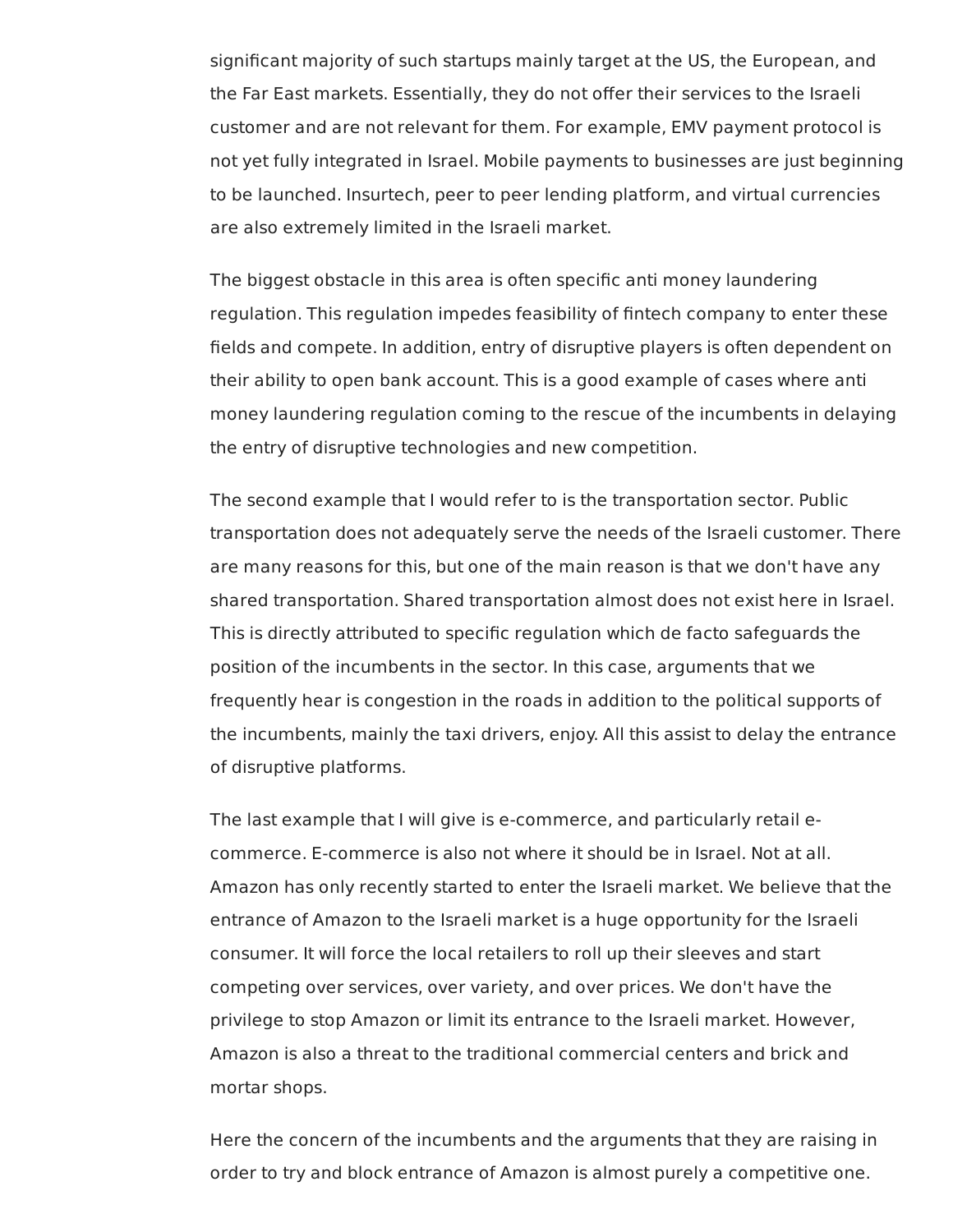The incumbents raise concerns of predation and monopolization. This is a situation where the competition authority can really make a difference. It is our role to assure the traditional brick and mortar shops that the competition authority is well-equipped to stop anti-competitive practices and that it will be alert and will be willing to do so if the situation requires.

 So what are the main things that we're doing in terms of advocacy? I'll talk about it very briefly. We've been investing a lot of resources to learn from the experience of other agencies. And I will take this opportunity really to thank other agencies that took the time and effort to educate us and to share with us their experience and their huge knowledge on the subjects. We also published a request for comments on regulations that limit competition. We received more than 90 comments on more than 50 different issues. The most popular subjects were finance, transportation, and food. We have learned also and met the different issues and we're starting to tackle them one by one.

 The issue of promoting competition in the finance sector is in the heart of our doing for several years now. We have been a part of several intergovernmental committees. We published a few reports on research we conducted. We promoted the EMV protocol and legislation regarding open banking and payment services while working with the financial regulators on a daily basis to try and solve regulatory problems.

 This is an ongoing effort. In this battle, I cannot say that we have only successes. For example, I mentioned earlier on the transportation section. This is a case where our efforts to allow new technology to enter are not fruitful yet. But even when we are not successful, we believe that we should continue to engage in advocacy to introduce new technology. Thank you.

- Thank you, Michal. And with that, we'll move directly to Superintendent Andres Barreto from the Colombian Competition Authority from the superintendency. **KJELL SUNNEVAG:** Please, Andres.
- Thank you, Joe, for your kind words and the remembrance of the conference last year in Cartagena in Colombia. Certainly [INAUDIBLE] for the DOJ under the FTC to host this one, so I thank you very much for your invitation and for the tremendous**ANDRES BARRETO GONZALEZ:**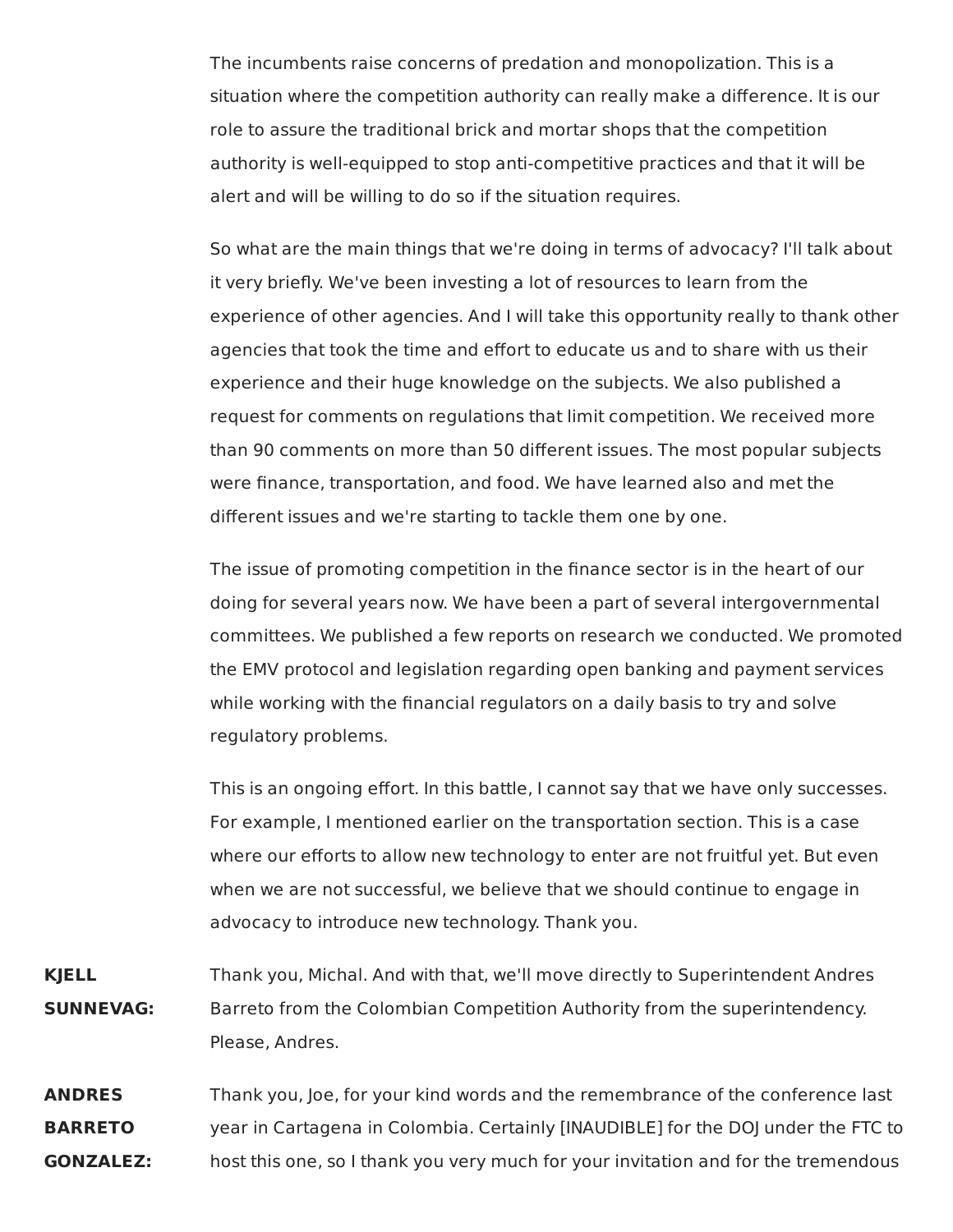efforts in order to achieve this fantastic [INAUDIBLE] virtual conference. And thank you so much as well to let us share the Colombian experience regarding some of the challenges that we have been raising in digital economy as competition authorities. We believe this is a very interesting time to discuss many of the issues that have arose here in Colombia from the advocacy perspective.

 How do we promote competition for the incumbents in such an emerging market and changing market? And how should authorities prevent not to be a barrier for development and any technology development but be a tool in order to permit this new competition in the digital arena? And we face a complex task truly starting for a [INAUDIBLE] new issues. So Colombia has had many interesting developments in platforms e-commerce.

 But the case I would like to bring to you today has to do with the concerns that we have about electronic security devices for the Domestic Taxes and Customs Office in Colombia about how to trace cargo in order to prevent contraband and in order to effectively enforce the tax law here in Colombia. So this has to do with a resolution, a regulation enforced by the tax authority that was given to us once it has entered [INAUDIBLE] in order to make our advocacy comments or concept as Colombian law suggests.

 And prior to the issuance of this regulation, the market of electronic security devices [INAUDIBLE] in response to the interest of individuals. That meant that [INAUDIBLE] cargo consider it essential to monitor its merchandise, it could freely restore to any provider of such services that could meet its particular needs. For instance, using GPS, opening and monitoring, among other tools that were available in the market.

 The market operated in a scenery of free competition, since there was no regulatory restrictions to offer the service inherent to electronic security devices. But in this context, the Office of Customs in Colombia did not have an active role in these operations. It did not follow up the information derived from the monitoring that individuals could perform on the cargo nor intervene in a contractual basis.

So what is the issue [INAUDIBLE] of cargo and customs transit through electronic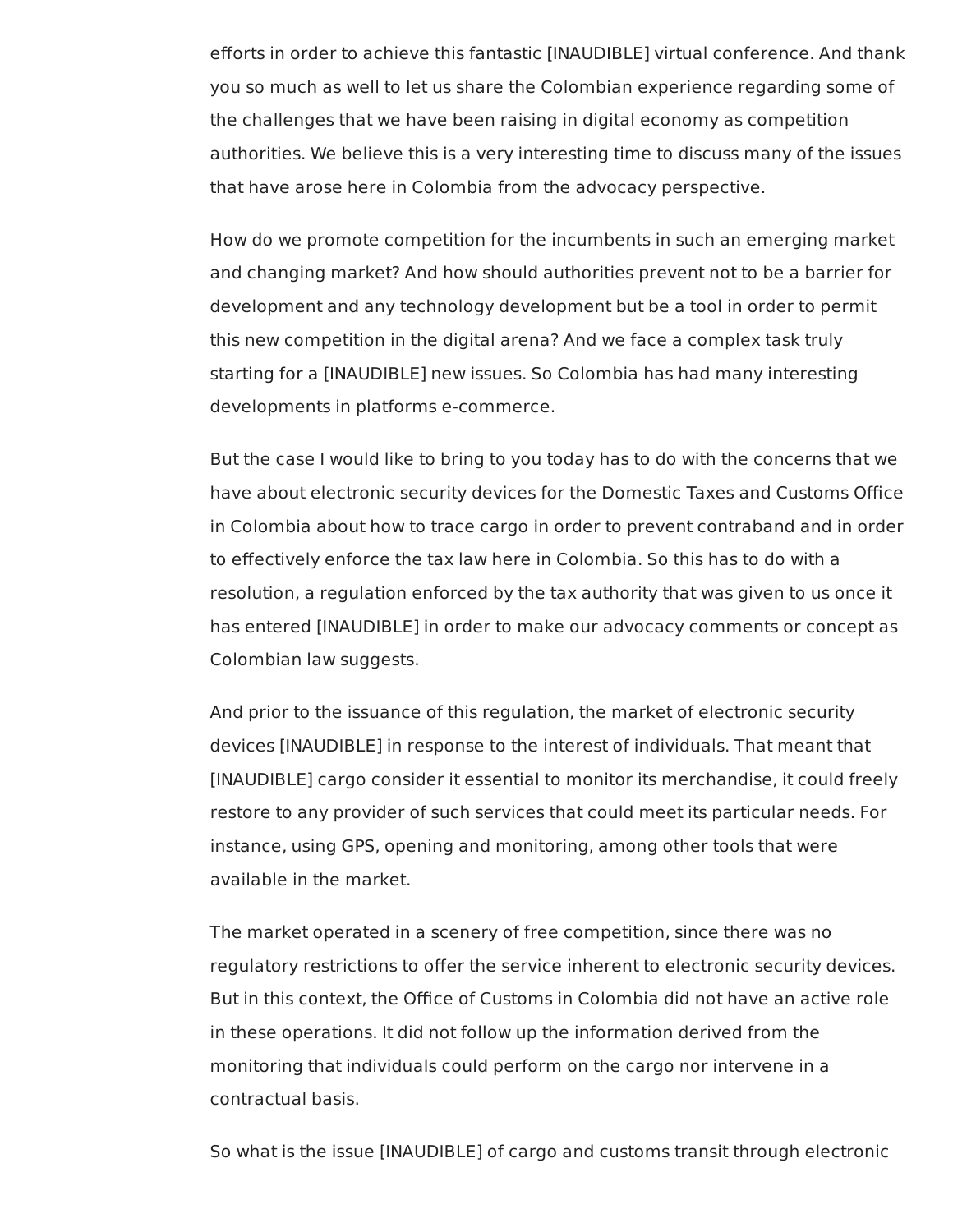security devices that was established by these regulations? And what was the purpose in the end of the Office of Tax and Customs in Colombia? Cargo traceability services are very compromised. On one hand, the operator selected by the Office of Customs through the [INAUDIBLE] process are in charge of installing these electronic devices in containers to ensure the integrity of the cargo on transmission of its positioning and to the other hand, the [INAUDIBLE] in the foreign trade operations.

 After the regulation, the Office of Customs got involved in the service. It was in charge of evaluating [INAUDIBLE] operators and of the monitoring and control of the system of the cargo. With the relation of the Office of Customs aimed at modernizing the customs operations as well as ensuring the electronic security devices, the integrity of the cargo, and the control of the merchandise under constant control, effectively having a 24 hour guarantee of tracing this cargo. This would reduce [INAUDIBLE] and other problems.

 The resolution was also issued based on the need to produce information that could support the work of the customs agency in relation to the monitoring of the movements of the cargo. This merchandise is transported mainly in vehicles through very difficult routes and highways in Colombia. For these reasons, it was necessary to ensure that the service providers had the necessary skills and qualifications in order to be effective in the monitoring of the cargo and the integrity of merchandise.

 The competition authority reviewed this resolution and what we reviewed in this process was as the Office of costumes, we note these various issues regarding the asymmetry of information that could affect the competitive process. First, the Customs Office has established a resolution in their resolution technical conditions that electronic security devices have to meet but without specifying the scope of the application of the device. These mean that they had not been identified clearly with customs operation or what will they have to require to comply with the use of these devices. They do not specify the areas of national customs territory over which this rule would apply.

 Secondly, the Office of Customs indicated the terms of capability between the operators of the devices, the users of these traceability devices, and the goods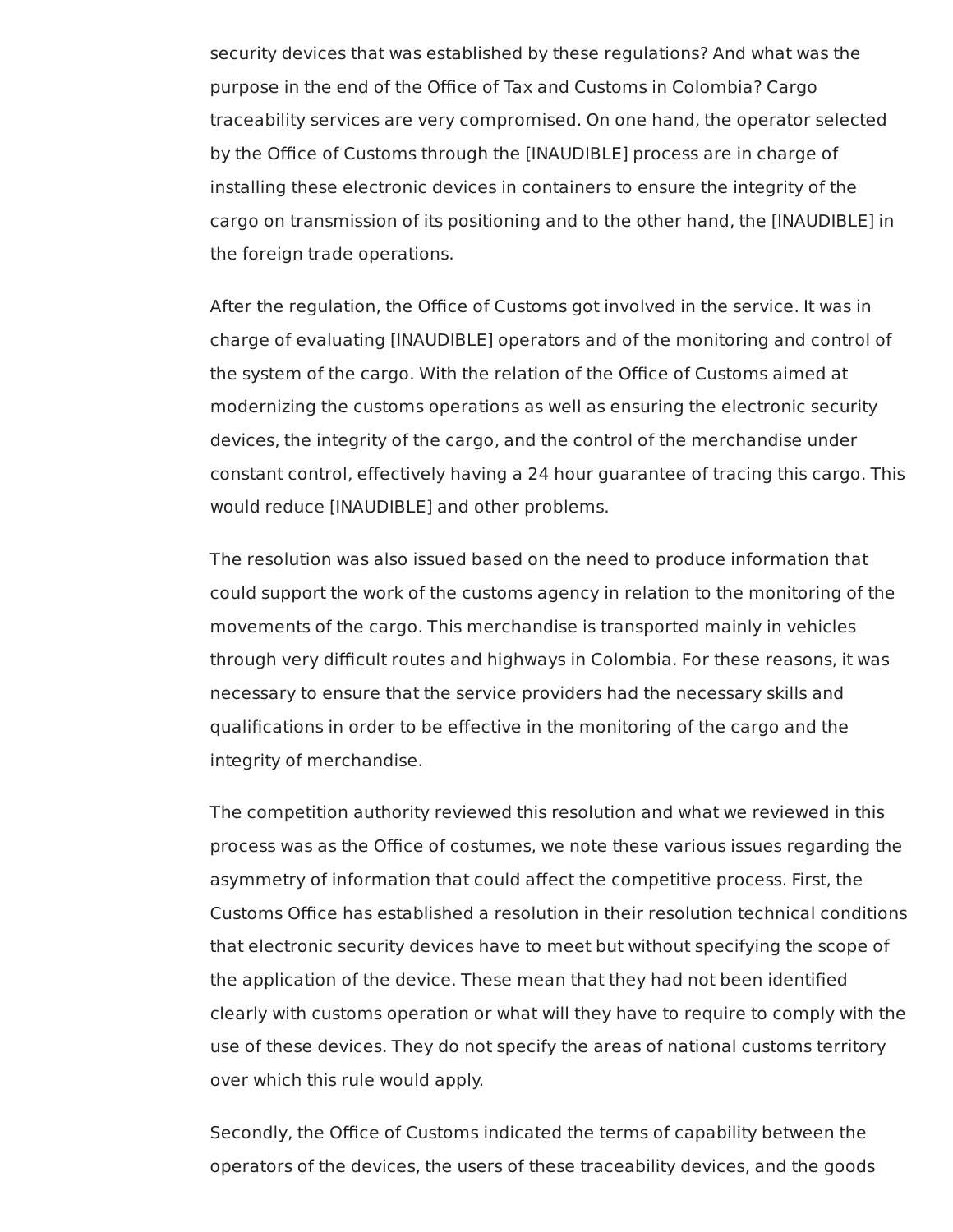and customs they were going to be using. So the process of installation, follow up monitoring, and utilizations of the electronic security device was framed in a regulatory decree made by the Office of Customs.

 Then we started the procurement process that we observed that after the resolution came into force and the Customs Office issue [INAUDIBLE] invitation addressed to [INAUDIBLE] interested in providing the service of [INAUDIBLE] of this cargo and goods. 32 applicants presented to this process, which 10 of them met the requirements establishing the resolution. From these 10 selected companies, we were subjected to technical tests and in the end only four operators were selected.

 It should be noted for this situation that we informed the Ministry of Finance to our request of concept of resolution about this situation using our advocacy powers in ex post mechanism. The ministry argued that this resolution was not backed by any economic or market study that would justify the requirements demanded.

 Also we noted that there was an important issue in this resolution, because there was a justification purely based on the interpretation of the Office of Customs and the Ministry of Finance to have a five year period that the regulation determined as the period of reopening [INAUDIBLE], which meant in other words that at the time of the restriction of entry, possible new competitors in these dynamic market were not technically supporting or participating in this dynamic market. In this sense, the competition authority started the selection process of operation and determination of the exclusive process of five years providing the service.

 So [INAUDIBLE] we clearly identified [INAUDIBLE] the service of five years will be [INAUDIBLE] in order to ensure upcoming competition or upcoming incumbent actors in this new field of electronic monitoring the cargo. The superintendent of the competition authority warned that this specific case had a multiplicity of [INAUDIBLE] to operate in the market and that, in fact, [INAUDIBLE] five year operation period in order to [INAUDIBLE] public bidding would be anti-competitive and in the end will affect, of course, the market.

 So in the end, putting a framework or a time frame for five years will benefit the small number of incumbent agencies [INAUDIBLE] and the second one will, of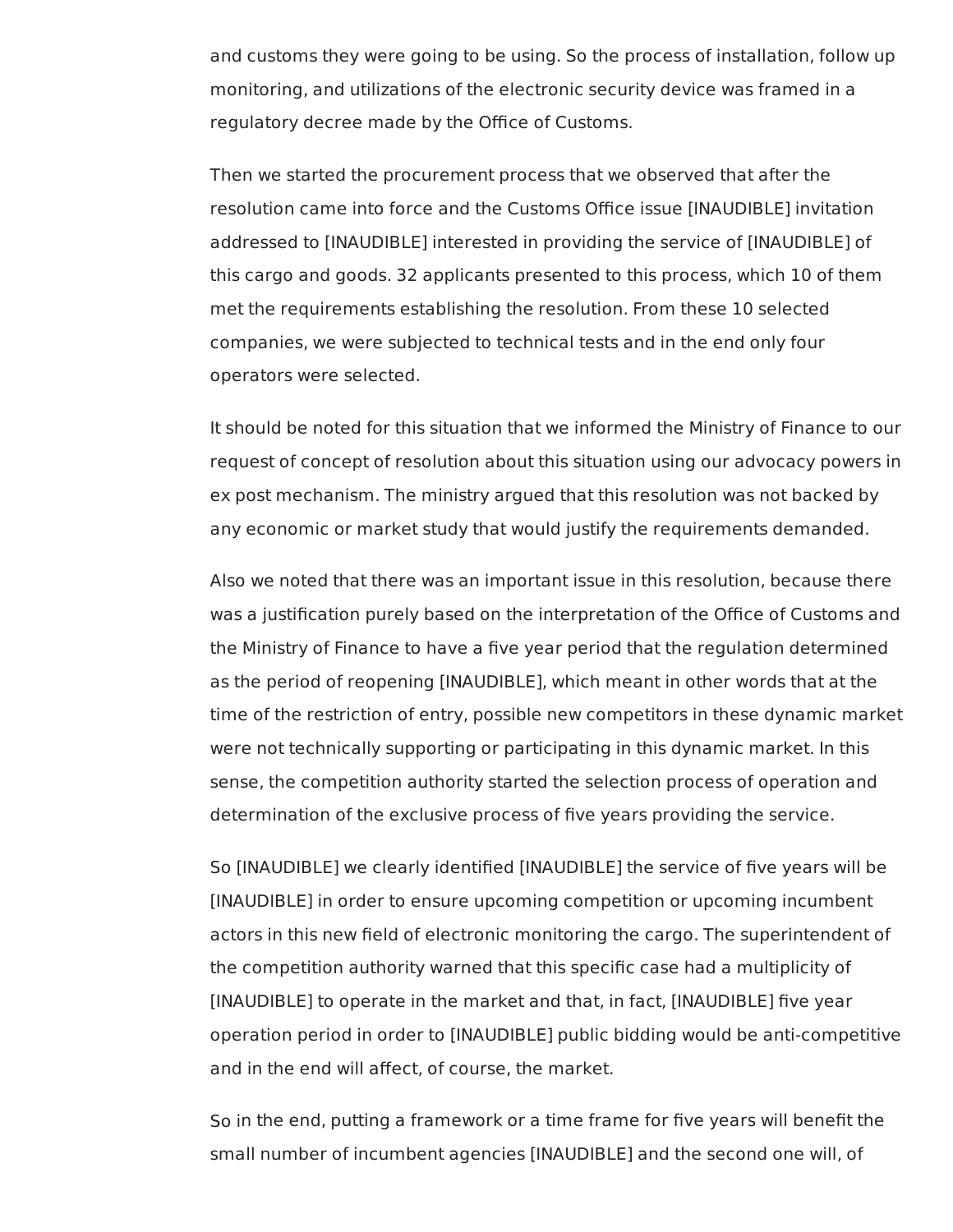course, cause the restrict of capacity of the wide array of [INAUDIBLE] to effectively try to enter later on in that market. The Office of Customs considered the conclusions from the competition authority and revoked the problematic resolutions. The resolution was issued [INAUDIBLE] was reviewed by ex ante mechanism by the competition authority.

And at this moment, the competition authority made these considerations. First, for this competition authority, the generational barriers to entry and the potential tipping of market power of incumbents by regulations has negative effects over the future incentives to innovate of the incumbents themselves and other potential entrants and also over the possibility of other market players to enter the market offering the services with better qualities. Secondly, we established that there is a dynamic of innovation and technological neutrality that market understudy. So the non-imposition of deadlines for access to the provision of the service encourages technological development.

Thirdly, we also recognize that any type of technical specifications published in the future should be reviewed periodically in order to incorporate the technological [INAUDIBLE] that are being continuously developed [INAUDIBLE] promote competition and innovation. And finally, that the challenges related to the digital [INAUDIBLE] are not limited to e-commerce market or digital platforms. Experience indicates that many markets have been subject to technological transformation. In most cases, technological advances seem to be one step ahead of regulation. [INAUDIBLE] the value of the advocacy function all through the economy.

In the end, our regulation or our constitutional framework allows us to act ex ante and ex post with our advocacy powers. And we're even strengthening these powers in order to try to positively influence the regulation that is being upheld by other departments and other municipalities and different other actors here in Colombia in order to prevent such barriers of the market specifically in electronics and what we're calling now digital [INAUDIBLE]. Thank you so much, Kjell, for the time.

**KJELL** Thank, you Andres, and also thank you for this really illuminating example **SUNNEVAG:** highlighting the importance of the work we do sort of ex ante and ex post to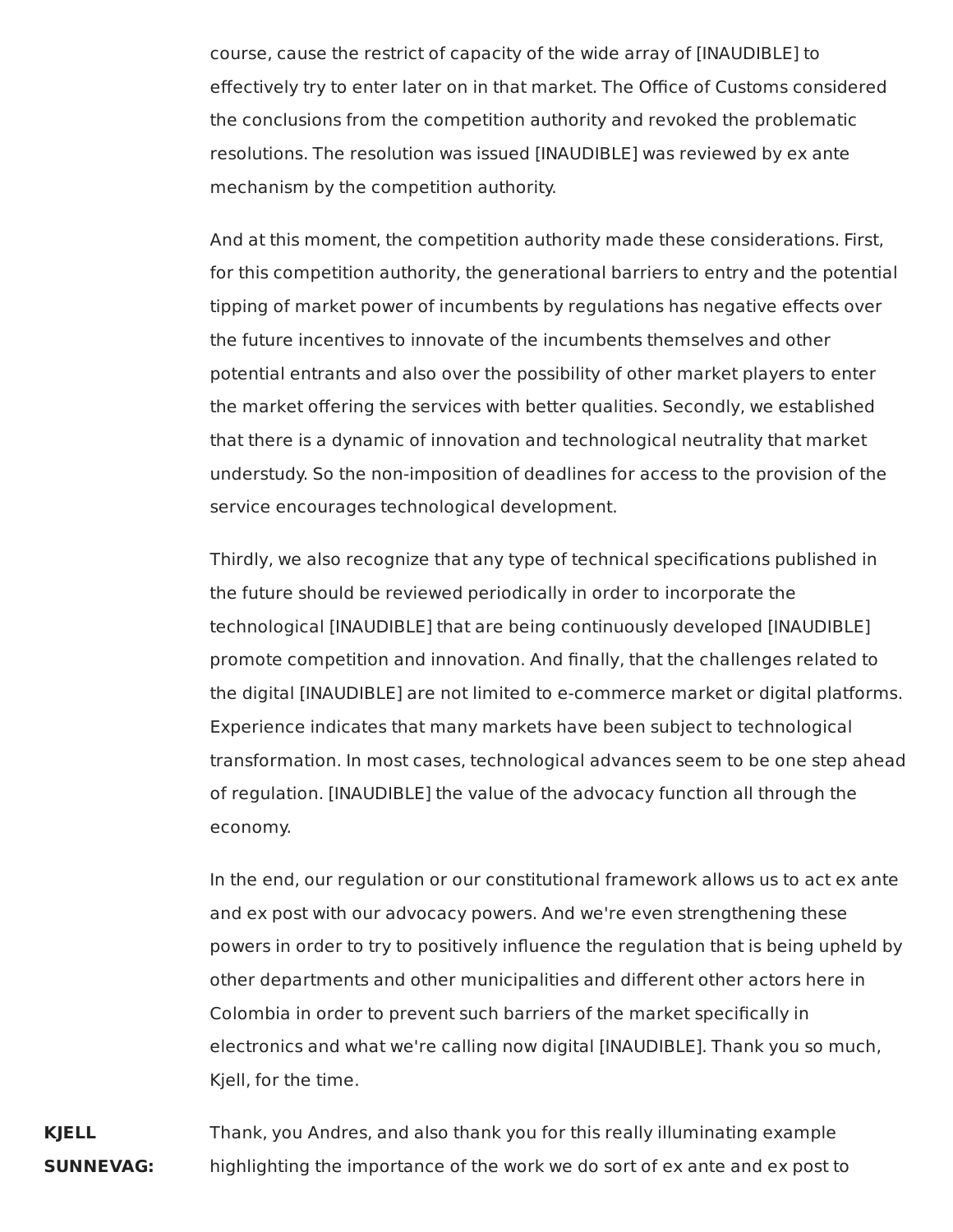influence the regulatory framework in a competition friendly direction. And also thanks to Michal for also highly interesting example showing that this is a tough struggle and to tackle one issue at a time. First focusing on fintech is a good strategy, but also the challenges relating to transport and also shared transport is something that I think most agencies share. We'll maybe return to that later on.

Now we are turning to sort of non-competition issues and how an agency should leverage on non-competition issues. We know that by breaking the rules in other areas, for instance, relating to data protection rules, digital firms can get a competitive edge over law abiding firms. Obviously, unfortunately, such cases require close cooperation with data protection authorities in clarifying the data protection issues involved.

However, close cooperation is also crucial with regard to effective advocacy in digital markets, for instance, to strike the right balance between competition and consumer data right policies. Now we ask how a competition agency can leverage on such non-competition issues to strengthen the competition advocacy.

To address that issue, I will now turn to the last speaker, Director General Rikard Jermsten from the Swedish Competition Authority. He will talk about their cooperation with the Swedish Data Protection and Consumer Agencies with regard to data issues. In common with these agencies, the Swedish Competition Authority have faced various challenges related to the transition to the data driven economy and the digitalization of markets. So please Rikard, go ahead.

**RIKARD** Well, thank you, Kjell. Also many thanks to our colleagues at DOJ and FTC for **JERMSTEN:** arranging and hosting this event in an excellent way. Well, I believe it's very important to take a proactive approach to analyzing complex and sophisticated digital markets. And digital [INAUDIBLE] has been a strategic focus for the SCA for several years now in our advocacy work.

> Back in 2017, we published a report on e-commerce and the sharing economy, and we have returned to the topic of digitalization in various reports, seminars, and research [INAUDIBLE]. As we speak, we are in the latter stages of a sector inquiry into digital markets in Sweden launched in November last year, which aims to investigate whether there are structural competition problems related to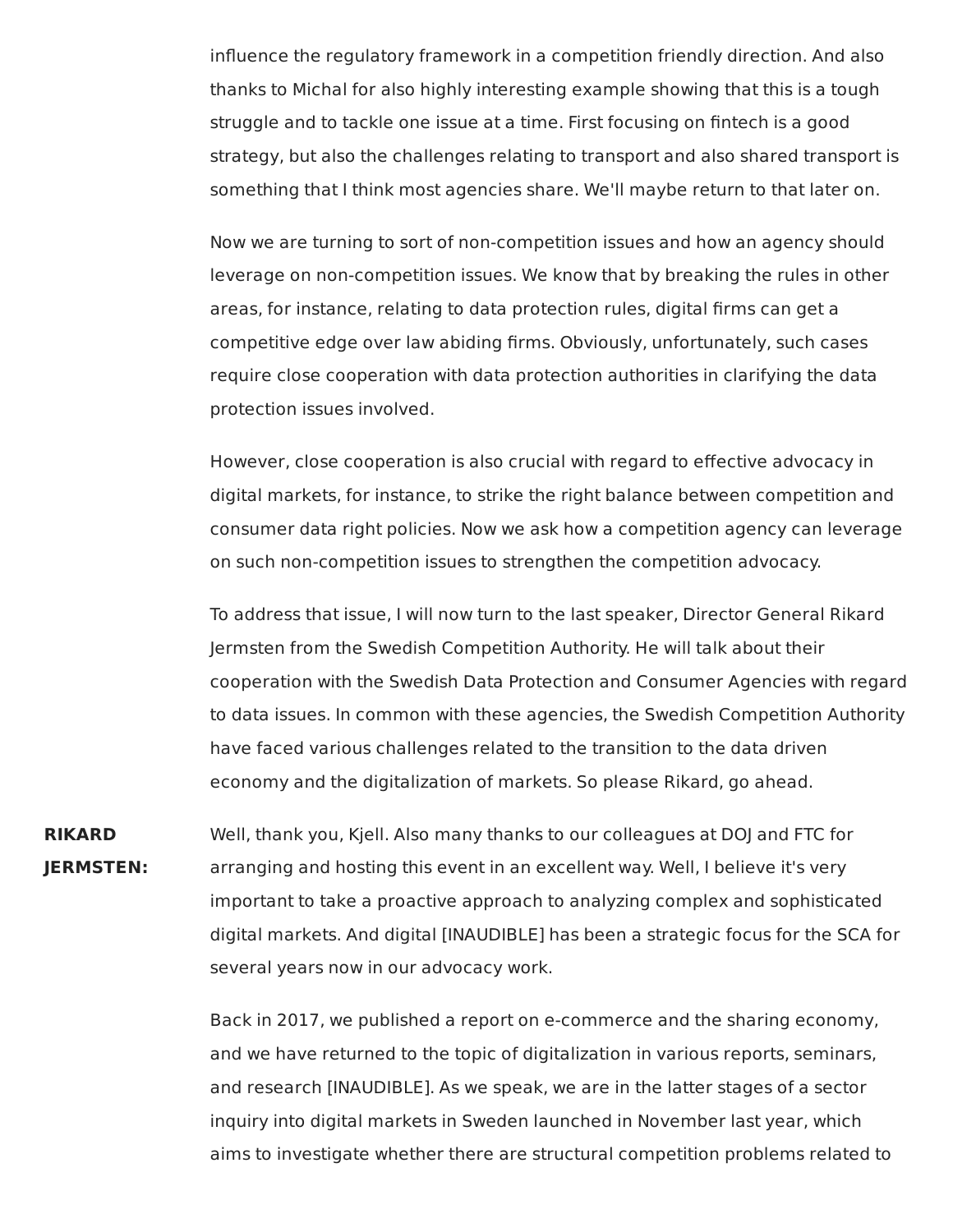digital platforms, and if so, whether our current [INAUDIBLE] is sufficient to address these problems efficiently. Our findings will be summarized in a report that will be published by the end of the year.

 In addition to this, the SCA together with other Nordic competition authorities, we are working on a joint Nordic report with policy proposals on the topic of digital platforms. And the report should be published shortly. At the same time, together with our Nordic colleagues, we are also writing a more sector specific report on e-commerce or medicines.

 And as has been said, some of the perceived competition issues closely related to digital markets have highlighted the need to initiate cooperation with other national authorities. And this is why the SCA has started a close collaboration with the Swedish Consumer Agency and the Swedish Data Protection Authority, which also face various challenges of the data driven economy.

 And the goal of this partnership is to improve our knowledge and bridge potentially gaps between our respective fields. If we as the competition agency want to find more effective solutions to tackle competition within the digital economy, it is important to have a dialogue with our peers.

 To give one specific example, the Swedish Consumer Agency and the Swedish Data Protection Authority have a lot of special expertise in how companies collect and use personal data. Both authorities tend to look at these questions primarily for from an individual perspective, while we, of course, usually analyze things from a slightly broader market perspective. However, we can still learn a great deal and take advantage of their extensive knowledge and experience with applying data legislation and, as a result, improve our understanding about how, for example, data can affect market conditions or firms [INAUDIBLE].

 In other countries, it is not uncommon to have dual function competition authorities that work with both competition and consumer questions. This is not the case in Sweden, though. Our dual functions are competition and public procurement. And it is always important that we conduct our advocacy work within the parameters of the mandate that has been given and the area of expertise that we can bring to the policy debate.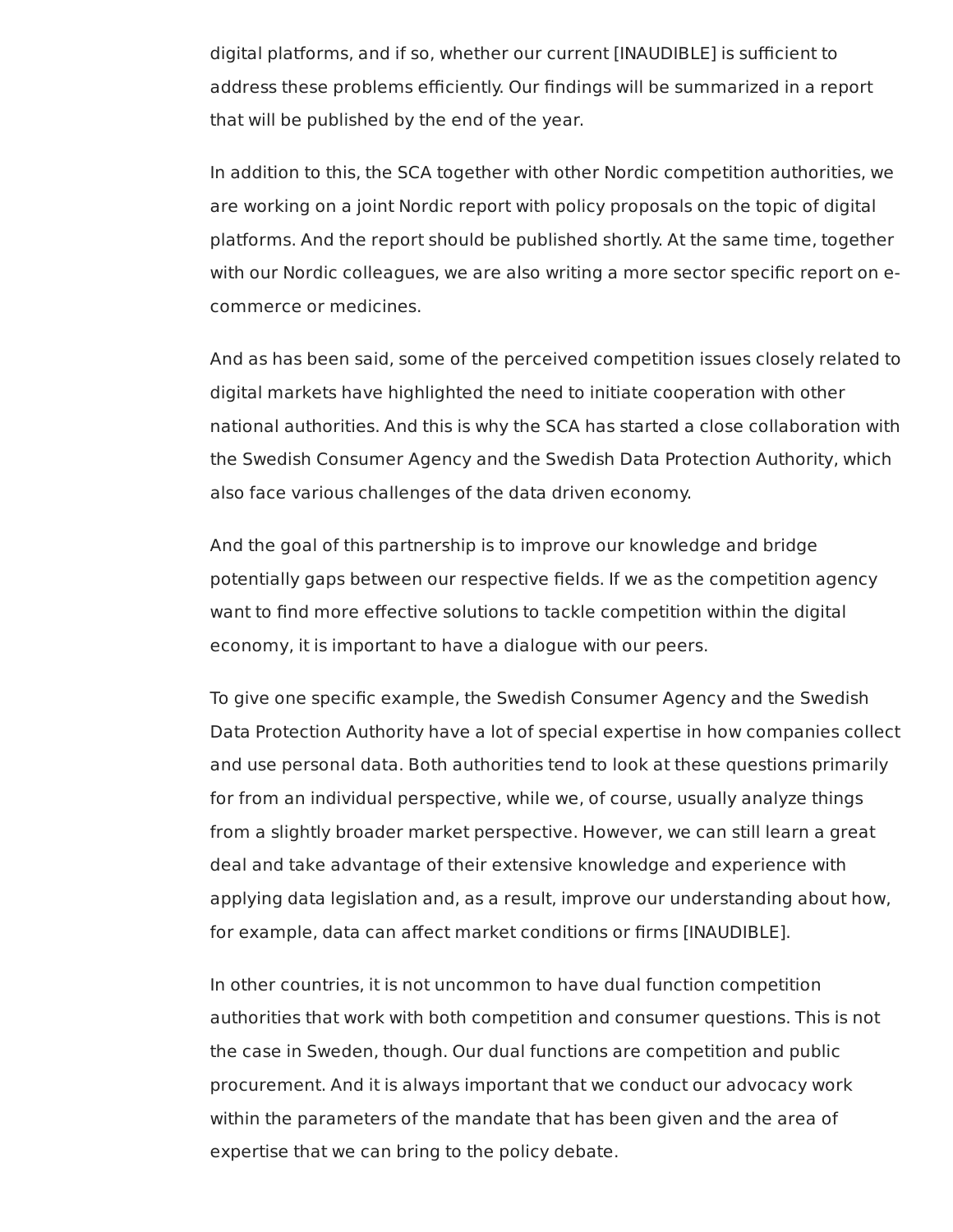But competition advocacy, particularly when it comes to digitalization, cannot function in total isolation from other policy areas. So although we have no ambitions to become a consumer or data protection authority, at the same time, we realize that these questions can no longer be addressed entirely separately from each other.

 As noted by the ICN steering group in its recently published scoping paper on the intersection between the competition, consumer protection, and privacy, the changes in data practices and business models which have been facilitated by information technology raise, or at least emphasize, a host of interconnected legal and policy issues that involve the relationship between the competition, consumer, and privacy regimes. As we all in one way or another are affected by the challenges raised by the new technologies and digital transformation, it should be a joint team effort to understand these issues so that we are able to address them in the most efficient way in our respective policy areas.

 Our more formalized dialogue with the Swedish Consumer Agency and the Swedish Data Protection Authority began in 2019. We then decided to collaborate on a joint contribution to the government on its research policy and the forthcoming research policy bill. In our joint letters with the government, we highlighted the importance of integrated and interdisciplinary research into digital platforms and how they use personal data as well as data driven markets.

 The digital transformation offers a number of new possibilities. Digital platforms can contribute to increased competition and consumer choice. At the same time, digitization generates new risks. The platforms can use their consumers' data in a way that creates lock in effects, for example. And with this in mind, we thought that more research was needed when it comes to the functioning of digital platforms as well as effects they have for consumers and other players who wish to enter the markets.

 And since we can find many common denominators between each authority's assignments and work areas, we all face similar challenges arising from digital transformation, we recognized there was a common need to focus on research and increasing our knowledge in order to be more successful in addressing these new challenges efficiently in our respective fields.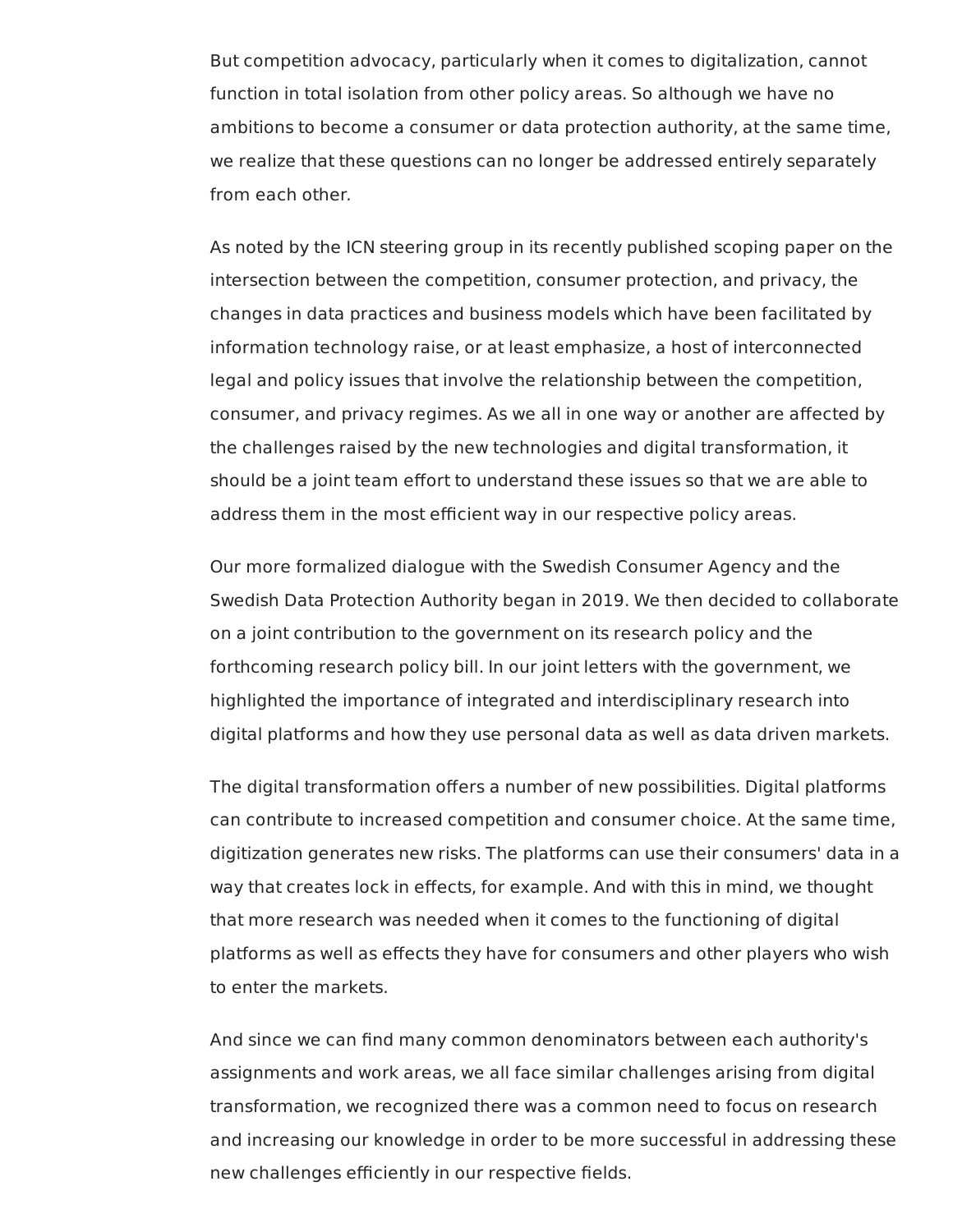And this dialogue with our sister authorities focused in particular on the opportunities and challenges brought about digitalization. And the intention is, among other things, to contribute to increased knowledge and experience sharing through various forms of collaboration and joint events. We hope that this will help us raise common issues, and it already has, as well as identify and better understand the points of intersection between the three authorities' respective tasks.

 And within the framework of this cooperation, the authorities are organizing a joint seminar open to the public later in November this year. The purpose of the seminar is to enhance knowledge and to shed light on our work with respect to privacy, consumer protection, and competition in the data driven society.

 In particular, we hope this event will provide a forum for dialogue between our three authorities and other stakeholders on the role of data, the possibilities, and the challenges the data collection poses in the digital economy and ultimately increase our awareness about how the digital changes affect our authorities' tasks and policy approaches. The seminar is one step we have taken towards a more structured cooperation, which we hope over time would reap in even more dividends in terms of joint projects and research.

 I want to conclude briefly with a few lessons learned from collaboration in the advocacy field. For competition authorities that do not have combined functions under the same roof, collaboration with other regulators can be a powerful tool to boost their strength and give more power and weight to their [INAUDIBLE] voices. It can create synergies when there are real areas of common interest.

 In this respect, I can draw parallels with our experience with the Nordic competition collaboration. We have a very long history of cross-border cooperation with other Nordic competition authorities when it comes to advocacy, stretching back over a dozen or so reports over a number of years. And we have seen very clearly that collaborating can amplify your voice in the policy debates when there are issues of common concern and bring attention to the points that you're trying to make.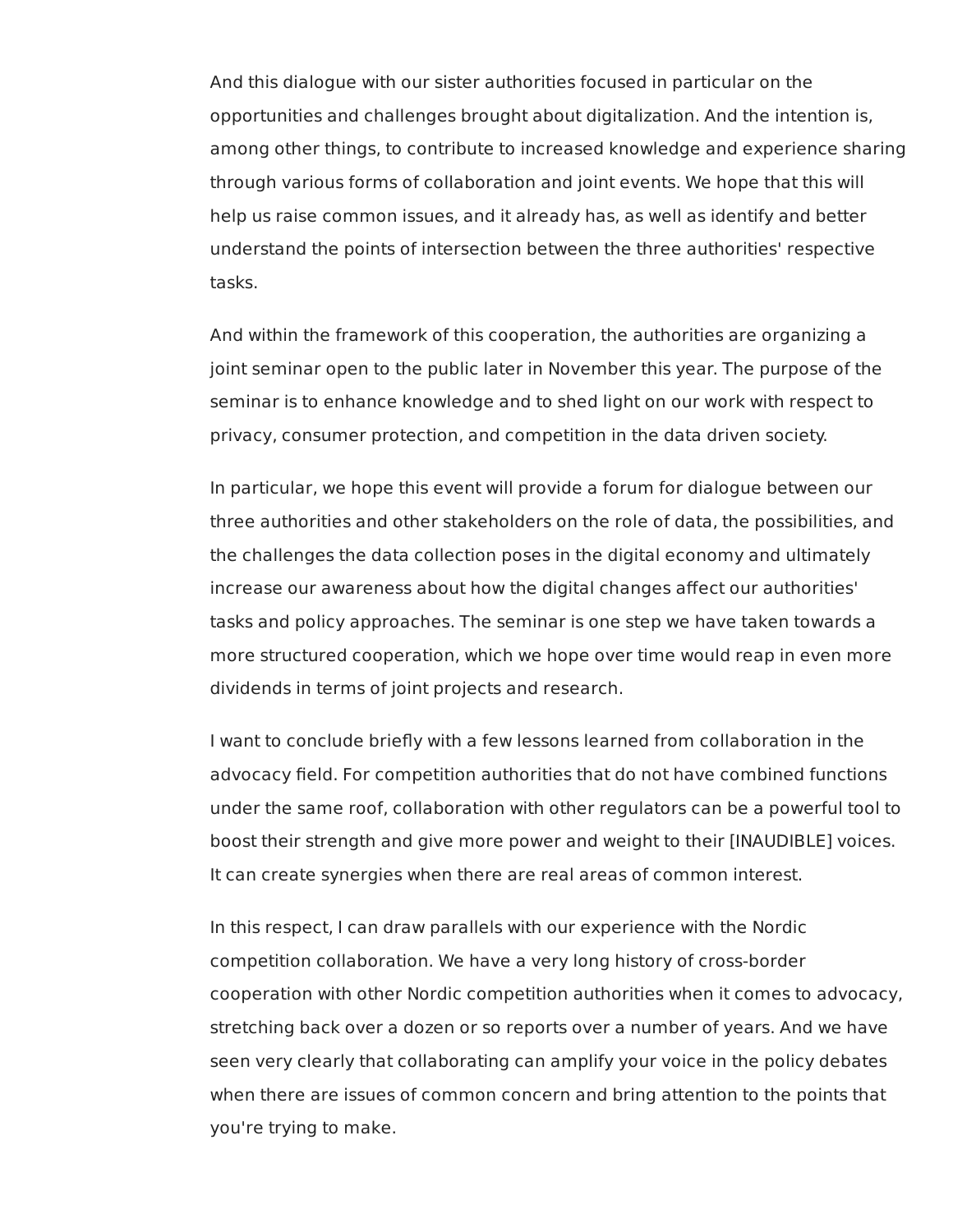On the other hand, from a purely practical perspective, one should always keep in mind that the collaboration on advocacy work poses a number of new potential challenges in terms of more complex project management, different decision making procedures, different working methods, and so on. There is always a risk that too many cooks spoil the broth.

What we have ultimately learned from collaboration in the field of advocacy is that it is crucial to show respect for each other's priorities. All our respective fields are equally important, and we must be mindful of each other's starting points. It is also important that we all focus on the advantages of such cooperation. We as competition authorities sometimes are more obsessed with discussing problems. But in order to reap the benefits of our partnership, we must be generous and concentrate on the positive aspects of the collaboration.

Ultimately, I'm convinced that recognizing our intersections with other policy areas and acknowledging that competition offers many important solutions but not all solutions to questions posed by digitalization. It will help us to achieve better outcomes for consumers. Thank you.

**KJELL** Thank you, Rikard. I like your angle with sort of choosing the positive or solution **SUNNEVAG:** oriented approach. I think also your example with sort of the joint Nordic report illuminates how we can sort of share resources in order to amplify our voice. And also your message on sort of the need to have expertise and also to be able to understand, to be able to adjust the issues effectively and the importance of cooperation in that regard.

> We are, sorry to say, running out of time, but I think we will take time for a little sort of follow up issue. I mean, returning now to Israel, I mean, my impression is that there is a lot of innovators in Israel, but they have problems getting their innovations to the market. And I also know that the Israel Competition Authority, they have really put a huge effort into promoting new regulations to allow newcomers.

But in this work, and you alluded to this work, Michal, but this work you also have relied heavily on cooperation with other agencies and government institutions. So could you please allude a little bit to that and thus supplementing also the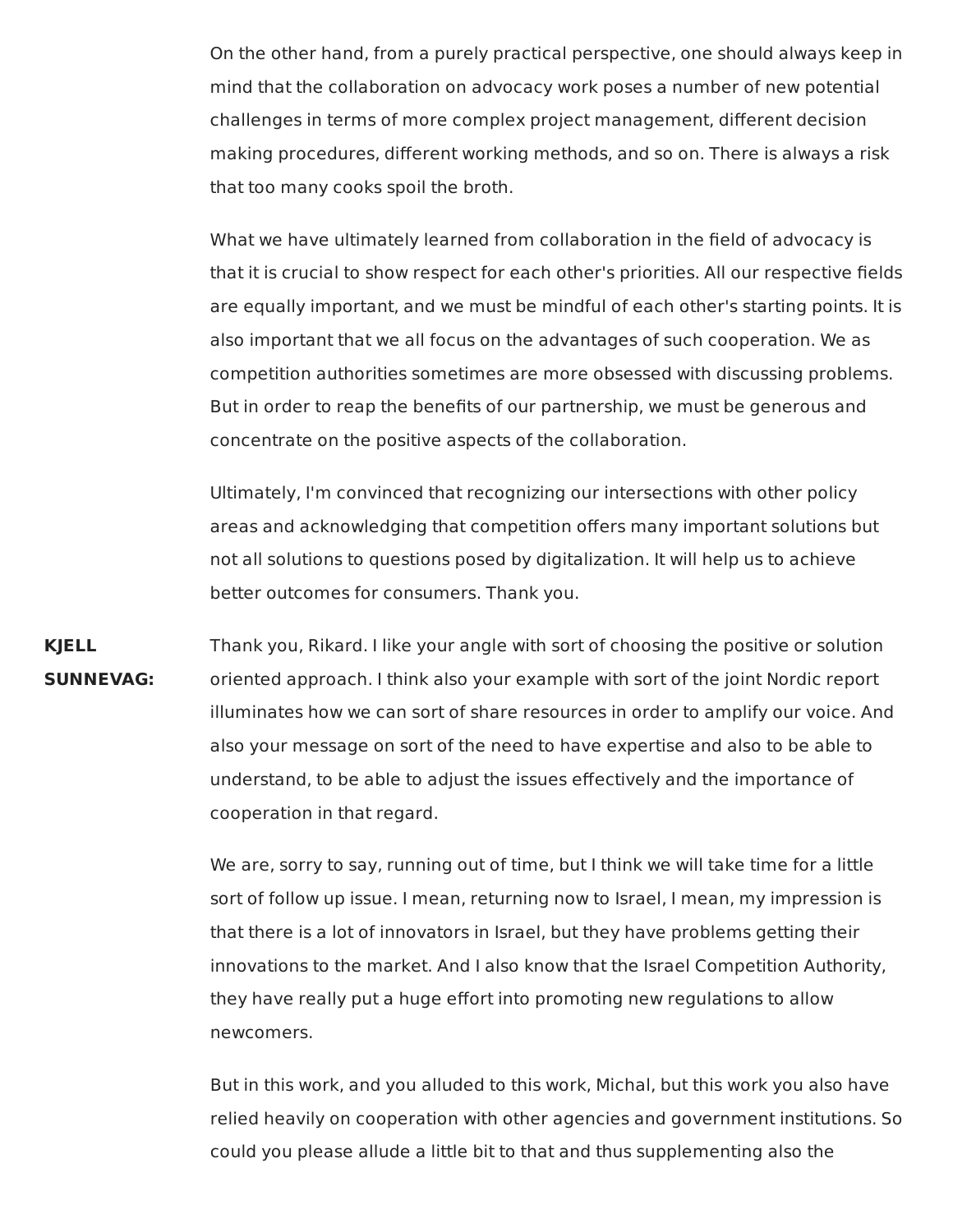presentation by Sia and also Rikard? Please, Michal.

**MICHAL** Yes. Thank you, Kjell. I will say the following. First of all, I want to echo on what **HALPERIN:** Rikard mentioned before and what Sia mentioned also in her presentation. We, very much like the Sweden agency, we do not have authority over privacy issue and consumer protection issues. I know in other jurisdictions, they are under the same roof and under the same authority, but we have only authority regarding competition issues.

> And we also found the need to initiate a joint team of the three different regulators in order to cooperate and to, first of all, to brainstorm together on the issues, which is really very important. And also to try and produce some recommendation to the government and how to go forward on different issues. So our experience is very much similar to the experience of my Singapore colleagues and my Swedish colleagues.

> We also found that cooperating with other regulators, whether they are the bank regulator or the insurance companies regulators or the Ministry of Transportation, is essential in order to succeed in advocacy. We need to convince them that they can go forward with the interest they are in line to promote and not harm competition at the same time. That they have the pro competitive way to protect the consumer in regard the interests they must preserve. So this is a very important lesson that we learned. Thank you.

- **KJELL** Thank you, Michal. And then I'll just finish up with one question to Martha that sort **SUNNEVAG:** of started with her outside view. Listening to the presentations and also given your advice that we really need to understand the business models and to understand the markets, what kind of advice would you give to the competition agencies in order to be in that position, to understand markets, to understand business models in order to do effective advocacy work?
- **MARTHA LICETTI:**Thank you, Kjell. And I think that I will be a bit arrogant [INAUDIBLE] advice in the sense that I think we have all recognized realization that this is a very complex market and many things we don't know. And technology sometimes is even more advanced than what we can actually achieve from our desk.

But I think one key area [INAUDIBLE] is also to look outside. I think really trying to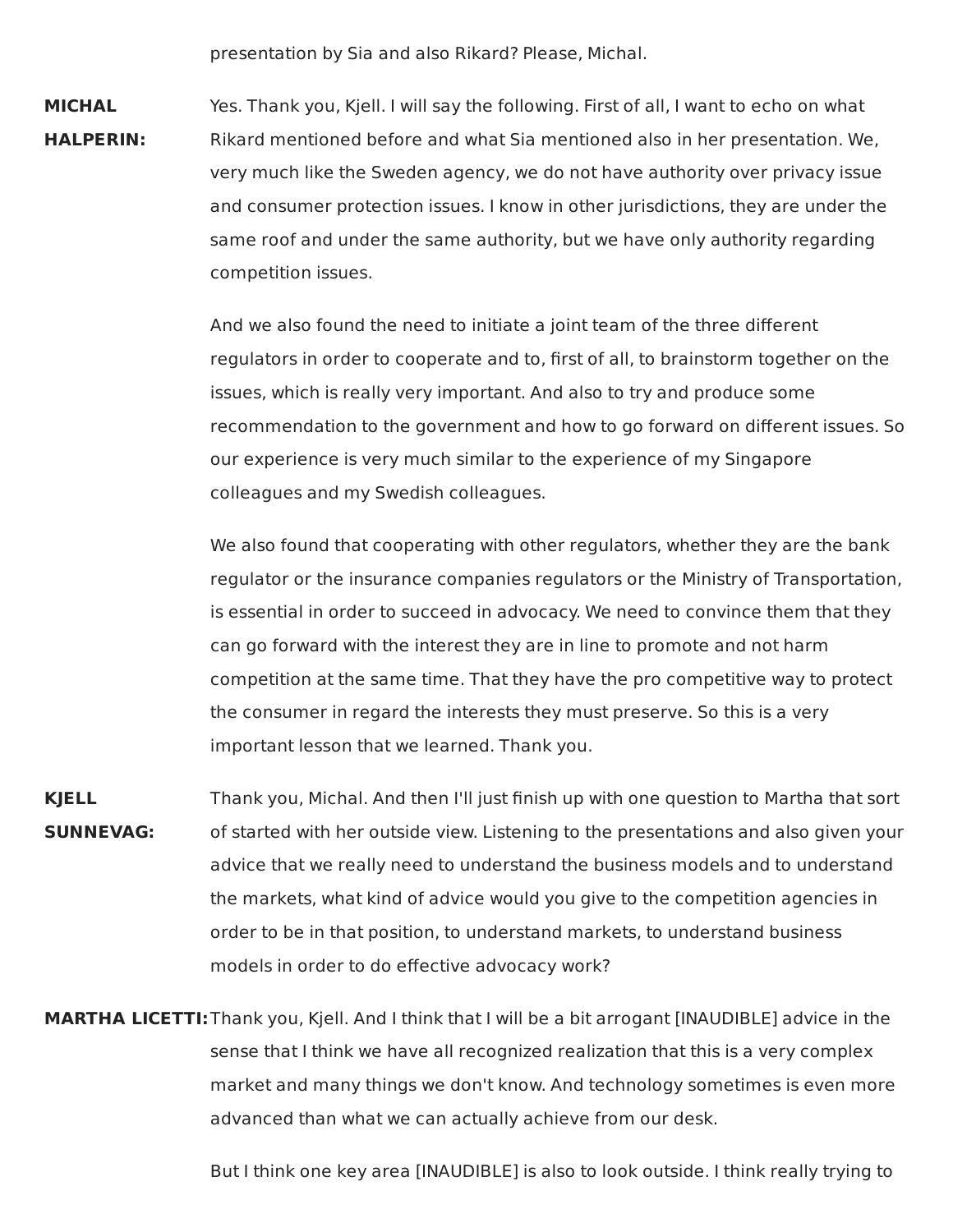understand [INAUDIBLE] these technologies and look into each specific market across what the private sector is doing, that's an important role that the competition agencies kind of start. Also in a way, outsourcing. You need to learn in a very fast way this.

 So how to best achieve that even though you know by a fact that really the private sector knows more about this than you by default. So how do we early on capture these different business models and changes? I think what I have seen very useful is when you actually do conduct surveys, do adopt significantly with the private sector [INAUDIBLE]. And across the board. And particularly seeing this difference across markets.

 Then the other aspect, I think, is important is just by start recognizing that business models are different. And I have heard that a lot from our participants today that they are looking into specific into e-commerce or into fintech, et cetera. I also think that through the work that we are doing, what helps a lot is the interconnection of all these markets.

 And I think through the ICN, competition authorities can hopefully share what's happening in the respective markets. Many of these markets are actually global in a way, or at least some of the business models and strategies come from global have implications at the domestic level from some of the authorities.

 So also trying to see this multi-market I will say from ownership to actually strategies is important. We are [INAUDIBLE] many of these cases, and going back to the startups ecosystem, that there is some sort of also way in which some of the largest players are also acquiring smaller players.

 In particular, [INAUDIBLE] developers. There is a lot of vertical [INAUDIBLE], I will say, to form a conglomerate on this. I think that's something that you can see from [INAUDIBLE] of this information at the global level. That's another way. And the ICN also can help with that, with the knowledge sharing on that.

 And I think a third point on this is really thinking which are the priority sectors that you should have start understanding? At the end of the day, e-commerce and fintech are very connected, because some of the things that happen-- and then you need for e-commerce to happen. You need the payment systems in place.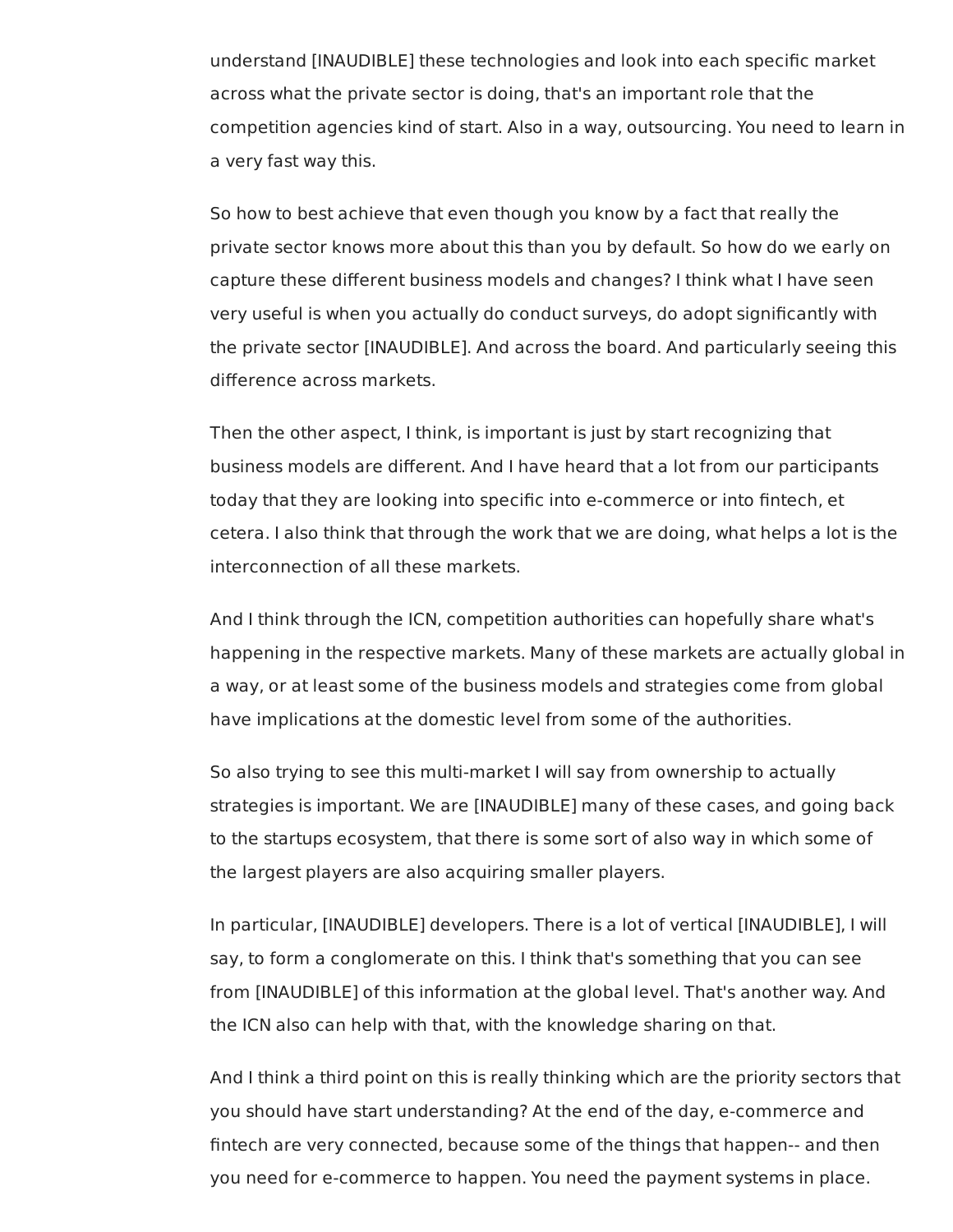[INAUDIBLE] So how do you manage to [INAUDIBLE] so maybe that way to always actually understanding these interactions. For other circumstances, it might be the case that the issue [INAUDIBLE] a lot of emphasis I think in the [INAUDIBLE] transportation.

But I think we might be, for some countries, maybe the issues are more related to into the agri business sectors, the changes that are happening there. You can even see right now [INAUDIBLE], blockchain technology. So in some circumstances, allowing to reduce market [INAUDIBLE]. Are we [INAUDIBLE] those enough?

For some countries, that might be the case. Also trying to understand what is the- you don't have enough capacity to actually look at those markets. So in a way, try to prioritize those that are either connected or those that are more important for the overall economy given how [INAUDIBLE] or not.

So I think those are ideas. You put me on the spot with this question. But I think that definitely there is a larger role, particularly because many of the policy making is just being done as we speak. And then the only players across the government that actually going to be thinking about how to look into the market dynamics are the competition agencies. So I think that's where you can also think about how you selectively choose your battles, in that sense.

**KJELL** Well, thank you, Martha, and also thank you for some very good pieces of advice. **SUNNEVAG:** And I'm sorry for taking you by surprise.

**MARTHA LICETTI:**I love that. I love that. So I think that's fantastic.

**KJELL** But I'm sorry to say that time is running out. But firstly, I would like to warmly **SUNNEVAG:** thank all the panelists for contributing to this highly interesting and topical panel. Listening to the panelists and their valuable reflections and experiences, I'm sure I'm not alone in the frustration of wanting to continue.

> But please follow the work of the Advocacy Working Group led by the competition authorities in Hong Kong, Colombia, and Norway, and stay tuned for our upcoming webinars and workshops where the discussion of these issues that we have discussed today will continue. And if you're not following the work of the group,